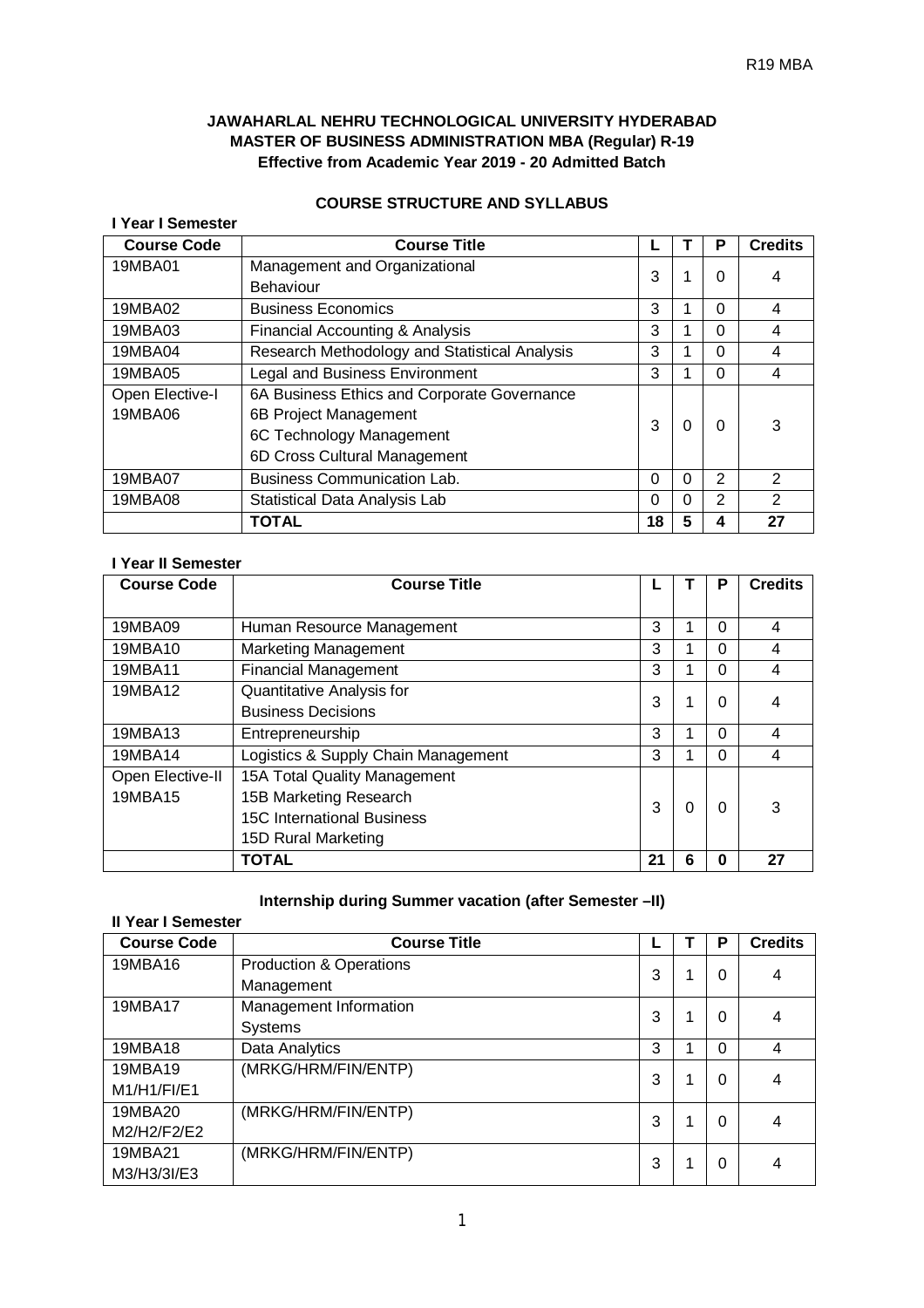| <b>9MBA22</b> | Summer<br><b>Internship</b> | -<br>. . |     | -        |
|---------------|-----------------------------|----------|-----|----------|
|               | ----<br>1 A L               | ה ו<br>O | . . | າເ<br>Zu |

# **II Year II Semester**

| <b>Course Code</b>      | <b>Course Title</b>            |    |   | Р | <b>Credits</b> |
|-------------------------|--------------------------------|----|---|---|----------------|
| 19MBA 23                | <b>Strategic Management</b>    | 3  |   |   | 4              |
| 19MBA 24<br>M4/H4/F4/E4 | (MRKG/HRM/FIN/ENTP)            | 3  |   |   | 4              |
| 19MBA25<br>M5/H5/F5/E5  | (MRKG/HRM/FIN/ENTP)            | 3  |   |   | 4              |
| 19MBA26<br>M6/H6/F6/E6  | (MRKG/HRM/FIN/ENTP)            | 3  |   | 0 | 4              |
| 19MBA27                 | Pre-submission project Seminar | 0  | 0 | 2 | $\mathcal{P}$  |
| 19MBA28                 | Main Project Viva-Voce         |    | 2 | 4 | 4              |
|                         | TOTAL                          | 12 | 6 | 6 | 22             |

# **LIST OF ELECTIVE SUBJECTS**

**Students have to select any One Specialization (Marketing, Finance, Human Resources, and Entrepreneurship) and he/she needs to select the Core Elective subjects listed under the chosen specialization only.**

| <b>Course Code</b> | <b>Specialization</b>                               | <b>Credits</b> |
|--------------------|-----------------------------------------------------|----------------|
|                    | <b>MARKETING</b>                                    |                |
| 19MBA19M1          | <b>Digital Marketing</b>                            | 4              |
| 19MBA20 M2         | Advertising and Sales Management                    | 4              |
| 19MBA21 M3         | <b>Consumer Behaviour</b>                           | 4              |
| 19MBA24 M4         | <b>Customer Relationship Management</b>             | 4              |
| 19MBA25 M5         | <b>International Marketing</b>                      | $\overline{4}$ |
| 19MBA26 M6         | <b>Services Marketing</b>                           | 4              |
|                    | <b>FINANCE</b>                                      |                |
| 19MBA19F1          | Security Analysis and Portfolio Management          | 4              |
| 19MBA20 F2         | Financial Institutions, Markets & Services          | 4              |
| 19MBA21 F3         | <b>Strategic Management Accounting</b>              | $\overline{4}$ |
| 19MBA24 F4         | <b>International Financial Management</b>           | 4              |
| 19MBA25 F5         | <b>Strategic Investment and Financing Decisions</b> | 4              |
| 19MBA26F6          | Risk Management and Financial Derivatives           | 4              |
|                    | <b>HUMAN RESOURCES</b>                              |                |
| 19MBA19H1          | Performance Management Systems                      | 4              |
| 19MBA20 H2         | Learning and Development                            | 4              |
| 19MBA21 H3         | Management of Industrial Relations                  | 4              |
| 19MBA24 H4         | International Human Resource Management             | 4              |
| 19MBA25H5          | Leadership and Change Management                    | 4              |
| 19MBA26 H6         | Talent and Knowledge Management                     | 4              |
|                    | <b>ENTREPRENEURSHIP</b>                             |                |
| 19MBA19E1          | Startup Management                                  | 4              |
| 19MBA20 E2         | <b>MSME</b> Management                              | 4              |
| 19MBA21 E3         | <b>Family Business Management</b>                   | 4              |
| 19MBA24E4          | <b>Entrepreneurial Finance</b>                      | 4              |
| 19MBA25 E5         | <b>Entrepreneurial Marketing</b>                    | 4              |
| 19MBA26 E6         | Creativity Innovation and Entrepreneurship          | 4              |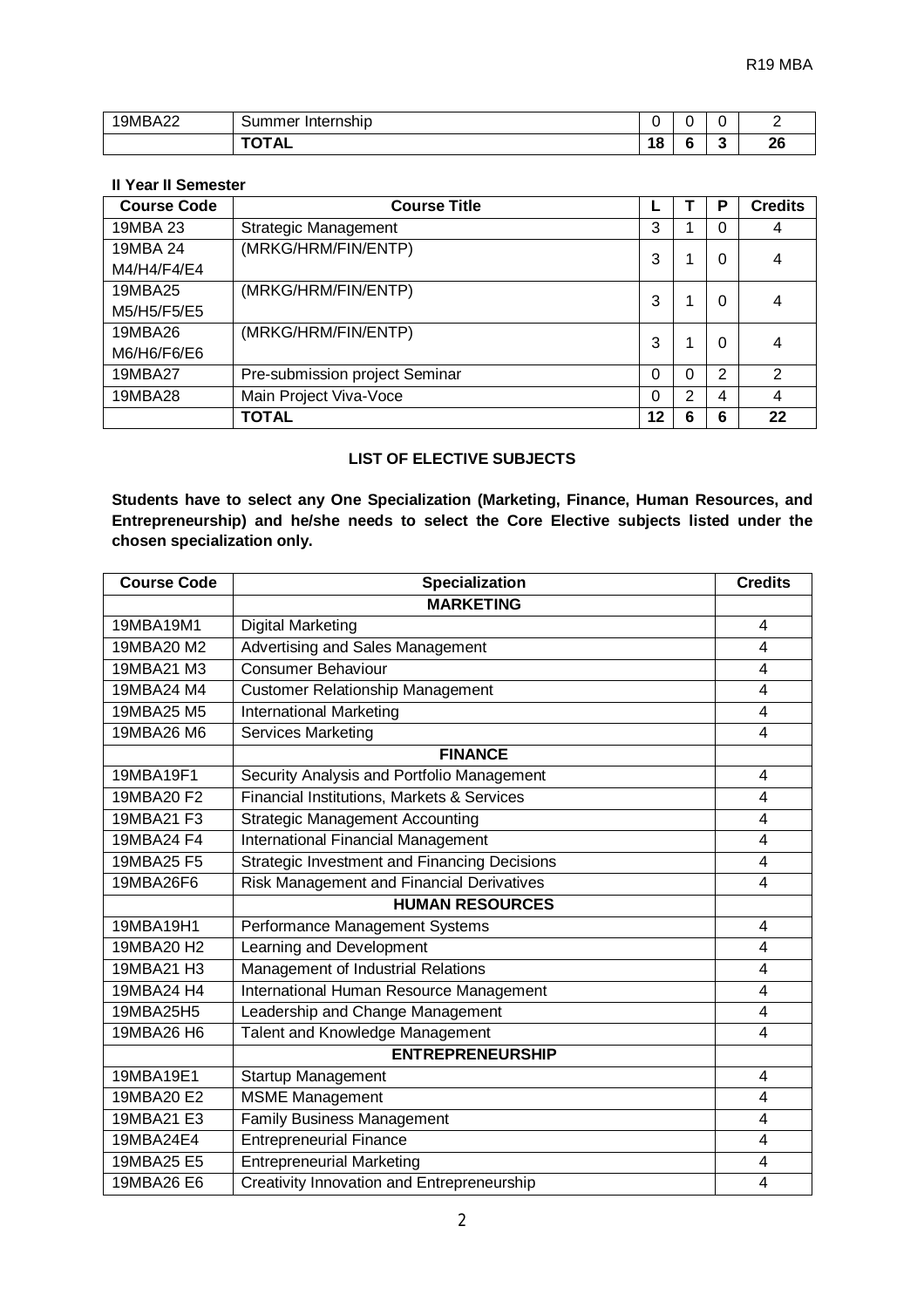# **JAWAHARLAL NEHRU TECHNOLOGICAL UNIVERSITY HYDERABAD MBA SEMESTER - I 19MBA01: MANAGEMENT & ORGANIZATIONAL BEHAVIOR**

**Course Objective:** To understand the Fundamentals of Management and Behavioral aspects of individual and groups in an organization.

**Learning outcome:** Students will be able to understand **a)** Evolution of Management and contribution of Management thinkers b) the relevance of environmental scanning, planning and to take decisions, c) Organizing and controlling d) Individual and group behaviour e) Leadership and Motivation.

\*\*\*\*\*

**Unit – I: Introduction to Management:** The Management Process, Management Functions, kinds of managers, Managerial roles and skills.

Evolution of Management **-** Theories of Management - Classical, Scientific, Administrative, Behavioral, Management Sciences Theories; Systems and Contingency theory.

**Unit – II: Planning and Decision Making:** Planning and goal setting **–** Organizational planning - Vision, Mission and goals, Types of plans, steps in planning process, Approaches to planning, Planning in Dynamic Environment.

Decision making process, types of decisions, decision making styles, Vroom's Participative decision-making model.

**Unit – III: Organizing and Controlling:** Organizational Structure, Principles of Organizing, Authority, Power and Influence, designing organizational structure. Mechanistic and Organic structures, contemporary organizational design and its challenges.

**Controlling:** The Control process, controlling for organizational performance, types of control, financial controls, Balanced Scorecard, Bench Marking, Contemporary issues in controlling.

**Unit – IV: Organizational Behavior: Individual and Group Behavior:** Importance of Organizational Behavior, Culture and dynamics of diversity, personality theories, perception, formation of group behavior, classification of groups, group properties, group cohesiveness, build teams.

**Unit – V: Leadership and Motivation:** Leadership traits, Leadership styles, Leadership theories, Power and Politics.

**Motivation:** Approaches to Motivation, Maslow's needs hierarchy theory, two factor theory of motivation, McGregor's theory, ERG theory, McClelland's needs theory, Valance Theory.

- Stephen P. Robbins, Timothy A. Judge, Neharika Vohra, Organizational Behaviour, Pearson, 16e, 2017.
- Richard L. Daft, New Era of Management, Cengage Learning, 11e, 2017.
- Afsaneh Nahavandi, Robert B. Denhardt, Janet V. Denhardt, Maris P. Aristigueta, Organizational Behaviour, Sage Publications, 2015.
- Ricky W Griffin, Management Principles and Practices, Cengage Learning, 11e, 2017.
- Laurie J. Mullins, Management and Organizational Behaviour, Pearson Publications, 9e, 2017
- Ramesh B. Rudani, Management and Organizational Behaviour Tata McGraw hill, 2011.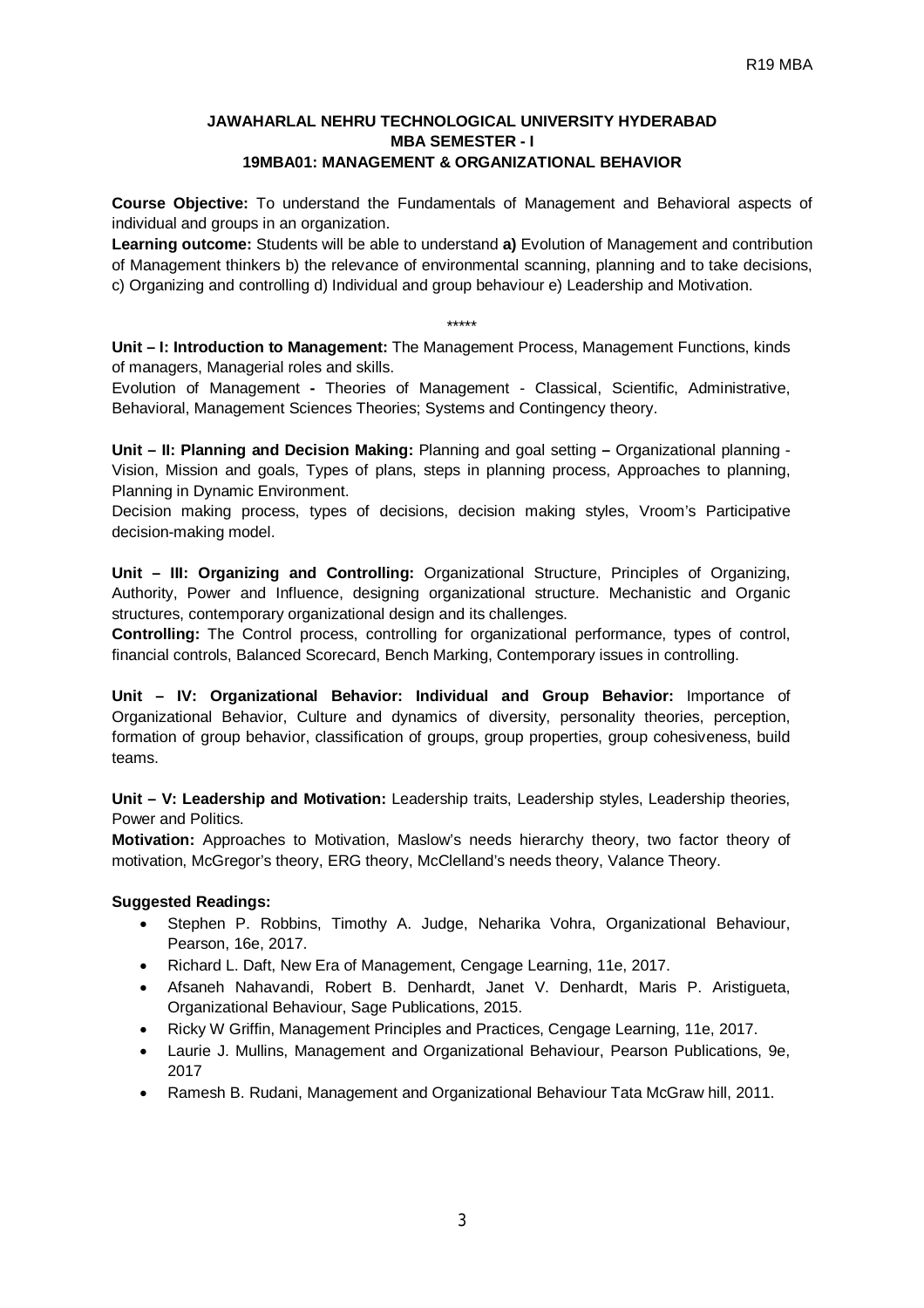# **JAWAHARLAL NEHRU TECHNOLOGICAL UNIVERSITY HYDERABAD MBA SEMESTER - I 19MBA02: BUSINESS ECONOMICS**

**Course Objective**: To understand the Business, impact of Micro and Macro Economic Environment on business decisions.

**Learning Outcome**: Students will be able to understand (a) Economic Principles in Business (b) Forecast Demand and Supply (c) Production and Cost Estimates (d) Market Structure and Pricing Practices e)

\*\*\*\*\* **Unit - I: Introduction to Business Economics**: Definition, Nature and Scope, Relationship with other disciplines – business decision making process- The role of managerial economist- Basic economic principles – the concept of opportunity cost, Marginalism, Equi-marginalism, incremental concept, Time perspective, discounting principle, risk and uncertainty.

**Unit - II: Theory of Demand and Supply**: Demand Analysis - demand function, law of demand, determinants of demand, types of demand. Elasticity of demand, types, Measurement and significance of Elasticity of Demand. Demand Forecasting, Need for Demand Forecasting, Methods of Demand Forecasting.

Supply – Supply function, determinants of supply, law of supply, Elasticity of Supply.

**Unit - III: Production and Cost Analysis**: Production function, Production function with one, two variables, Cobb-Douglas Production Function, Marginal Rate of Technical Substitution, Isoquants and Isocosts, Returns to Scale, Economies of scale - Innovations and global competitiveness. Cost concepts, determinants of cost, cost-output relationship in the short run and long run, short run vs. long run costs, average cost curves, Break Even Analysis.

#### **Unit - IV: Market Structures- Pricing and Output decisions:**

Classification of Market Structures - Features - competitive situations - Price-Output determination under Perfect competition, Monopoly, Monopolistic competition and Oligopoly - both the long run and short run.

**Unit - V: Pricing Strategies:** Pricing Policy, Price Discrimination, Cost Plus Pricing, Pricing of multiple products, Transfer pricing, Pricing over Product Life Cycle. Theory of Firm - Managerial Theories and Behavioral Theories of firm. International Price Discrimination: Dumping, Effects of Dumping.

- H L Ahuja, Business Economics, S. Chand & Co, 9e, 2017.
- D N Dwivedi, Managerial Economics, Vikas Publications 8e, 2015.
- Chaturvedi, Business Economics, International Book House, 2012.
- Craig H. Petersen, W. Cris Lewis and Sudhir K. Jain, Managerial Economics, Pearson, 14e, 2014.
- Dominick Salvatore, Managerial Economics, Oxford Publications, 7e, 2012.
- Mark Hirschey, Managerial Economics, Thomson, 10e, 2003.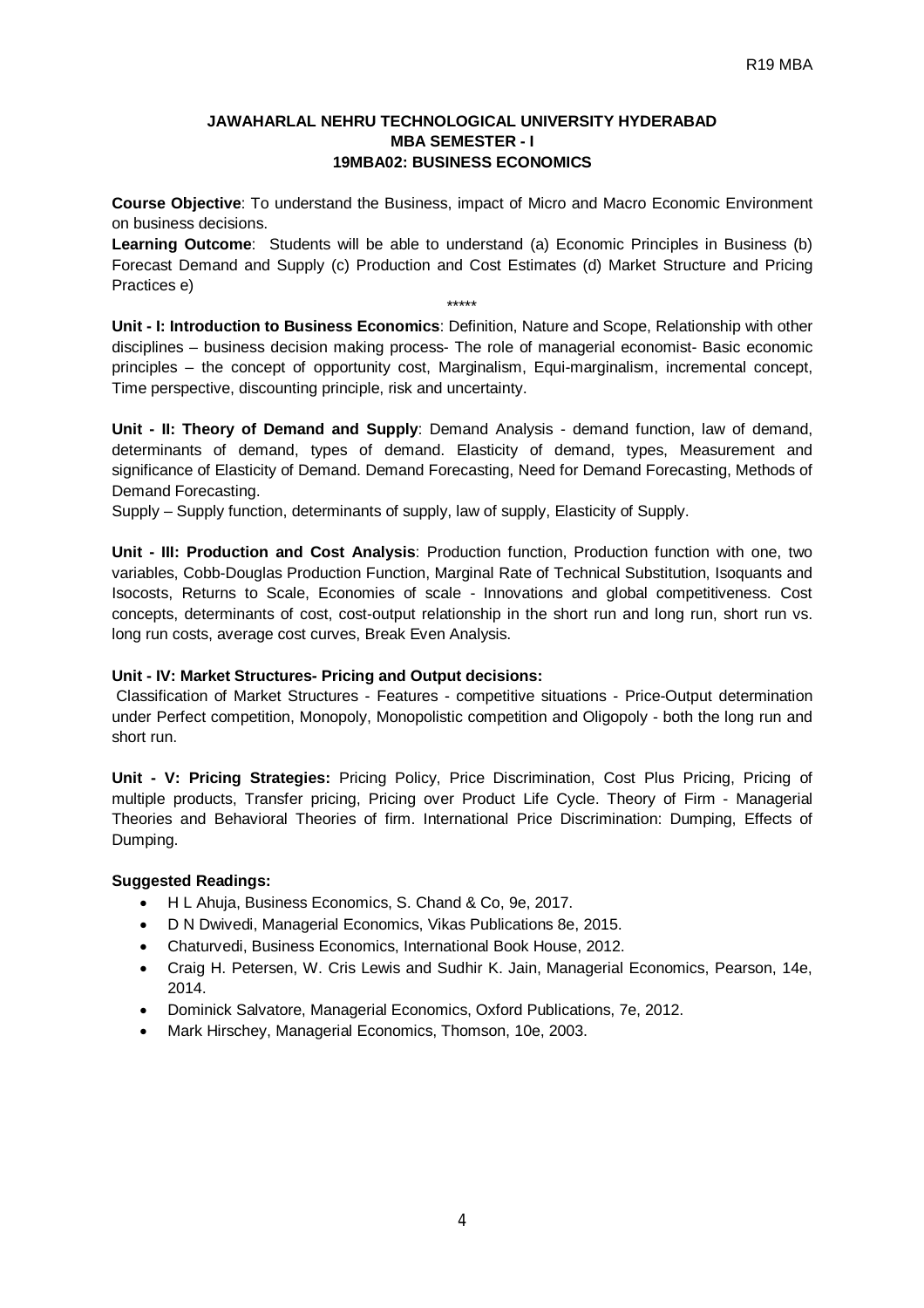#### **JAWAHARLAL NEHRU TECHNOLOGICAL UNIVERSITY HYDERABAD MBA SEMESTER - I 19MBA03: FINANCIAL ACCOUNTING AND ANALYSIS**

**Course Objective**: To prepare, analyze, interpret the financial statements for business decision making.

**Learning Outcome:** Students will be able to understand a) Principles of Accounting, Accounting Process b) Inventory Valuation c) Preparation, Analysis and Interpretation of Financial Statements.

\*\*\*\*\* **Unit - I: Introduction to Accounting**: Importance, Objectives and Principles, Accounting Concepts and conventions, and The Generally Accepted Accounting Principles (GAAP), their implications on accounting system; Double entry system–recording business transactions–Classification of accounts– –Accounting cycle.

**Unit - II: The Accounting Process**: Overview, Books of Original Record; Journal, ledger, Trial Balance, Classification of capital and revenue expenses, Final Accounts with adjustments. Rectification of Errors, Valuation of Fixed Assets -Tangible vs. Intangible assets. Depreciation, Methods of depreciation–their impact on measurement of business Accounting.

**Unit - III: Inventory Valuation**: Methods of inventory valuation and valuation of goodwill, methods of valuation of goodwill. Accounting from incomplete records, advantages and disadvantages of single entry and double entry system and the differences between the two, preparation of accounts, and ascertainment of profit from incomplete records, Accounting Treatment as per the statement of affairs method and calculation of missing figures.

**Unit - IV: Financial Analysis-I:** Statement of Changes in Working Capital, Funds from Operations, paid cost and unpaid costs. Distinction between cash profits and book profits. Preparation and analysis of cash flow statement and funds flow statement.

**Unit - V: Financial Analysis-II**: Analysis and interpretation of financial statements, Horizontal Analysis and Vertical Analysis of Company, Financial Statements, Liquidity, leverage, solvency and profitability ratios – Du Pont Chart –Accounting Standards Issued by ICAI- Focus on importance of Standards to give a general view on Financial Accounting practices, International Financial Reporting Standards (IFRS).

- S. N. Maheswari, S. K. Maheshwari, Sharad K. Maheshwari Accounting for Management, 4e, Vikas Publishing House, 2018.
- Dhanesh K. Khatri, Financial Accounting & Analysis, Tata McGraw-Hill Publishing Limited, New Delhi, 2015.
- V. Rajasekharan, R. Lalitha, Financial Accounting & Analysis, Pearson Education, New Delhi, 2015
- Paresh Shah, Basic Financial Accounting for Management, Oxford University Press, New Delhi, 2014.
- Seema Srivastava, Financial Accounting, Jawaharlal, S. Chand, 2014.
- Ashish K. Bhattacharya, Financial Accounting & Analysis, PHI, 2012.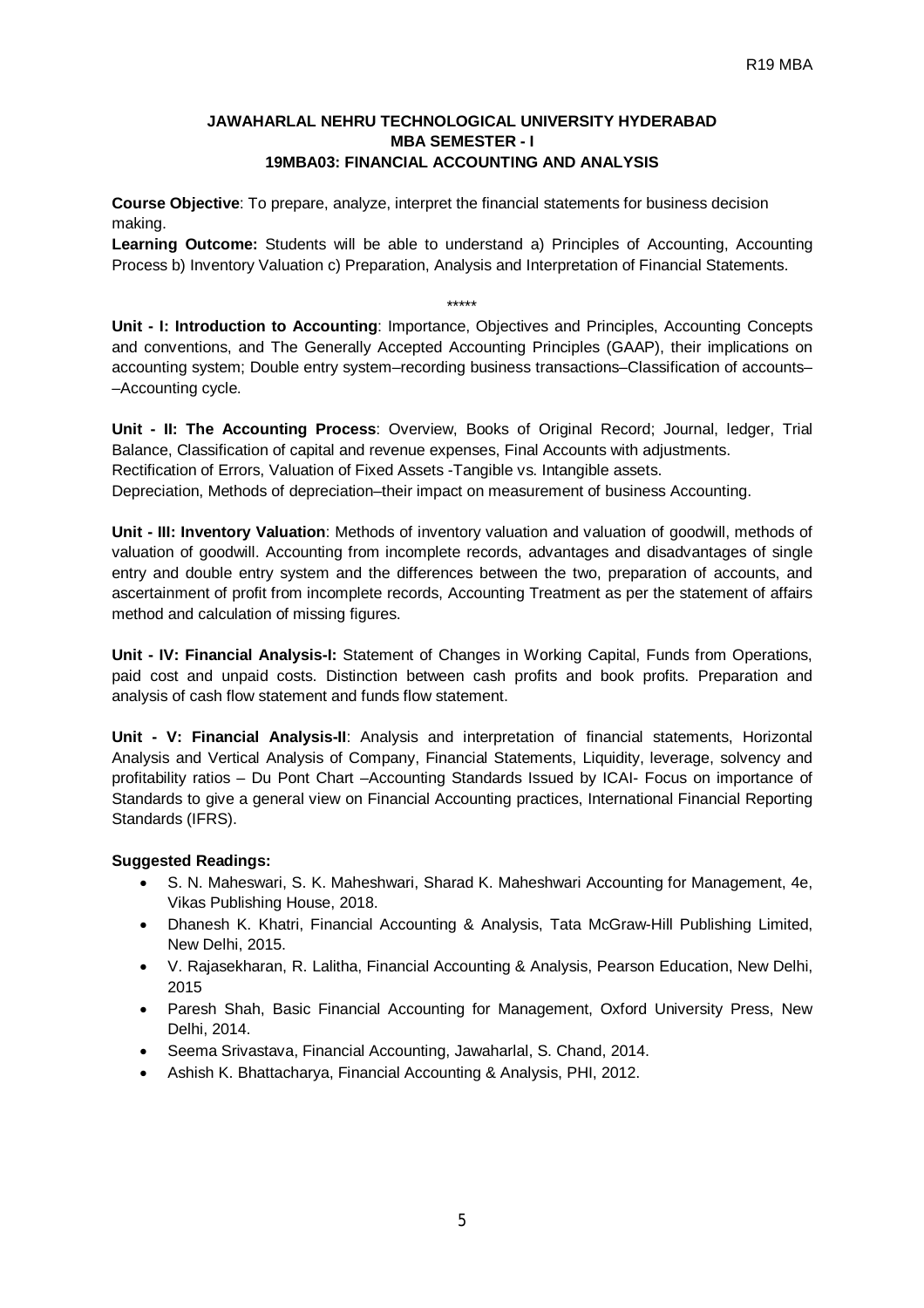# **JAWAHARLAL NEHRU TECHNOLOGICAL UNIVERSITY HYDERABAD MBA SEMESTER - I 19MBA04: RESEARCH METHODOLOGY AND STATISTICAL ANALYSIS**

**Course Objective:** To understand the basic statistical tools for analysis & interpretation of qualitative & quantitative data.

**Learning outcome:** Students will be able to understand a) Conceptual overview of Research b) To apply, analyze various simple & advanced statistical tools c) to apply the principles of research methodology for various projects.

\*\*\*

**Unit - I: Introduction to Research** - Types of Research, Research Process-Conceptualization of variables and Measurement – Types and measurement of variables – Reliability and validity in measurement of variables- sources of error in measurement- Ethics in business research.

**Unit - II: Research design -** Research Problem- purpose of Research design, Types of Research Design- Experimental research design, Research Design for cross sectional, longitudinal studies,

Research design for action research – Characteristics of the good research design.

Data Collection Methods & Tools: Types of Data, Sources and Instruments for data, Guidelines for questionnaire, Sampling and its application.

**Unit – III:** a) **Tabulation** of Univariate, Bivariate and multivariate data, Data classification and tabulation, Diagrammatic and graphical representation of data. One dimensional, two dimensional and three-dimensional diagrams and graphs

b) **Small Sample Tests** - t-Distribution-properties and applications, testing for one and two means, paired t-test.

**Unit – IV:** a) **Analysis of Variance** - One Way and Two-Way ANOVA (with and without Interaction). Chi-Square distribution: Test for a specified Population variance, Test for Goodness of fit, Test for Independence of Attributes.

b) **Correlation Analysis**- correlation, limits for coefficient of Correlation, Karl Pearson's coefficient of correlation, Spearman's Rank correlation, Linear and Multiple regression analysis, Discriminant analysis, Exploratory Factor Analysis. Introduction to Structural Equation Modeling, Cluster Analysis and Conjoint Analysis.

#### **Unit – V: Time Series Analysis and Report Writing**:

a) Components, Models of Time Series–Additive, Multiplicative and Mixed models; Trend Analysis-Free hand curve, Semi averages, moving averages, Least Square methods and Index numbers – introduction, Characteristics and uses of index numbers, types of index numbers, unweighted price indexes, weighted price indexes, Tests of adequacy and consumer price indexes.

b) Importance of Report writing, Types of Research Reports, Report Preparation and presentation, Report structure, Report formulation, Guides for effective documentation, Research Briefings. Referencing styles and citation in Business Management Research.

- Donald R Cooper, Pamela S. Schindler, Business Research Methods, Tata Mc Graw Hill, 12e, 2019.
- William G Zikmund, Barry J Babin, Jon C. Carr, Atanu Adhikari, Mitch Griffin , Barry J. Babin, Business Research Methods Cengage Learning, 2012.
- Prahalad Mishra, Business Research Methods, Oxford University Press, 2015.
- Naval Bajpai, Business Research Methods, Pearson Publications, 2e 2017.
- S.P. Gupta, Statistical Methods, Sultan Chand &Sons, 2018.
- P.C. Tulsian, Bharat Jhunjhunwala, Business Statistics, S. Chand, 2016.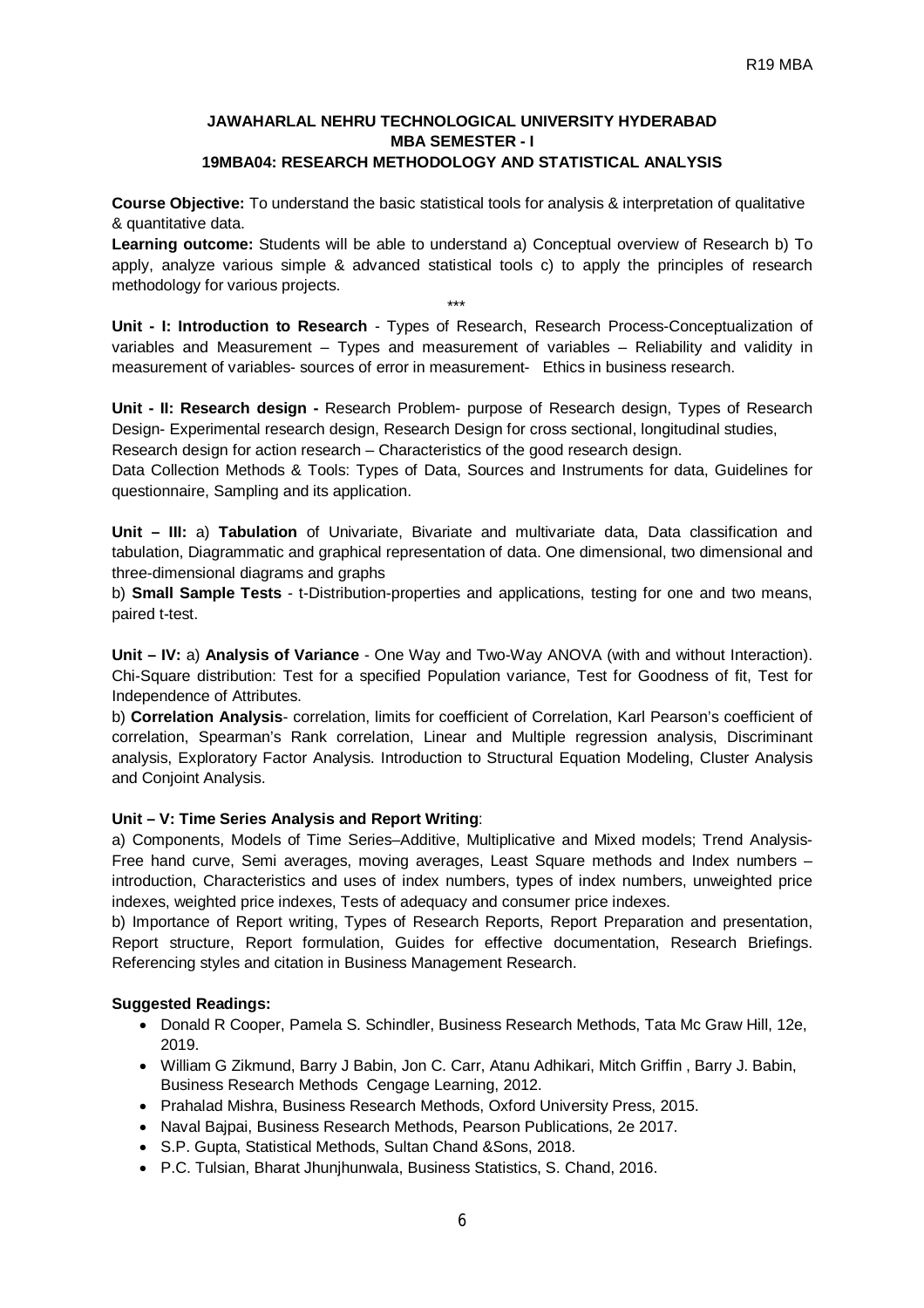#### **JAWAHARLAL NEHRU TECHNOLOGICAL UNIVERSITY HYDERABAD MBA SEMESTER - I 19MBA05: LEGAL AND BUSINESS ENVIRONMENT**

**Course Objective:** To understand the Legal and Regulatory Framework for doing business in India. **Learning Outcome:** Students will be able to understand a) Business Laws related to incorporating a company b) Law of contract and Negotiable Instruments c) Regulatory framework in India.

\*\*\*\*\*

**Unit – I: Introduction:** Companies Act, 2013, Steps and procedure for incorporation of the company, Appointment of Directors, Powers, duties, & liabilities of Directors, Role of Audit and Auditors, Company Meetings, Resolutions, Winding-up of a Company.

**Unit – II: Law of Contract**: Nature and types of Contract and Essential elements of valid contract, Offer and Acceptance, Consideration, Capacity to contract and Free Consent, Legality of Object. Unlawful and illegal agreements, Contingent Contracts, Performance and discharge of Contracts, Remedies for breach of contract.

Contracts-II: Indemnity and guarantee, Contract of Agency, Sale of goods Act -1930: General Principles, Conditions & Warranties, Performance of Contract of Sale, Auction sale and E-auctions.

**Unit – III: Negotiable Instruments Act - 1881**: Negotiable Instruments- Promissory Note, Bills of Exchange, & Cheque, Parties to negotiable instruments, Types of endorsements, Holder- Holder in due course, Dishonour and discharge of negotiable Instruments, Offences by the companies.

**Unit – IV: Business Environment**: Industrial Policy, Five Year Planning, Foreign Direct Investment (FDI), Fiscal Policy- Latest Union Budget- Reforms Undertaken by the government, Monetary Policy, Banking Sector Reforms.

# **Unit – V: Business Regulations and Environment Laws:**

(a) Consumer Protection Act 1986, IT Act 2000, Competition Act 2002, Intellectual Property Rights.

(b) Environmental Law- Water, Air pollution, Green Tribunal in protecting Environment.

- MC Kuchhal, Vivek Kuchhal, Business Legislation for Management,Vikas, Publishing House, 5e, 2018.
- Ravinder Kumar, Legal Aspects of Business,Cengage Learning, 4e, 2016.
- Akhileshwar Patha, Legal Aspects of Business, Tata Mc Graw Hill, 7e, 2019.
- P.P.S.Gogna, Company Law, S.Chand, 2016.
- Francis Cherunilam, Business Environment Text & Cases, Himalaya Publications, 2012.
- Justin Paul, Business Environment Text and Cases, 3e, Mc Graw Hill Publication, 2010.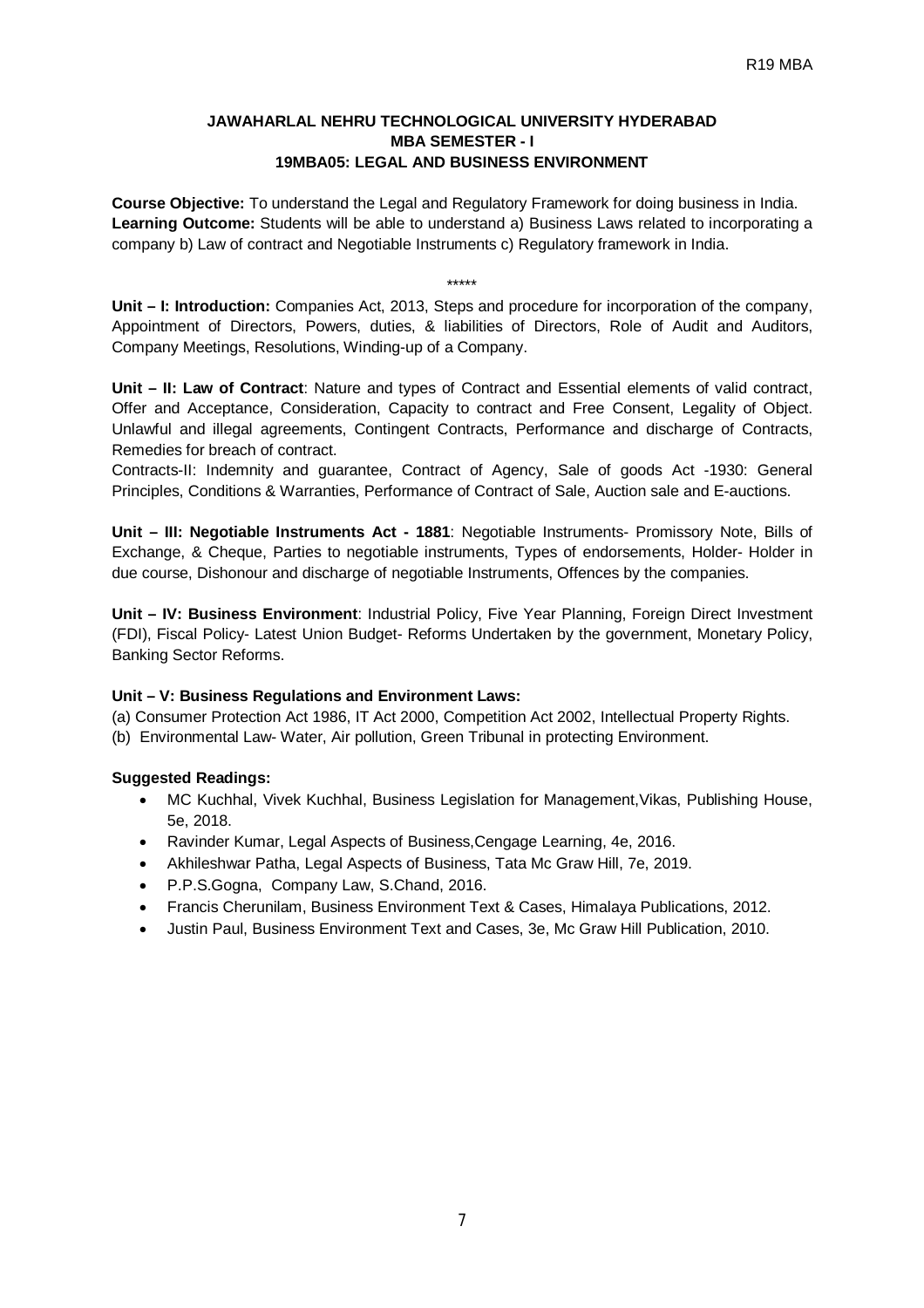# **JAWAHARLAL NEHRU TECHNOLOGICAL UNIVERSITY HYDERABAD MBA SEMESTER - I 19MBA06A: BUSINESS ETHICS AND CORPORATE GOVERNANCE (OPEN ELECTIVE - I)**

**Course Aim: T**o understand the growing importance of Corporate Governance in Indian and Global Context.

**Learning Outcome:** Students will be able to understand a) Need for Business Ethics and Corporate Governance in India b) Codes and Committees in Corporate Governance c) Role of Board in Corporate Governance d) Stakeholder perspective of Corporate Governance.

**Unit - I: Business Ethics The Changing Environment**: Business Ethics-why does it matter?; Levels of Business Ethics-Five Myths about Business Ethics-can Business Ethics be taught and Trained?; stages of Moral development Kohlberg's study-carol Gilligan's Theory-Principles of Ethics.

\*\*\*\*\*

**Unit - II: Professional Ethics**: Introduction to Professional Ethics- Ethics in Production and Product Management-Ethics of Marketing Professionals-Ethics in HRM-Ethics of Finance and Accounting Professionals-Ethics of Advertisement-Ethics of Media Reporting-Ethics of Healthcare Services. Ethical Dilemma. Introduction, Dilemma and Ethical Dilemma-Mounting Scandals-Ethical Issues-Preparatory Ethics: Proactive steps-The software challenge.

**Unit - III: Corporate Governance**: Introduction to Corporate Governance - Major Corporate Governance Failures- Need for Corporate Governance - Corporate Governance in India, Theories of Corporate Governance - Agency Theory, Stewardship Theory, and Stakeholder Theory – Convergence- Problems of Governance in Companies.

**Corporate Governance codes and committees** – Global reporting initiative – OECD Principles - Cadbury Committee Report - Kumara Mangalam Birla Committee Report - Naresh Chandra Committee Report - Narayana Murthy Committee Report - SEBI Clause 49 Guidelines- Corporate Governance Committees - Role of capital Markets, Regulator, Government in Corporate Governance.

**Unit - IV: Role of Board:** Functions of the Board, Structure of the Board, role of the board, Role, duties and responsibilities of Directors, Types of Directors, Board as a learning organization, Leveraging Good Governance for Competitive Advantage.

Conflicts of Interest, Remedial Actions. Governance Ratings- Merits and Demerits.

**Unit - V: Corporate Social Responsibility:** Definition, Models for Implementation of CSR, Scope of CSR, Steps to attain CSR, Core - BCSD India, Ethics and Social Responsibility of Business, Social Responsibility and Indian Corporations, CSR as a business strategy for sustainable development.

- A. C. Fernando: Business Ethics and Corporate Governance, 2e, Pearson, 2018.
- SK Mandal: Ethics in Business and Corporate Governance, TMH, 2012.
- C.S.V. Murthy: Business Ethics, Himalaya Publishing House, 2012.
- Sateesh Kumar, Corporate Governance, Oxford University Press, 2015.
- Christine A. Mallin, Corporate Governance, Oxford University Press, 4e, South Asia Edition, 2016.
- Bob Tricker, Corporate Governance Principles, Policies and Practices, Oxford University Press, 2015.
- N. Balasubramanian, Corporate Governance and Stewardship, TMH,2012.
- A. C. Fernando, Corporate Governance, Principles, Policies and Practices, Pearson, 2012.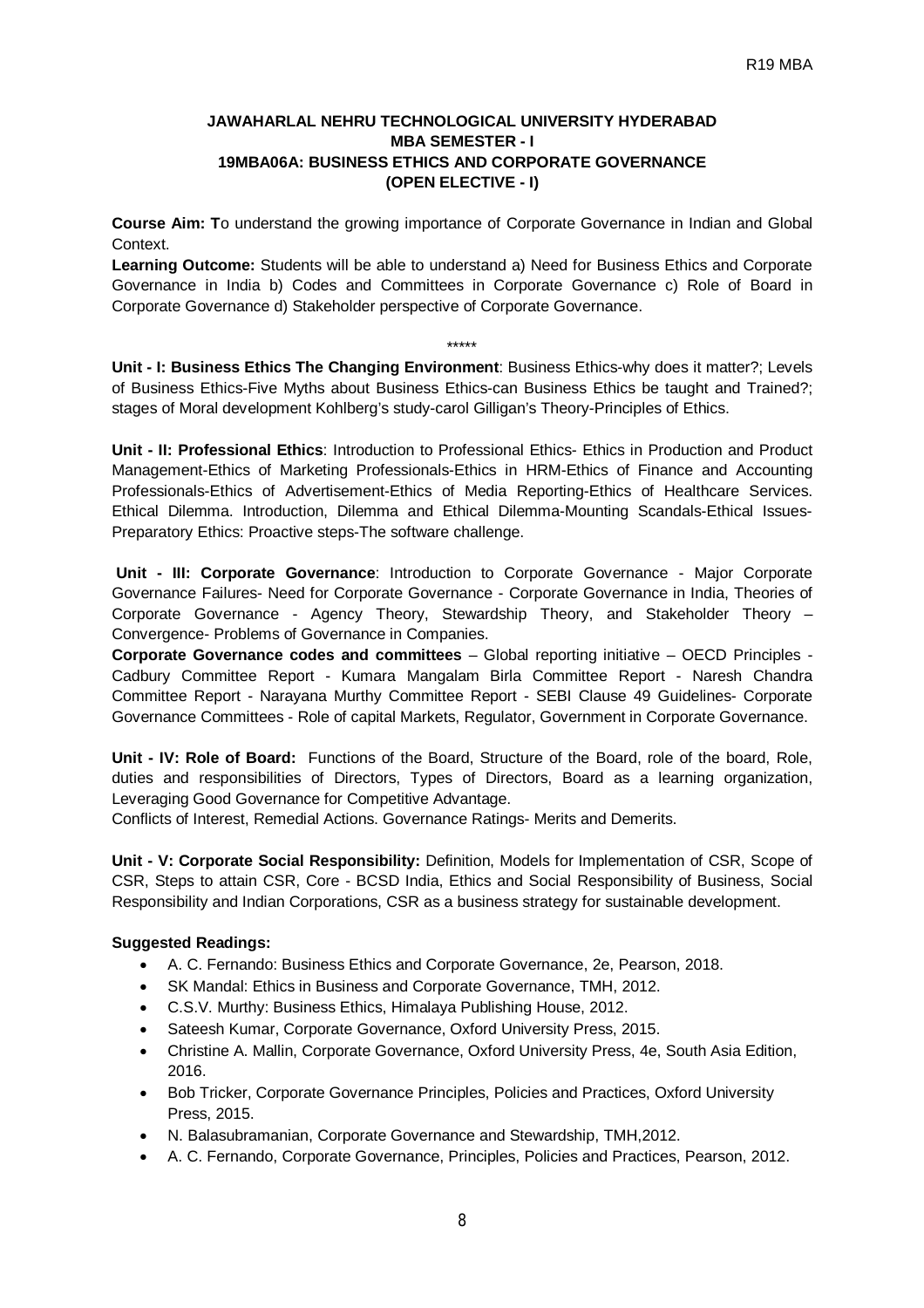#### **JAWAHARLAL NEHRU TECHNOLOGICAL UNIVERSITY HYDERABAD MBA SEMESTER - I 19MBA06B: PROJECT MANAGEMENT (OPEN ELECTIVE – I)**

**Course Objective:** The objective of this course is to lay an important foundation to students in managing projects with a special focus on every phase such as project planning, execution, monitoring and evaluation.

**Learning Outcome:** Students will be able to understand a) Importance of Project Management b) Project Planning, Execution and implementation c) Significance of teams in projects d) Project evaluation techniques.

\*\*\*\*\*

**UNIT - I: Introduction:** Introduction to Project management –Project Characteristics- Project Life cycle – Project Identification, Formulation and Implementation- Project management in different sectors: Construction, Services Sector, Public sector and Government Projects. Systems approach to project management.

**UNIT - II: Project Appraisal:** Project Planning – Steps in Project Planning - Scheduling - Project Appraisal- Feasibility study- Technical, Commercial, Economic, Financial, Management, Social Cost Benefit Analysis-Project Risk Analysis.

**UNIT - III: Project Finance:** Project Cost Estimation, Project Financing- Investment Criteria, Project Evaluation Techniques- Pay Back Period, Accounting rate of return, Net present value, Internal Rate of return, Profitability Index, Cash Flows Estimation for new and replacement projects- Cost of Capital, Risk Analysis.

**UNIT - IV: Project Control:** Network Diagrams, Network Analysis, Critical Path, Quality Management, Project Execution, Monitoring and control, Agile project Management, Scrum, Lean Production and project management.

**UNIT - V: Organizational Behavior in Project Management:** Organizational Structure and Integration, Role of project manager, Roles in the project team, Project stakeholder engagement, Leadership in project management, participative management, team building approach, Conflict Management in Projects, Stress Management.

- John M, Nicholas and Herman Steyn, Project Management for Engineering, Business and Technology, 5e, Routledge, 2017.
- Prasanna Chandra, Projects, Planning, Analysis, Selection, Financing, Implementation and review, 6e, Tata Mc Graw Hill2008.
- K. Nagrajan, Project Management, New Age International Publishers, 7e 2015.
- Jack Gido, Jim Clements Rose Baker, Successful Project Management, Cengage Learning, 7e 2015.
- R. Paneerselvam, P. Senthil Kumar, Project Management, PHI, 2009.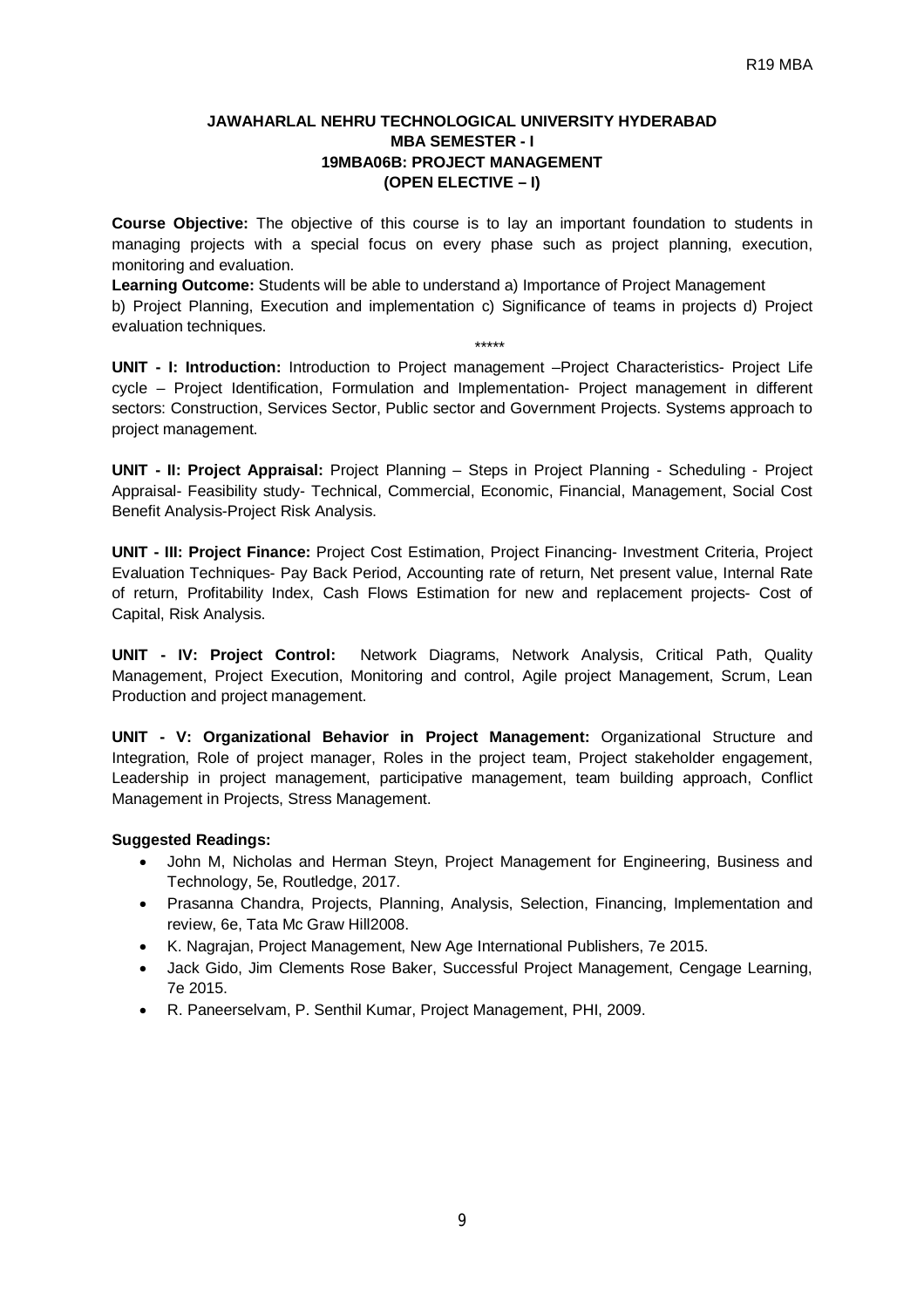#### **JAWAHARLAL NEHRU TECHNOLOGICAL UNIVERSITY HYDERABAD MBA SEMESTER - I 19MBA06C: TECHNOLOGY MANAGEMENT (OPEN ELECTIVE – I)**

**Course Objective**: To understand the importance of technology in conduct of business. **Learning Outcome**: Student will be able to understand: a) Importance of Technological Innovation b) Importance of Research and development in technology management c) Forecasting of Technology

**Unit – I: The Process of Technological Innovation:** The need for a Conceptual Approach, Technological Innovation as a Conversion Process, Factors Contributing to Successful Technological Innovation, Characteristics of Innovative firms, Dynamics of diffusion, A model of Innovation Adoption, Factors that drive the process of diffusion.

\*\*\*\*\*

**Unit – II: Technology Strategy:** Collaborative Arrangements in domains of Technology Strategy, Risks of Collaborative Activity, Evolution of Technology Appropriation principles, External Sourcing of Technological Capability, Productivity of in-house R& D, influence of Environmental Trends

**Unit – III: Research and Development:** Programme Planning and Control, Portfolio Planning, Project Planning and Control, Project Termination, Resource Allocation and Management- New Product Development: New Product Development as a Competitive Strategy, Market Research For Developing New Products, Commercialization of Research Outcomes, Industrial Design, Product Architecture and Design For Manufacture, Developing Indigenous Substitute For Raw Materials.

**Unit – IV: Technological Forecasting for Decision Making**: Technological Forecasting, Forecasting System Inputs and Outputs, Classification of Forecasting Techniques, Organization for Technological Forecasting.

Transfer of Technology: Modes of technology transfer, Price of technology transfer, Negotiation for price of MOT.

**Unit – V: Technological Intelligence:** Levels of Technological Intelligence, External Vs Internal Technological Intelligence, Mapping Technological Environment, Mechanism for Data Collection, Analytic Tools, Managing Environmental Analysis in organizations, Contemporary challenges in mapping the technology environment.

- Tarek Khalil, Management of Technology -The Key to Competitiveness and Wealth, Tata McGraw Hill, Boston, 2015.
- V. K. Narayanan, Managing Technology and Innovation for Competitive Advantage, Pearson Education, 2015.
- Norma Harison and Samson, Technology management Text and cases, TMH, 2015
- Shane, Technology Strategy for Managers and Entrepreneurs, Pearson, 2015.
- **Khandwala, Corporate Creativity, TMH, 2015.**
- Lucy C. Morse, Daniel L. Babcock: Managing Engineering and Technology,6e, Pearson.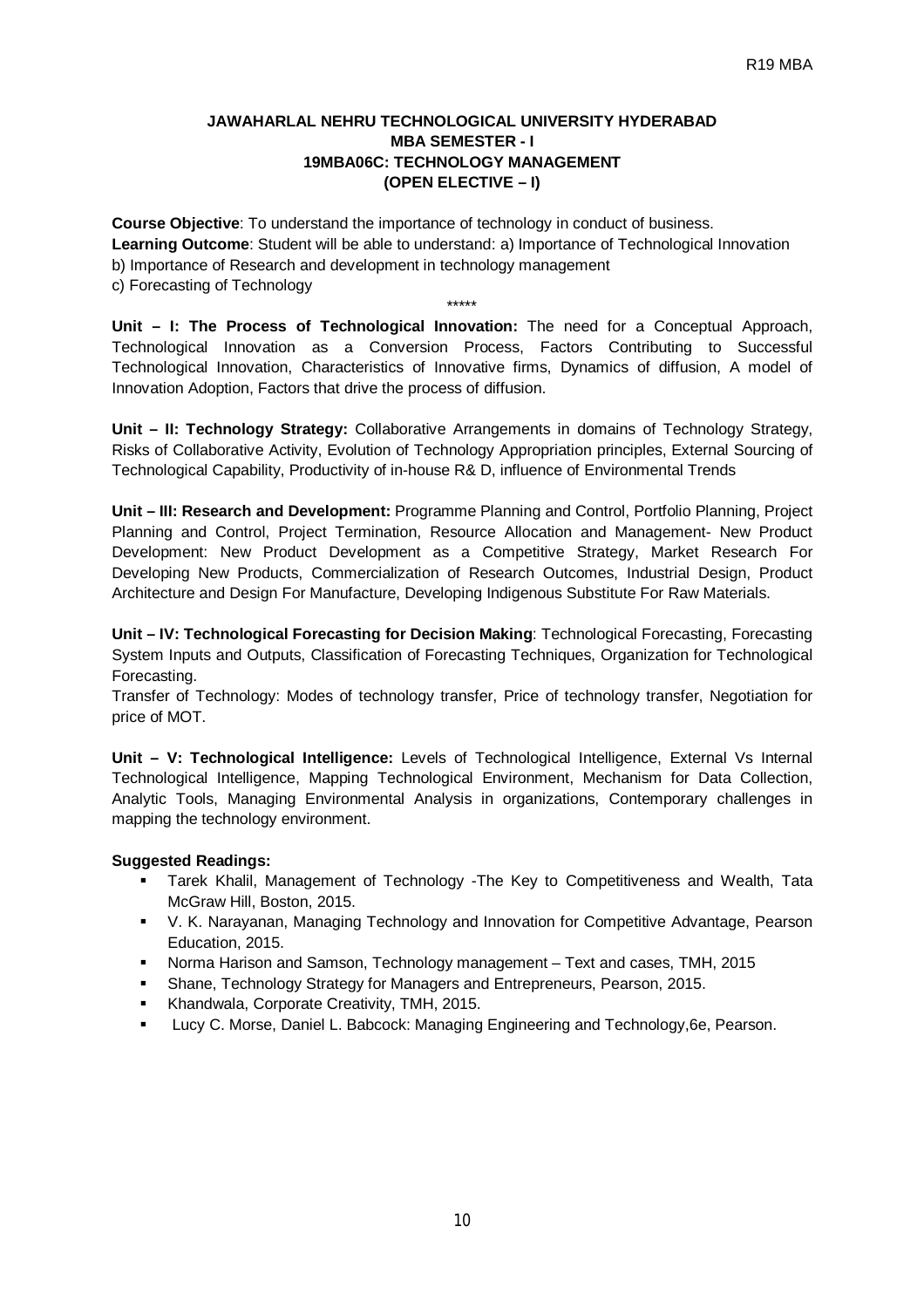#### **JAWAHARLAL NEHRU TECHNOLOGICAL UNIVERSITY HYDERABAD MBA SEMESTER - I 19MBA6D: CROSS CULTURAL MANAGEMENT (OPEN ELECTIVE- I)**

**Course Objective**: To understand the importance of cross culture in conduct of business. **Learning Outcome**: Student will be able to understand: a) Importance of culture b) Values c) culture and styles of Management d) communication in different cultures e) cross cultural team management.

\*\*\*\*\*

**Unit - I: Introduction –** Determinants of Culture – Facets of culture – Levels of Culture – National Cultural dimensions in the business context – The influence of National Culture on business culture. Business Cultures: East and West.

**Unit - II: Cultural Dimensions and Dilemmas:** Value orientations and Dimensions – Reconciling cultural dilemmas – Culture and Styles of Management: Management tasks and cultural values.

**Unit - III: Culture and Organizations:** Culture and corporate structures – Culture and Leadership – Culture and Strategy – Cultural change in Organizations- Culture and marketing – Cultural Diversity.

**Unit - IV: Culture and Communications:** Business communication across cultures – Barriers to intercultural communication – Negotiating Internationally.

**Unit - V: Cross Cultural Team Management:** Working with International teams – Groups processes during international encounters – Conflicts and cultural difference – Understanding and dealing with conflicts – Developing Intercultural relationships.

- Marie-Joelle Browaeys and Roger Price: Understanding Cross-Cultural Management, Pearson, 2015.
- David C.Thomas: Cross Cultural Management, 2/e, Sage Publications, 2014.
- Nigel Holdon, Cross Cultural Management: Knowledge Management Perspective, Pentice Hall, 2012.
- Parissa Haghirian: Multinational and Cross-Cultural Management, Routledge, 2012.
- Richard Mead: International Management-Cross cultural Dimension, 3/e, Blackwell, 2015.
- Jerome Dumetz -Cross-cultural management textbook: Lessons from the world leading experts in cross-cultural management, Create Space Independent Publishing Platform; Student edition (September 5, 2012), Oakland, USA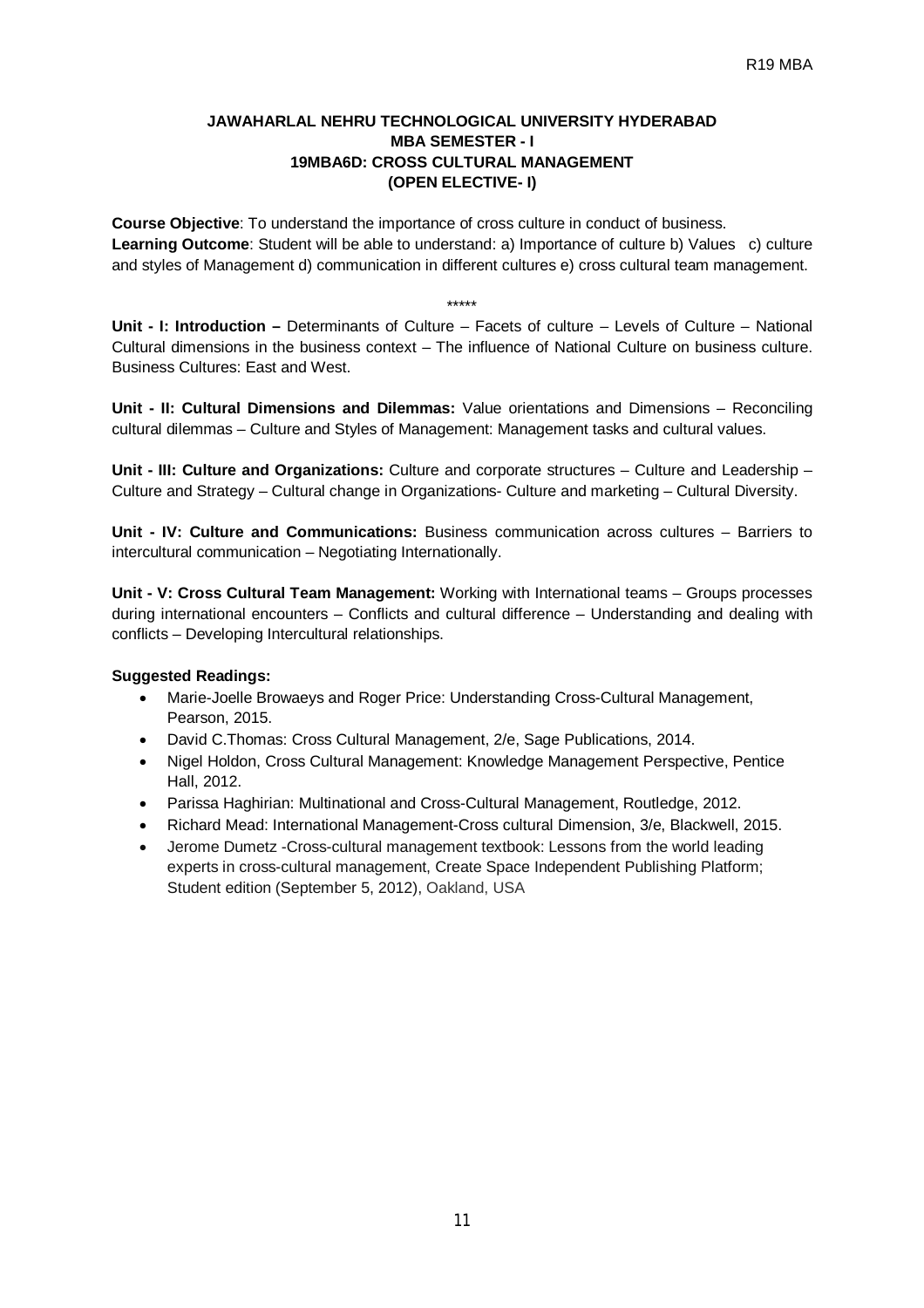#### **JAWAHARLAL NEHRU TECHNOLOGICAL UNIVERSITY HYDERABAD MBA SEMESTER - I 19MBA07 BUSINESS COMMUNICATIONS (LAB)**

**Course Objective:** To understand the importance of oral and written communication and its applications in Business.

**Learning Outcome:** Students will be able to understand a) the importance of Communication in Business b) to develop writing skills and presentation c) writing business proposals and letters d) application of business communication in the self-development process.

#### \*\*\*\*\*

**Unit-I: Introduction**: Introduction to Business Communication, Communication Barriers, Communication Media Choices, Inter cultural and Team Communication, Interpersonal Communication: Respecting social protocol, Networking and Socializing professionally, Non-Verbal Communication, Listening, Communication through Social Media, Business Meetings.

**Unit-II: Developing Business Writing Skills:** Process of Writing, Drafting, revising Visuals, Editing, proofreading and formatting, Writing positive and Neutral Messages, Persuasive Messages, Bad News Messages, Business Letter Writing, Kinds of Business Letters, Communicating with e-mail and memos.

**Unit-III: Business Reports and Proposals:** Writing the report, planning the Report, Steps in writing Business Reports, Parts of a Report, Corporate Report and Business Proposal, citing sources.

**Unit-IV: Oral and Employment Communication:** The role of Business Presentations, Planning and organizing presentations, Team Presentations, online Presentations. Understanding yourself, Career, Goal Setting, Preparing Resume, Resume Formats, Writing Covering Letters, and Enquiry mails, Preparing for the job interview.

**Unit-V: Contemporary Aspects in Communication:** Business etiquette, developing professional telephone skills, Mass Media, Public Relations Management, Cross Cultural and Global Communication, Communication in Information Technology, e-Business related operations.

- Ober Newman, Communicating in Business, Cengage Learning, 2015.
- P. Subba Rao, B.Anita Kumar, C.Hima Bindu, Business Communication, Cengage Learning India. Pvt. Ltd. 2012.
- Rebecca Moore Howaward, Writing Matters, 3e, Mc Graw Hill Education, 2018.
- Jeff Butterfield, Soft Skills for Everyone, Cengage Learning, 2017.
- Rajendra Pal, J S Korlahahi, Essentials of Business Communication, Sultan Chand & Sons, New Delhi,2013.
- Sailesh Sen Gupta, Business and Managerial Communication, PHI,2011.
- Elevate english , Mc Graw Hill, [www.ellevateenglish.com](http://www.ellevateenglish.com)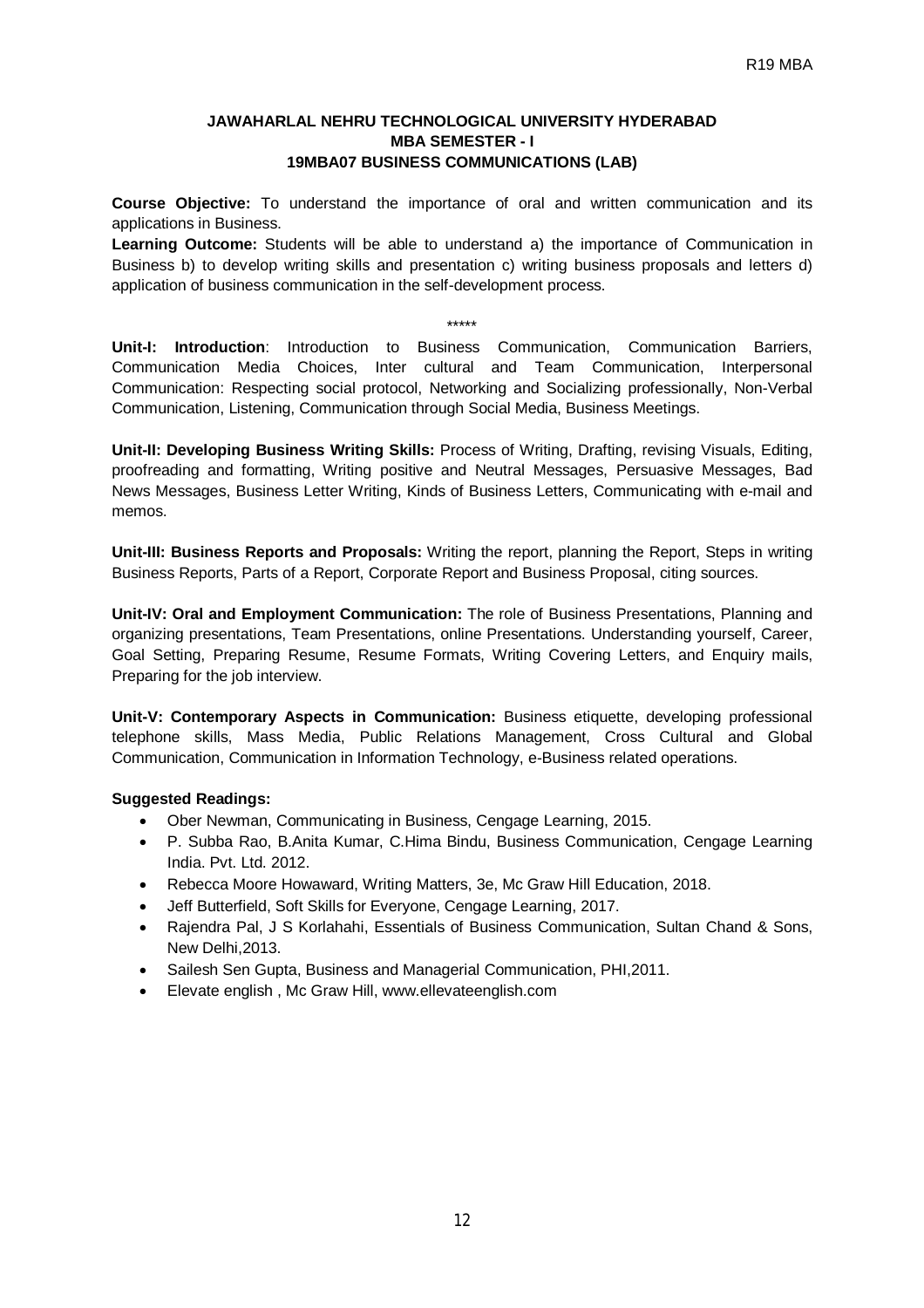# **JAWAHARLAL NEHRU TECHNOLOGICAL UNIVERSITY HYDERABAD MBA SEMESTER - I 19MBA08: STATISTICAL DATA ANALYSIS LAB**

**Course Objective:** To understand the application of Statistical tools to Research Problem / Projects. **Learning Outcome:** Students will be able to understand a) Analyse and apply the statistical tools for decision making b) Hypotheses Testing c) Discussion of Results for better decision making.

**Unit - I: Introduction to Statistical Packages - MS - EXCEL/SPSS:** Introduction, uses, functions and features of Statistical Packages, Getting started with excel/SPSS, Highlights and main functions: Home, Insert, page layout, formulas, Data, review, view, add-inns, Using help function, Customizing the Quick Access Toolbar.

**Unit - II: Creating and Using Templates:** Working with Data: Entering, Editing, Copy, Cut, Paste, Paste Special, Formatting Data and Using the Right Mouse Click, Saving, Page Setup, and Printing, Using Headers and Footers, Manipulating Data, using Data Names and Ranges, Filters and Sort and Validation Lists.

**Unit - III: Data from External Sources:** Using and Formatting Tables, Basic Formulas and Use of Functions, Data Analysis Using Charts and Graphs, Managing, Inserting, and Copying Worksheets, Securing the Document, Advanced Formulas and Functions, Worksheet Features, Data Analysis using Pivot Tables and Pivot Charts.

**Unit - IV: Data Analysis - I:** Tabulation, bar diagram, Multiple Bar diagram, Pie diagram, Measure of central tendency: mean, median, mode, Measure of dispersion: variance, standard deviation, Coefficient of variation. Correlation, regression lines.

**Unit - V: Data Analysis - II**: t-test, F-test, ANOVA one-way classification, chi square test, independence of attributes.

Time series: forecasting Method of least squares, moving average method. Inference and discussion of results.

# **Suggested Readings:**

.

- Glyn Davis & Branko Pecar "Business Statistics Using Excel" Oxford University Press, 2012.
- D P Apte : Statistical Tools for Managers USING MS EXCEL, Excel, 2012.
- David M Levine, David. F. Stephan & Kathryn A. Szabat, Statistics for Managers Using MS Excel, PHI, 2015.
- Bruce Bowerman, Business Statistics in Practice, TMH, 5/e 2012.
- Shelly, MS Office, 2007, Cengage, 2009.
- Ajai.S. Gaur, Sanjaya S.Gaur, Statistical Methods For Practice and Research, Response, 2009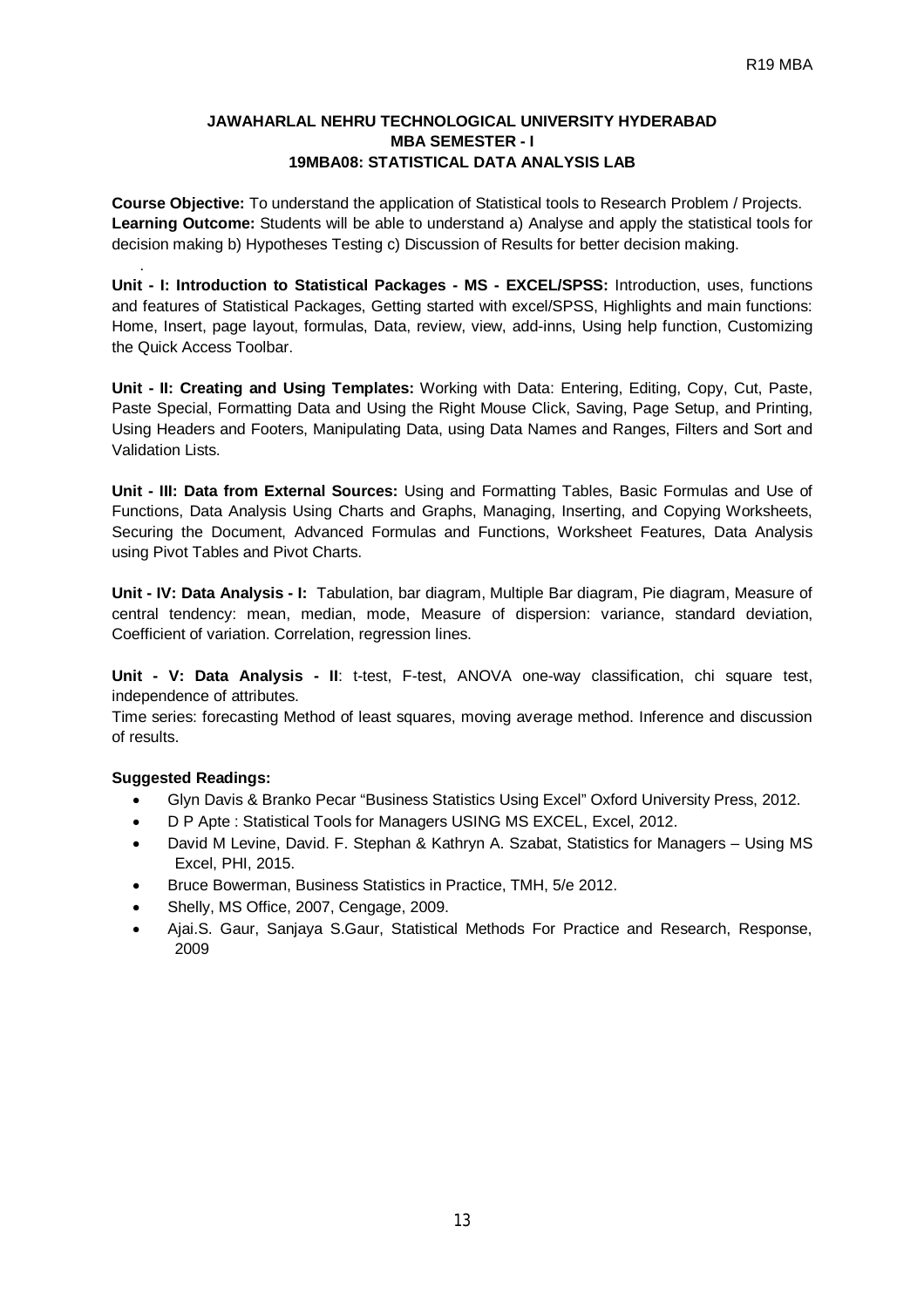#### **JAWAHARLAL NEHRU TECHNOLOGICAL UNIVERSITY HYDERABAD MBA SEMESTER - II 19MBA09: HUMAN RESOURCE MANAGEMENT**

**Course Objective:** To understand various functions of HRM and to manage the human resources of any organization effectively.

**Learning Outcome:** Students will be able to understand a) HR concepts b) Process of recruitment and selection, c) Learning and development d) Performance Management and Compensation e) Employee retention strategies f) employee welfare and grievances.

#### **\*\*\*\*\***

**Unit - I: Introduction of HRM**: Introduction to HRM – Line Managers – HR Role and responsibilities – New Approaches to Organizing HR – Globalization & Competition Trends – Technological Trends – Trends in Nature of Work – Workforce and Demographic Trends – Economic Challenges – High Performance Work System's – Equal Employment Opportunity – HR Score Card developed. Human Resource Information System (HRIS) - e HRM.

**Unit - II: Recruitment and Selection**: Basics of Job Analysis and talent Management process – Methods for Collecting Job Analysis Information – Job Descriptions and specifications – Job Satisfaction – Job Enlargement, Job Enrichment, Job Rotation,

HR Planning – Recruitment & Selection Process – Planning & Forecasting of human resources – Sources of Recruitment – Recruitment on Diverse Work Force - Employee Testing and Selection - Basic types of Interviews – Errors in Interviews.

**Unit - III: Training and Developing and Performance Management** – Importance of Training and Development – Training process - Analyzing Training needs & Designing the program – Implementation of training programmes – training methods – Management development process – Evaluation of training and development programmes.

**Performance Management** - Concept of Performance management and appraisal, The performance appraisal process, Techniques for Performance Appraisal – Career Management.

**Unit - IV: Compensation and Employee Welfare** – Basic factors in determining pay rates – Job evaluation methods - Establishing pay rates – Pricing Managerial and Professional Jobs – Performance based pay -Benefits – Insurance – Retirement Benefits – Employee Welfare facilities. Salient features of Workmen Compensation Act & Minimum Wages Act.

**Unit - V: Employee Relations** – Labor Movement – Collective Bargaining Process – Grievances – Grievances handling procedure – Employee Separation – Employee Safety and Health – Occupational Safety Law – Work Place Health Hazards Problems & Remedies – Work life Integration - Stress Management – Salient features of Industrial Disputes Acts 1947 – Factories Act.

- Gary Dessler, Biju Varkkey, Human Resource Management, 4e, Pearson 2017.
- Robert L. Mathis, John H. Jackson, Manas Ranjan Tripathy,Human Resource Management, Cengage Learning 2016.
- Uday Kumar Haldar, Juthika Sarkar, Human Resource Management, Oxford University Press 2013.
- K. Aswathappa, Human Resource Management, Text and Cases, TMH, 2011.
- Sharon Pande and Swapnalekha Basak, Human Resource Management, Text and Cases, , Vikas Publishing , 2e, 2015.
- Biswajeet Pattanayak, Human Resource Management, 5e, 2018.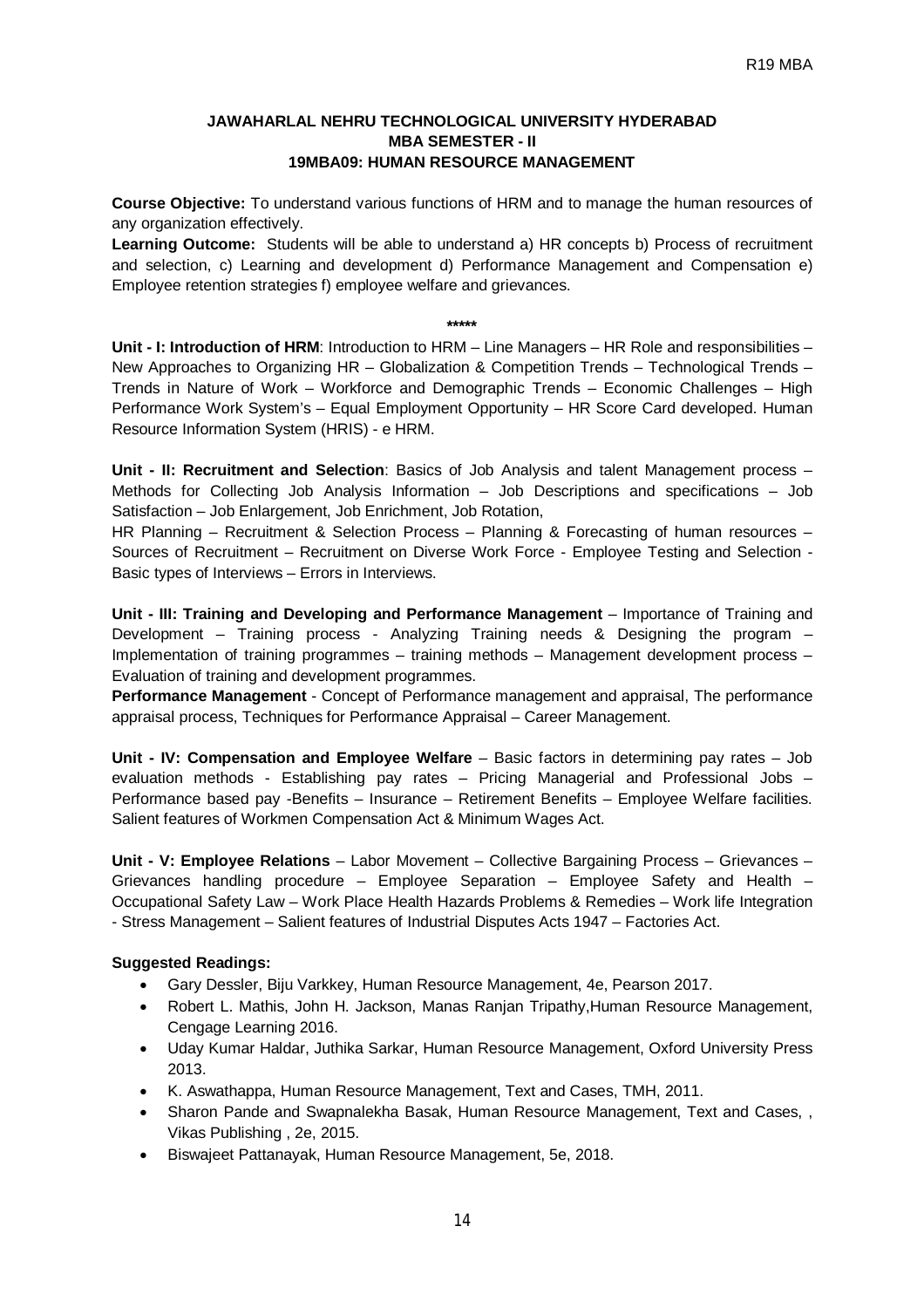# **JAWAHARLAL NEHRU TECHNOLOGICAL UNIVERSITY HYDERABAD MBA SEMESTER - II 19MBA10: MARKETING MANAGEMENT**

**Course Objective: T**o understand the basic marketing concepts and its applications in markets. **Learning outcome:** Students will be able to understand a) concepts of marketing management b) to analyze markets and design customer driven strategies c) to communicate the decisions towards business development with superior customer value. \*\*\*\*\*

**Unit - I: Introduction to Marketing:** Importance and scope of Marketing, Core Marketing Concepts, Market Place, Marketing in practice, Marketing Environment, Marketing Strategies and Plans, The New Marketing Realities.

Market Research - Marketing Research process, Marketing Information systems. Marketing Research and Ethics, International Marketing Research.

**Unit - II Analyzing Marketing Opportunities, Customer Value and Marketing Mix:** Consumer Decision Making, Building Customer Value, Analyzing Consumer Markets – Consumer Behavior – Cultural, Social & Personal Factors, developing products & brands – product levels; classifying products, product range, product line & product mix, Product Life Cycles, new product development., New Service Development, Stages of Product/ Service innovation development, The process of adoption, Branding.

**Unit - III: Designing a Customer Driven Strategy:** Market segmentation – Segmentation Targeting Positioning Process - segmentation of consumer market, business market, requirement for effective segmentation, market targeting – evaluating market segmentation, selecting target market segmentation, positioning – Positioning and repositioning positioning maps, product positioning strategies.

**Unit - IV: Distribution Decisions, Promotion & Communication Strategies:** Marketing Channels, Channel intermediates and functions, channel structure, channel for consumer products, business and industrial products, alternative channel, channel strategy decisions. The promotional mix, advertising, public relations, sales promotion, personal selling, Direct and online Marketing. Marketing communication - communication process, communication promotion mix, factors affecting the promotion mix.

**Unit - V: Pricing Decisions & Personal Communication:** Importance of price, cost determinant of price, markup pricing, profit maximization pricing, break even pricing, pricing strategies, ethics of pricing strategy, product line pricing, Word of Mouth, Rural marketing, Bottom of the Pyramid, relationship Marketing, Retail Marketing, Digital marketing, Social media and mobile marketing, market sustainability and ethics, Global marketing, green marketing.

- Philip Kotler, Gray Armstrong, Prafulla Agnihotri, Principles of Marketing, 17e, Pearson Education, 2018.
- Lamb, Hair, Sharma, Mc Daniel, Principles of Marketing, A South Asian Perspective Cengage Learning, 2016.
- Paul Baines, Chris Fill, Kelly Page, Piyush Sinha, Marketing, Asian Edition, Oxford University Press, 2015.
- Arun Kumar & N. Meenakshi, Marketing Management, Vikas, 2012
- Rajan Saxena, Marketing Management, 3e, Tata Mc Graw Hill, 2012.
- Kenneth E Clow, Donald Baack, Cases in Marketing Management, Sage South Asia edition, 2012.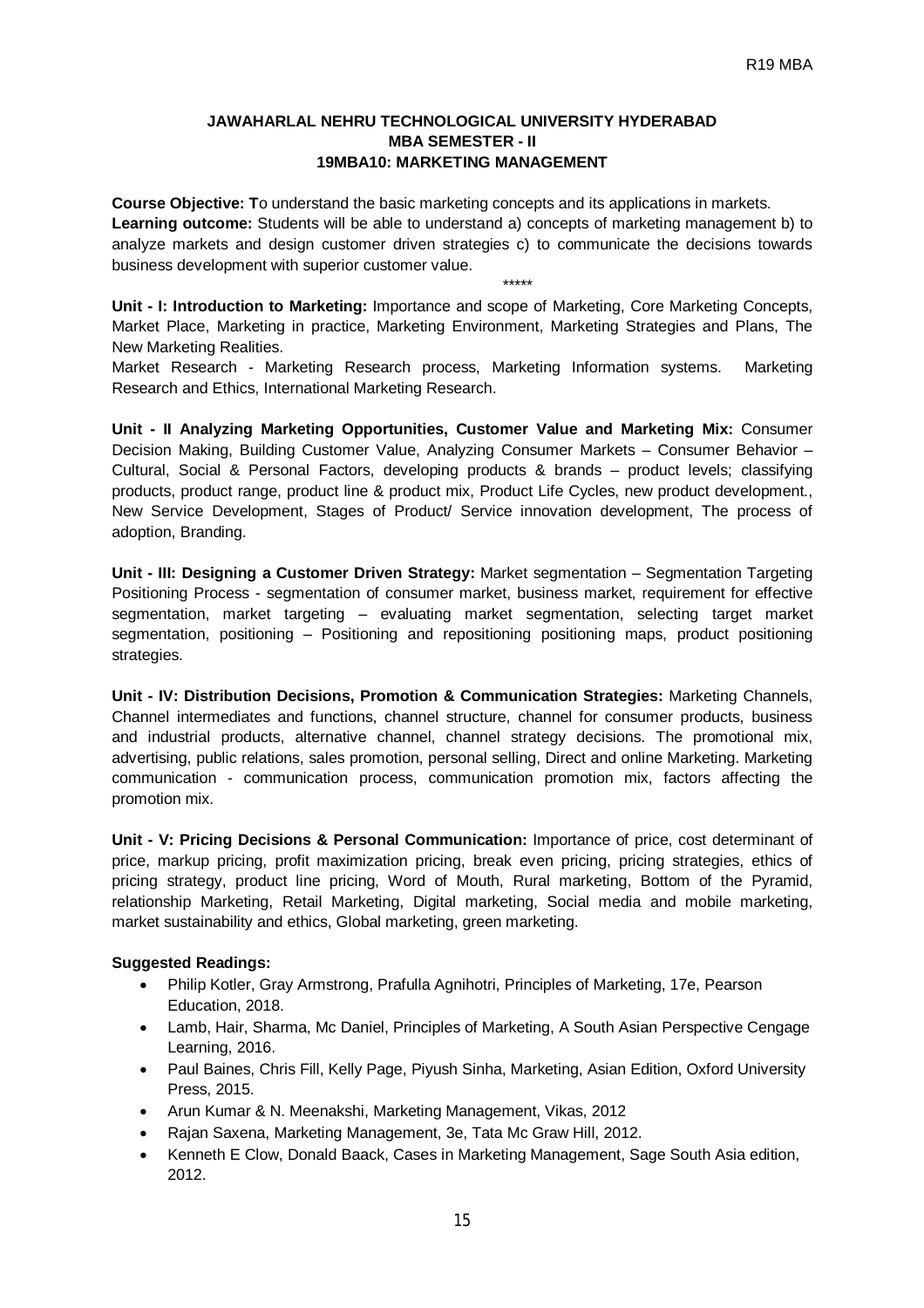#### **JAWAHARLAL NEHRU TECHNOLOGICAL UNIVERSITY HYDERABAD MBA SEMESTER - II 19MBA11: FINANCIAL MANAGEMENT**

#### \***The students need Discounting Table and Annuity tables for the examination.**

**Course Objective:** To understand the basic decisions taken by a finance manager in a Corporate. FM helps in understanding the use of resources efficiently, effectively and economically.

**Learning Outcome:** Students will be able to understand a) Goals of financial function b) Investment criteria and decision process c) Capital structure and Dividend Decisions d) Asset Liability management

\*\*\*\*\*

**Unit - I: The Finance Function**: Nature and Scope; Evolution of finance function – Its new role in the contemporary scenario –Goals of finance function – maximizing vs. satisfying; Profit vs. Wealth vs. Welfare; the Agency relationship and costs; Risk-Return trade off; Concept of Time Value of Money – Future Value and Present value and the basic valuation model.

**Unit - II: The Investment Decision**: Investment decision process- Project generation, project evaluation, project selection and project Implementation. Developing Cash Flow; Data for New Projects; Capital Budgeting Techniques–Traditional and DCF methods. The NPV vs. IRR Debate; Approaches for reconciliation. Capital budgeting decision under conditions of risk and uncertainty. Cost Of Capital: Concept and measurement of cost of capital, Debt vs. Equity, cost of equity, preference shares, equity capital and retained earnings, weighted average cost of capital and marginal cost of capital. Importance of cost of capital in capital budgeting decisions.

**Unit - III: Capital Structure and Dividend Decisions**: Capital structure vs. financial structure - Capitalization, financial leverage, operating leverage and composite leverage. EBIT-EPS Analysis, Indifference Point/Break even analysis of financial leverage, Capital structure Theories –The Modigliani Miller Theory, NI, NOI Theory and Traditional Theory –A critical appraisal.

**Dividend Decisions**: Dividends and value of the firm - Relevance of dividends, the MM hypothesis, Factors determining Dividend Policy - dividends and valuation of the firm - the basic models – forms of dividend. Declaration and payment of dividends. Bonus shares, Rights issue, share-splits, Major forms of dividends – Cash and Bonus shares. Dividends and valuation; Major theories centered on the works of Gordon, Walter and Lintner. A brief discussion on dividend policies of Indian companies.

**Unit - IV: Working Capital Management and Finance**: Working Capital Management: Components of working capital, gross vs. net working capital, determinants of working capital needs, the operating cycle approach. Planning of working capital, Financing of working capital through Bank finance and Trade Credit, regulation of bank finance.

**Unit - V: Management of Current Assets**: Management of cash – Basic strategies for cash management, cash planning, cash budget, cash management techniques/processes. Marketable securities: characteristics, selection criterion, Management of receivables- Credit policy, credit evaluation of individual accounts, monitoring receivables, factoring.

Management of inventory- Inventory management process, Inventory control systems, analysis of investment in inventory.

Corporate Restructuring: Corporate Mergers, Acquisitions and Takeovers: Types of Mergers, Economic rationale of Mergers, motives for Mergers, Financial evaluation of Mergers.

- I M Pandey, Financial Management, 11 e, Vikas Publications, 2015.
- M.Y Khan, P K Jain, Financial Management-Text and Problems, 8e, Mc Graw Hill, 2019.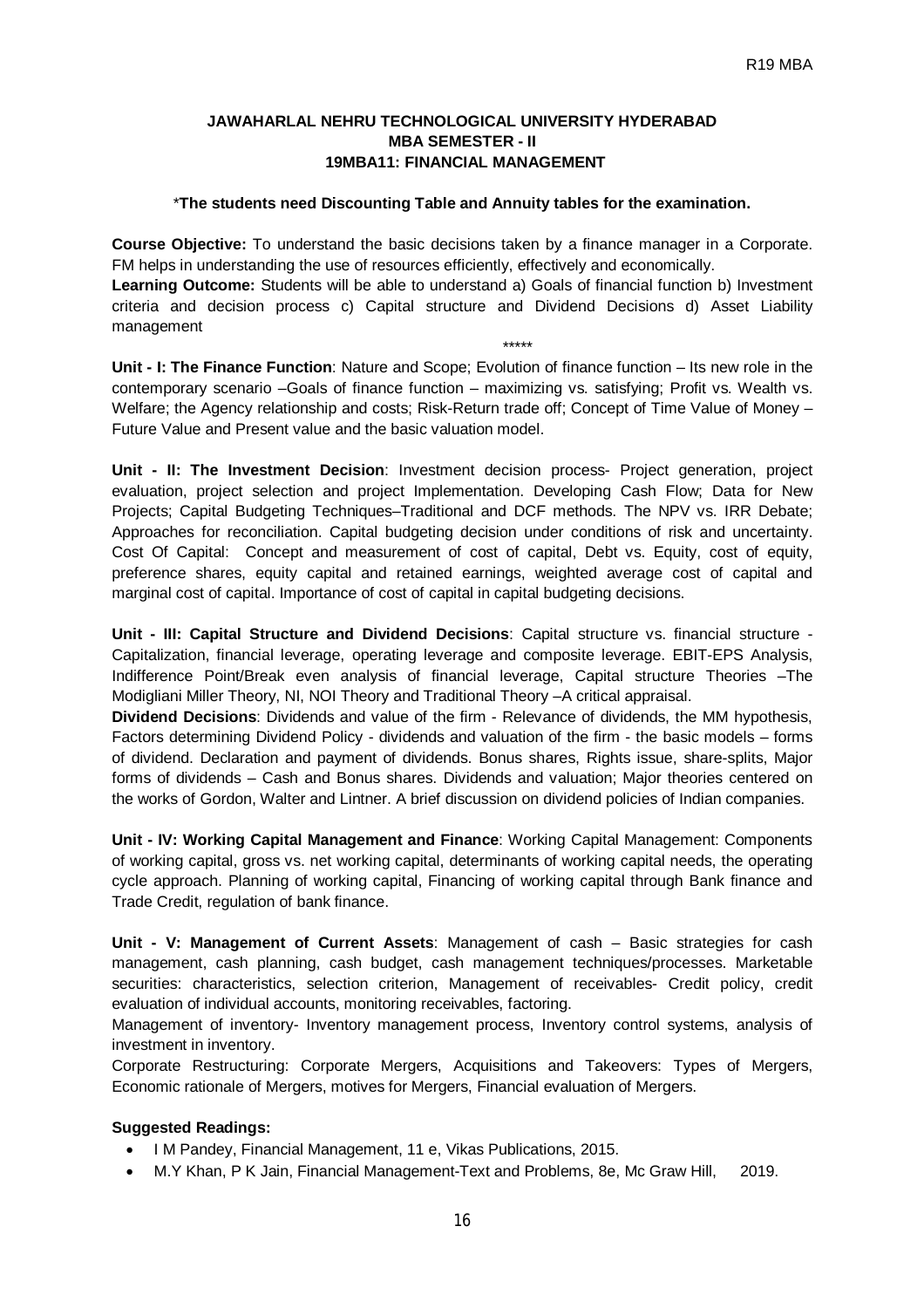- Prasanna Chandra, Financial Management, 10e, Mc Graw Hill, 2019.
- James C Van Horne, Sanjay Dhamija, Financial Management and Policy, Pearson Education, New Delhi.
- Eugene F.Brigham Michael C. Ehrhardt, Financial Management, Cengage Learning, 12e, 2012.
- Arindam Banerjee, Financial Management, Oxford Publications, 2016.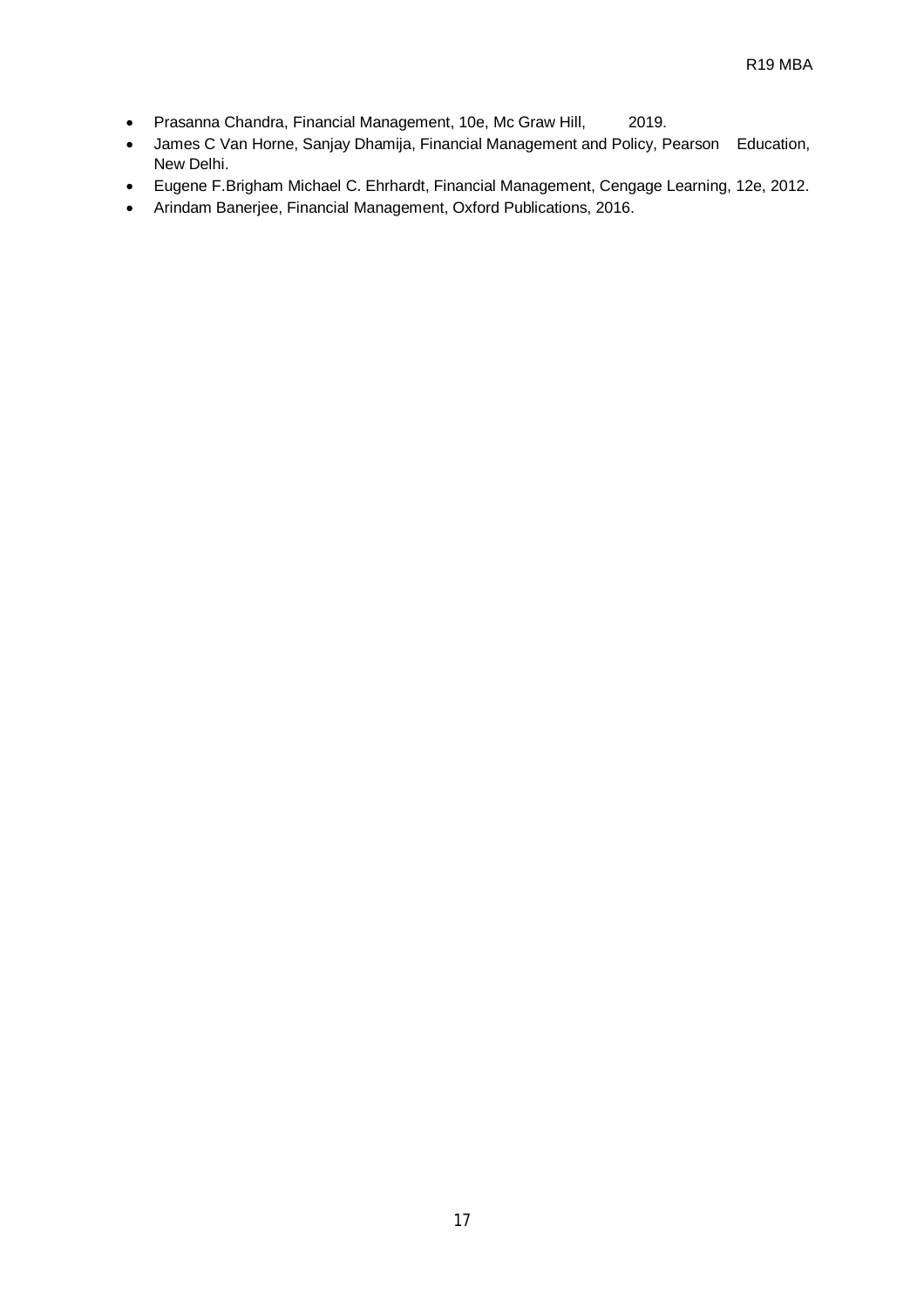# **JAWAHARLAL NEHRU TECHNOLOGICAL UNIVERSITY HYDERABAD MBA SEMESTER - II 19MBA12: QUANTITATIVE ANALYSIS FOR BUSINESS DECISIONS**

**Course Objective:** To provide the basic tools of Operations research in solving the management problems using mathematical approach for decision making.

**Learning Outcome:** Students will be able to understand a) The course covers origin and application of OR, b) Linear Programming Method, c) Decision Theory and queuing theory. These concepts help the student in taking decisions for business.

\*\*\*\*\*

**Unit - I: Introduction to Operations Research**: Nature and scope of Operations research: Origins of OR, Applications of OR in different Managerial areas, Problem solving and decision making, Quantitative and qualitative analysis, Defining a model, types of model, Process for developing an operations research model, Practices, opportunities and short comings of using an OR model.

**Unit - II: Linear Programming Method:** Structure of LPP, Assumptions of LPP, Applications areas of LPP, Guidelines for formulation of LPP, Formulation of LPP for different areas**,** solving of LPP by Graphical Method: Extreme point method, simplex method, converting primal LPP to dual LPP, Limitations of LPP.

**Unit - III: Assignment Model:** Algorithm for solving assignment model, Hungarians Method for solving assignment problem, variations of assignment problem: Multiple Optimal Solutions, Maximization case in assignment problem, unbalanced assignment problem, travelling salesman problem, simplex method for solving assignment problem.

**Transportation Problem:** Mathematical Model of transportation problem, Methods for finding Initial feasible solution: Northwest corner Method, Least Cost Method, Vogels approximation Method, Test of optimality by Modi Method, unbalanced Supply and demand , Degeneracy and its resolution.

**Unit - IV: Decision Theory:** Introduction, ingredients of decision problems. Decision making – under uncertainty, cost of uncertainty, under risk, under perfect information, decision tree, construction of decision tree.

Network Analysis – Network Diagram, PERT, CPM, Critical Path determination, Project Completion Time, Project Crashing.

**Unit - V: Queuing Theory:** Queuing Structure and basic component of an Queuing Model, Distributions in Queuing Model, Different in Queuing Model with FCFS, Queue Discipline, Single and Multiple service station with finite and infinite population. Game theory, Suddle point, Value of the Game.

- S.D. Sharma, Operations Research, Kedarnath Ramnath and Company.
- R. Pannerselvam, Operations Research, Prentice Hall International, 3e,2012
- J.K. Sharma, Operations Research: Theory and applications, 5e, Macmillian, 2013.
- Anderson, Sweeney, Williams, Camm, Martin, Quantitative Methods for Business, 12e, Cengage Learning, 2013.
- Hamdy A.Taha, Operations Research: An Introduction, 9 e, Pearson, 2013.
- Prem Kumar Gupta, D.S. Hira, Operations Research 5e, S. Chand, 2012.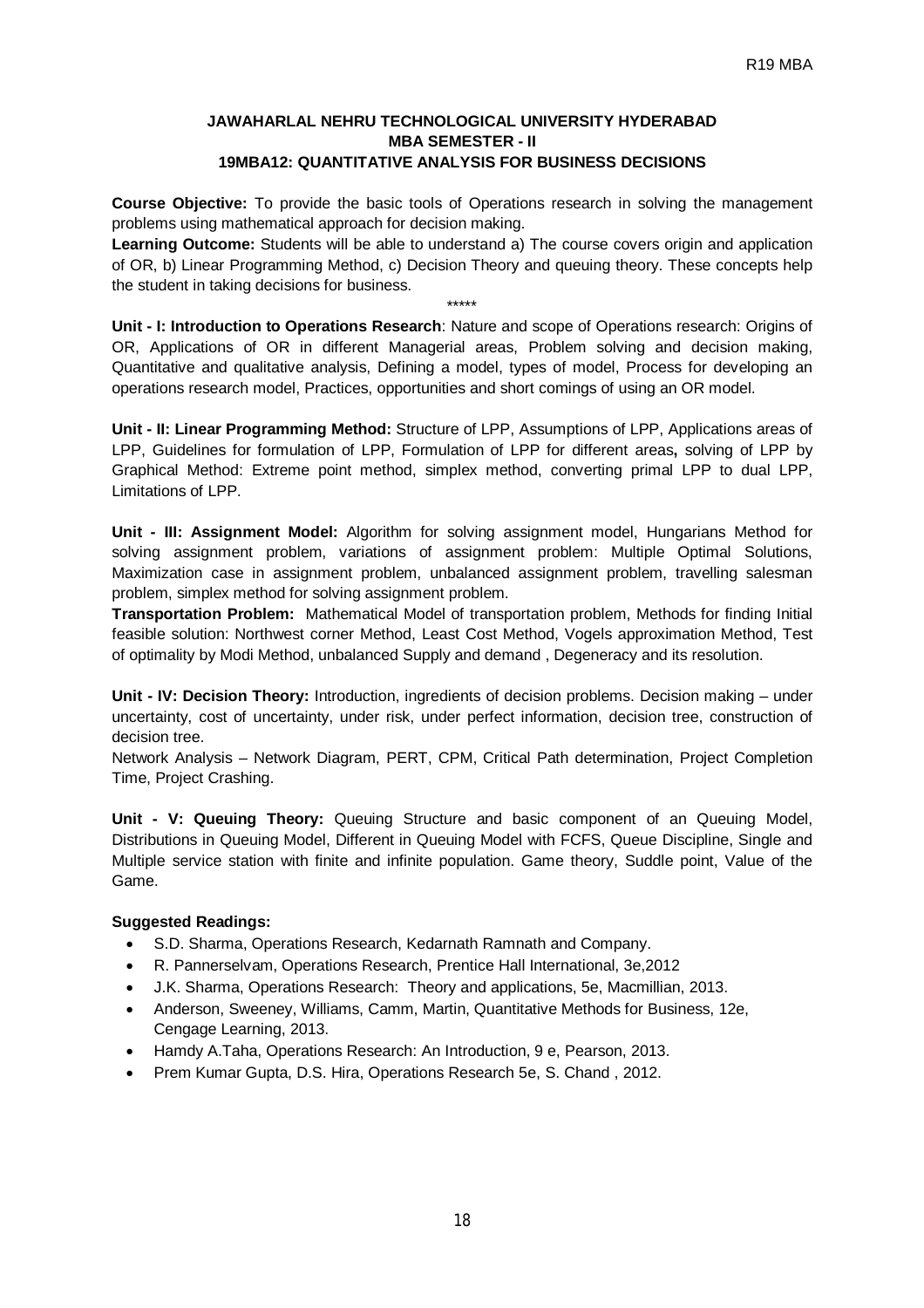# **JAWAHARLAL NEHRU TECHNOLOGICAL UNIVERSITY HYDERABAD MBA SEMESTER - II 19MBA13: ENTREPRENEURSHIP**

**Course Objective:** To make students understand the Entrepreneurial process and also inspire them to be Entrepreneurs.

**Learning Outcomes:** Students will be able to understand a) mindset of the entrepreneurs, b) identify ventures for launching, c) develop an idea on the legal framework and d) strategic perspectives in entrepreneurship.

**Unit - I: Understanding Entrepreneurial Mindset**: The revolution impact of entrepreneurship- The evolution of entrepreneurship - Functions of Entrepreneurs – types of entrepreneurs -Approaches to entrepreneurship- Process approach- Role of entrepreneurship in economic development- Twenty first century trends in entrepreneurship.

**Unit - II: The individual entrepreneurial mind-set and Personality**: The entrepreneurial journey-Stress and the entrepreneur - the entrepreneurial ego - Entrepreneurial motivations- Motivational cycle – Entrepreneurial motivational behavior – Entrepreneurial competencies.

Corporate Entrepreneurial Mindset, the nature of corporate entrepreneur- conceptualization of corporate entrepreneurship Strategy-sustaining corporate entrepreneurship.

**Unit - III: Launching Entrepreneurial Ventures**: Creativity and Business Idea, opportunities identification- Finding gaps in the market place – techniques for generating ideas- entrepreneurial Imagination and Creativity- the nature of the creativity process - Innovation and entrepreneurship. Methods to initiate Ventures- Creating new ventures-Acquiring an Established entrepreneurial venture- Franchising- advantage and disadvantages of Franchising.

**Unit - IV: Legal challenges of Entrepreneurship:** Intellectual property protection - Patents, Copyrights - Trademarks and Trade secrets - Avoiding trademark pitfalls.

Feasibility Analysis - Industry and competitor analysis - Formulation of the entrepreneurial Plan- The challenges of new venture start-ups, developing an effective business model – Sources of finance - Critical factors for new venture development - The Evaluation process.

**Unit - V: Strategic perspectives in entrepreneurship:** Strategic planning - Strategic actionsstrategic positioning- Business stabilization - Building the adaptive firms - Understanding the growth stage – Internal growth strategies and external growth strategies, Unique managerial concern of growing ventures.

Initiatives by the Government of India to promote entrepreneurship, Social and women entrepreneurship.

- D F Kuratko and T V Rao, Entrepreneurship- A South-Asian Perspective, Cengage Learning, 2012.
- Robert D. Hisrich, Michael P. Peters, Dean A. Shepherd, Entrepreneurship, Mc Graw Hill, 2018.
- Bruce R. Barringer/ R.Duane Ireland, Entrepreneurship Successfully launching new ventures, 4e, Pearson, 2015.
- Stuart Read, Effectual Entrepreneurship, Routledge, 2013.
- Rajeev Roy, Entrepreneurship, 2e, Oxford publications, 2012.
- Nandan .H, Fundamentals of Entrepreneurship, PHI, 2013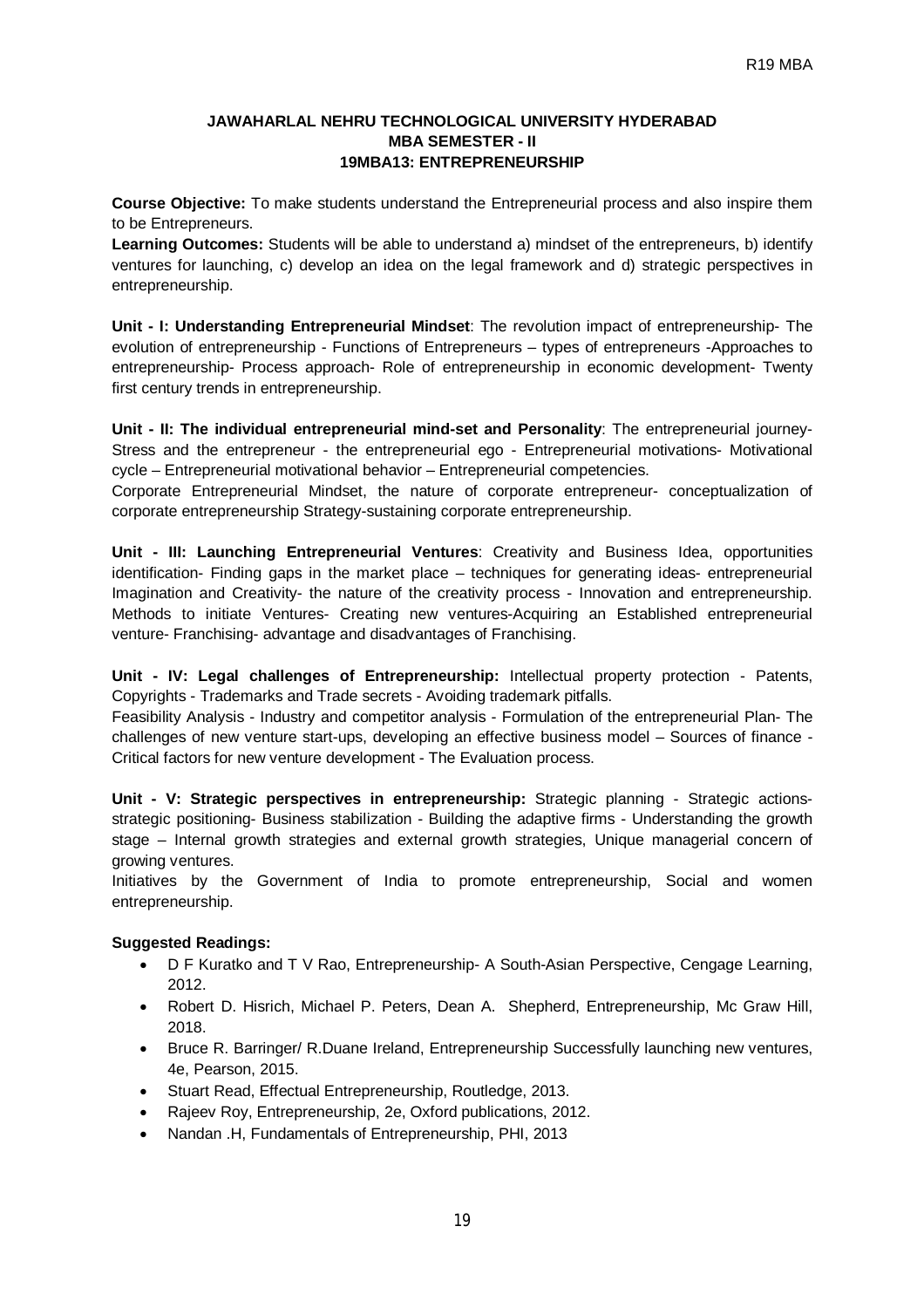# **JAWAHARLAL NEHRU TECHNOLOGICAL UNIVERSITY HYDERABAD MBA SEMESTER - II 19MBA14: LOGISTICS AND SUPPLY CHAIN MANAGEMENT**

**Course Objective:** To understand the importance of Supply chain management in present Business context.

**Learning Outcome:** Students will be able to understand a) growing importance of Logistics and Supply Chain Management b) LSCM Costs and Performance c) Benchmarking in SCM d) Sourcing and transportation e) Global aspects in SCM

\*\*\*\*\*

**UNIT – I: Logistics and Competitive strategy:** Competitive advantage – Gaining Competitive advantage through logistics-Integrated supply chains– Competitive performance - Models in Logistics Management - Logistics to Supply Chain Management – Focus areas in Supply Chain Management-Customer service and retention- Basic service capability Value added services.

**UNIT – II: Measuring logistics costs and Performance:** The concept of Total Cost analysis – Principles of logistics costing – Logistics and the bottom-line – Impact of Logistics on shareholder value - customer profitability analysis – direct product profitability – cost drivers and activity-based costing.

**UNIT – III: Logistics and Supply chain relationships:** Benchmarking the logistics process and SCM operations –Mapping the supply chain processes – Supplier and distributor benchmarking –setting benchmarking priorities – identifying logistics performance indicators –Channel structure – Economics of distribution –channel relationships –logistics service alliances.

**UNIT – IV: Sourcing, Transporting and Pricing Products:** Sourcing decisions and transportation in supply chain – infrastructure suppliers of transport services – transportation economics and pricing – documentation - pricing and revenue management Lack of coordination and Bullwhip Effect - Impact of lack of coordination. - CRM – Internal supply chain management.

**UNIT – V: Managing Global Logistics and global Supply Chains:** Logistics in a global economy – views of global logistics- global operating levels – interlinked global economy – The global supply chains -Global supply chain business processes – Global strategy – Global purchasing – Global logistics – Channels in Global logistics – Global alliances – Issues and Challenges in Global Supply Chain Management.

- Donald J. Bowersox and David J.Closs: "Logistical Management" The Integrated Supply Chain Process, TMH, 2011.
- Edward J Bradi, John J Coyle: "A Logistics Approach to Supply Chain Management, Cengage Learning, New Delhi, 2012.
- Sunil Chopra and Peter Meindl: "Supply chain Management: Strategy, Planning and Operation", Pearson Education, New Delhi 2013
- Rahul V Altekar: Supply Chain Management, PHI Learning Ltd, New Delhi, 2009
- Deepak P, Milind M.Oka: "Supply Chain Management" Everest Publishing House, New Delhi.
- Manish Bansal, Babita Singla: "Retail and Supply Chain Management ", Kalyani Publishers, New Delhi, 2012.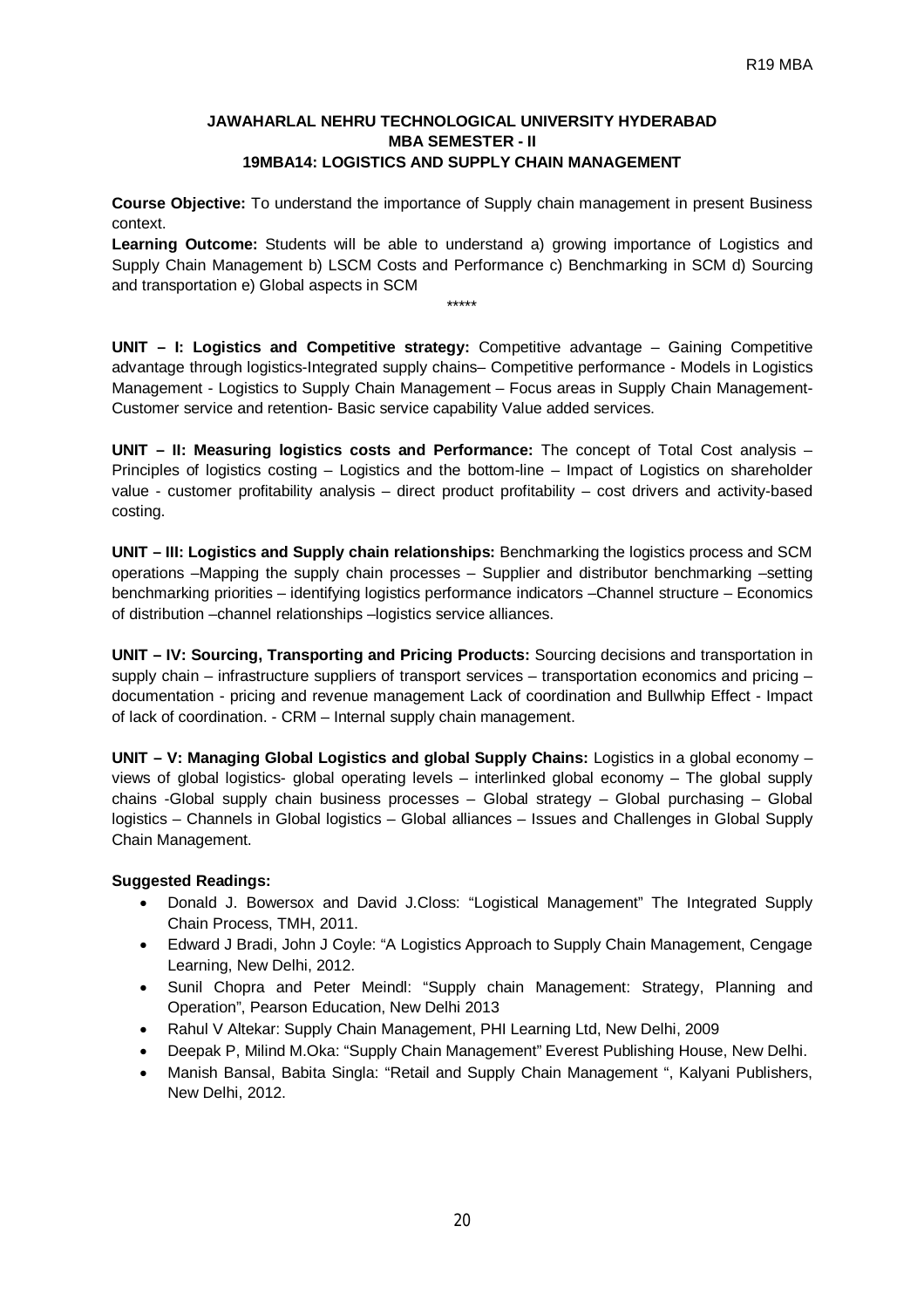# **JAWAHARLAL NEHRU TECHNOLOGICAL UNIVERSITY HYDERABAD MBA SEMESTER - II 19MBA15A: TOTAL QUALITY MANAGEMENT (OPEN ELECTIVE- II)**

**Course Objective:** To facilitate students understand the quality concepts and tools and techniques relating to total quality management**.**

**Learning outcomes:** Students will be able to understand a) importance of Quality b) Principles and Practices of TQM c) tools and techniques in Quality management. \*\*\*\*\*

**UNIT - I: Principles and Practices - I**: Introduction - Quality Gurus - Benefits of TQM – Quality Dimensions- Products and Services, Leadership and TQM, characteristics of Quality leaders. The Deming Philosophy - Quality councils - Strategic Planning - Customer Satisfaction-Customer perception of Quality - service Quality - Customer Retention - Employee Involvement - Employee survey – Empowerment -Gain sharing - Performance Appraisal.

**UNIT - II Principles and Practices-II**: Continuous process Improvement - the Juran trilogy- The PDCA Cycle – Kaizen - Reengineering. Supplier Partnership – Partnering – Sourcing -Supplier Selection - Supplier rating- Performance Measures - Basic concept – Strategy - Quality cost - Bench marking - reasons for bench marking – Process - Understanding current performance - Pitfalls and criticism of benchmarking.

**Unit - III Tools and Techniques-I:** Information Technology-Computers and the quality functions-Information quality Issues-Quality management System-Benefits of ISO registration-ISO 9000 series Standards-Internal Audits. Environmental Management System-ISO 14000 series-Benefits of EMS-Relation to Healthy and safety-Quality Function Deployment-The voice of the Customer- Building a House of Quality-QFD Process, Six Sigma.

**UNIT - IV: Tools and Techniques-II:** Quality by Design- Benefits-Communication Model-Failure Mode and Effective Analysis-Failure Rate, FMEA Documentation-The process of FMEA Documentation-Product liability-Proof and Expert Witness. Total Productive Maintenance- promoting the Philosophy and Training-Improvements and needs- Autonomous Work groups.

**UNIT - V: Management Tools:** Management Tools – Introduction - Forced field Analysis - Tree diagram - Process decision Program Chart - Statistical Process Control - Cause and Effect diagram - Histogram-state of control – Process Capability- Experimental Design-Hypothesis -Orthogonal Design -Two factors and Full factors-Quality Strategy for Indian Industries - Quality Management in India.

- Joel E Ross : Total Quality Management, 3e,CRC press,2015.
- Dale H.Besterfeild, Carlon Besterfeild: Total Quality Management, Pearson Education, 2015
- Sridhara bhat: Total Quality Management Texts and Cases, Himalaya, 2015.
- Poornima M Charantimath Total Quality Management, Pearson Education, 2015
- Kanishka Bedi: Quality Management, Oxford, 2015.
- Dr.S.Kumar , Total Quality Management, University Science Press, 2015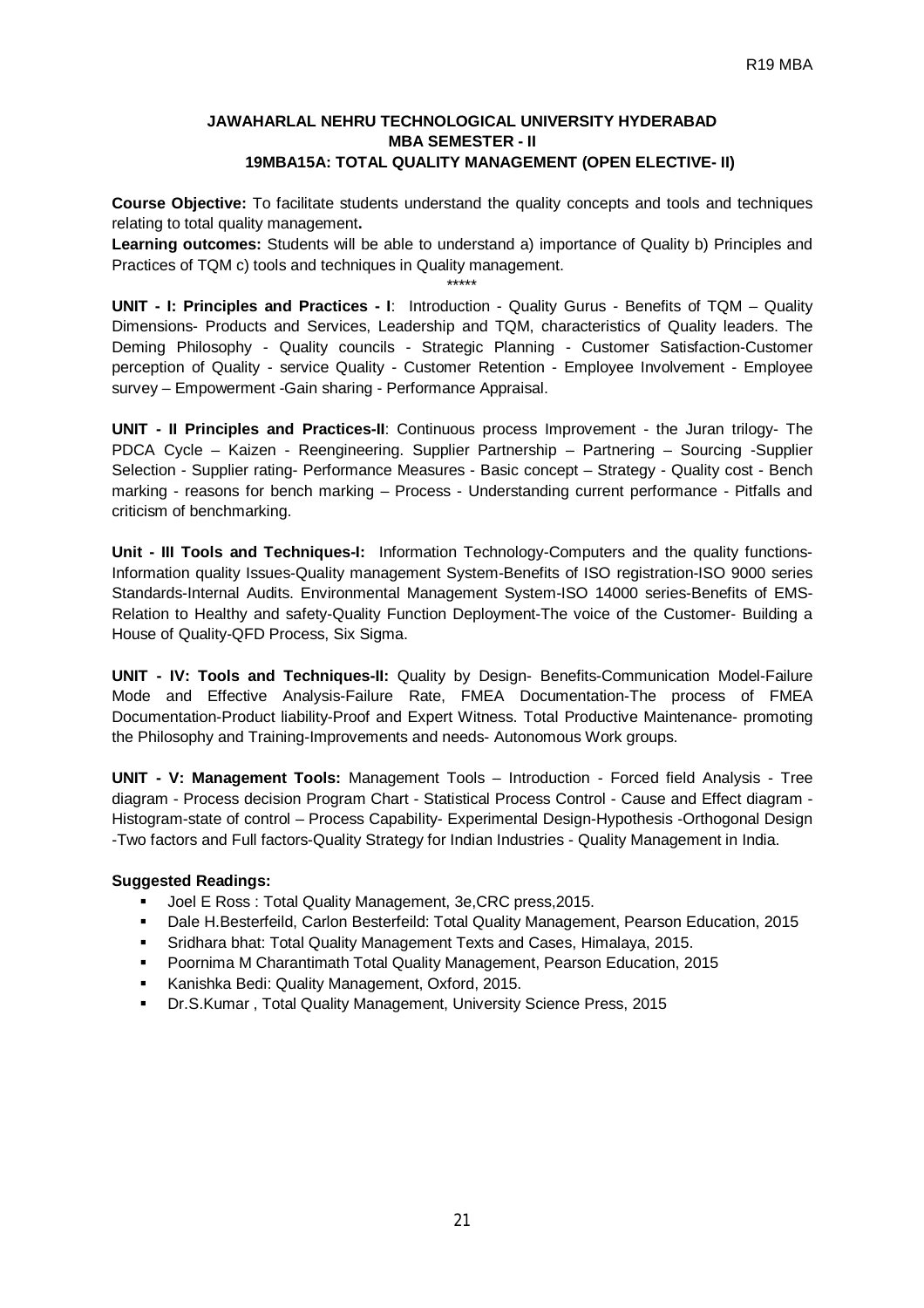# **JAWAHARLAL NEHRU TECHNOLOGICAL UNIVERSITY HYDERABAD MBA SEMESTER - II 19MBA15B: MARKETING RESEARCH (OPEN ELECTIVE - II)**

**Course Objective: T**o facilitate students to understand the marketing research design and application of research methodology to Marketing issues.

**Learning Outcome:** Students will be able to understand a) importance of Marketing Research b) Research design c) Scaling and sampling methodology d) data presentation.

\*\*\*\*\* **Unit - I: Introduction to Marketing Research:** Definition of Marketing Research, Factors that influence Marketing Research, Scope of Marketing Research, Limitations of Marketing Research, Marketing Research Process, Role of Marketing Research in Marketing decision making, qualities of a Marketing Research Manager, Organising Marketing Research function, Evaluation and Control of Marketing Research, International Marketing Research, Marketing Research in Social Media, Mobile Marketing Research, Ethics in Marketing Research.

**Unit - II: Marketing Research Design:** The process of defining the problem and developing an approach, Defining an Marketing Research Problem, Exploratory, Descriptive, Casual Research Design, Marketing Research Proposal.

**Unit - III: Measurement and Scaling:** Sources and Collection of data, Nature of Measurement, Measurement Scales, Characteristics of a good Measurement, Nature of Attitude Scale, Rating scale, Ranking scale, Questionnaire Design.

**Unit - IV: Sampling:** Sampling Design Process, Classification of Sampling Techniques, Probability and Non- Probability Sampling Techniques, Internet Sampling, Sampling distribution, Sample Size Determination, Non-Response Issues in Sampling.

**Unit - V: Analysis and Presentation of Data:** Data Preparation, Data Preparation Process, Statistically Adjusting Data, Frequency Distribution, Cross Tabulation, Hypothesis Testing, Bi Variate Analysis, Discriminant, Logit Analysis, Factor Analysis, Cluster Analysis, Multi- Variate Analysis, Report Writing, Report Preparation and Presentation.

- Naresh Malhotra, Satyabhushan Dash, Marketing Research, 7e, Pearson, 2019.
- GC Beri, Marketing Research, 4e, 2018, Mc Graw Hill 2018.
- Donald R Cooper, Pamela S Schindler, Marketing Research Concepts and Cases, 2007
- David J Luck, Ronald S Rubin, Marketing Research, 7e, PHI, 2002.
- David A Aaker, V.Kumar, Georges, Marketing Research, 9e, Wiley India Pvt Ltd, 2009.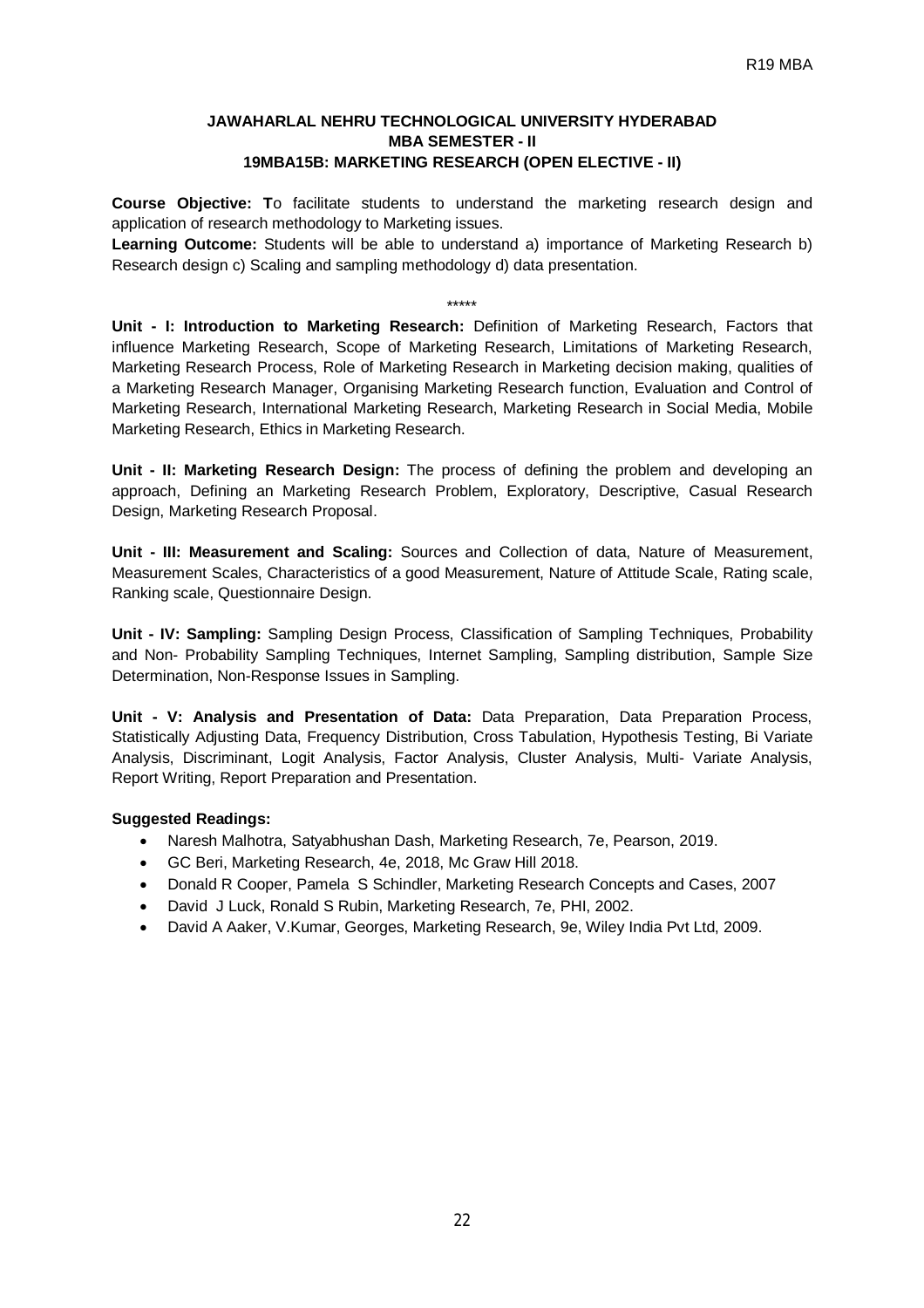# **JAWAHARLAL NEHRU TECHNOLOGICAL UNIVERSITY HYDERABAD MBA SEMESTER - II 19MBA15C: INTERNATIONAL BUSINESS (OPEN ELECTIVE - II)**

**Course Objective:** To understand the International Business theories and methods, Economic Environment, Strategic and Operational issues of IB.

**Learning Outcome:** Students will be able to understand a) Importance of International Business b) International Trade theories c) International Economic environment d) Strategic and operational issues of IB.

\*\*\*\*\*

**Unit - I: Introduction to International Business**- Need for International Business- Drivers of Globalization- Distinction between Domestic and International Business- International Business Approaches - Modes of International Business - Impediments in international Business- Opportunities and Challenges of International Business - Multi National Corporation (MNCs) - International Business Environment- Cultural, Political and Technological Environment.

**Unit - II: International Trade Theories**: Mercantilism- Absolute Advantage Theory- Comparative Advantage Theory- Product Life cycle theory- New Trade Cycle theory- National Competitive advantage- India's Foreign Trade- Foreign Direct Investment in India- Balance of Payments.

**Unit - III: International Business and Economic Integration:** Levels of Economic Integration-Benefits and Challenges of Economic Integration- Free Trade Agreement (FTA)- The Customs Union, The Common market, The Economic Union. Arguments surrounding Economic Integration, Regional Economic Groups, European Union, NAFTA, ASEAN, SAARC. Multilateral Trade agreements- GAAT, WTO, TRIPS and TRIMS, UNCTAD. International Trade Policy of India.

**Unit - IV: Strategy and Structure of International Business:** Environmental Analysis, Value Chain Analysis, Types of Strategies, Strategy Implementation Process, Control and Evaluation, Strategic Alliances- Nature, Benefits, Pitfalls of Strategic Alliances, Scope of Strategic Alliance, Alliance development process, Economic Considerations for Strategic alliances. Organizational Design-Factors influencing organizational Structure – organizational Structures- Choosing a structure, issues in Global Organizational Design.

**Unit - V: International Business Operations:** Issues involving International Production- Sourcing and vertical Integration, - Major activities in International Marketing- Brand Decisions-

Issues of International Financial management- Forex market, International Monetary System, International Financial Markets- Export Financing- Managing International HR Activities- HR Planning, Recruitment and selection, Expatriate Selection. Cross Cultural Issues in International Business.

- Michael R. Czinkota, Iika A. Ronkainen, Michael H. Moffett, International Business, 7e, Cengage Learning, 2008.
- K Ashwatappa, International Business, 6e, Mc Graw Hill, 2015.
- Sanjay Misra, P.K. Yadav, International Business, PHI, 2009.
- Charles W. L Hill, G. Thomas M Hult, Rohit Mehtani, International Business,11e, Mc Graw Hill, 2019.
- Rakesh Mohanh Joshi, International Business, Oxford University Press, 2009
- Subba Rao, International Business, Himalaya Publications, 2007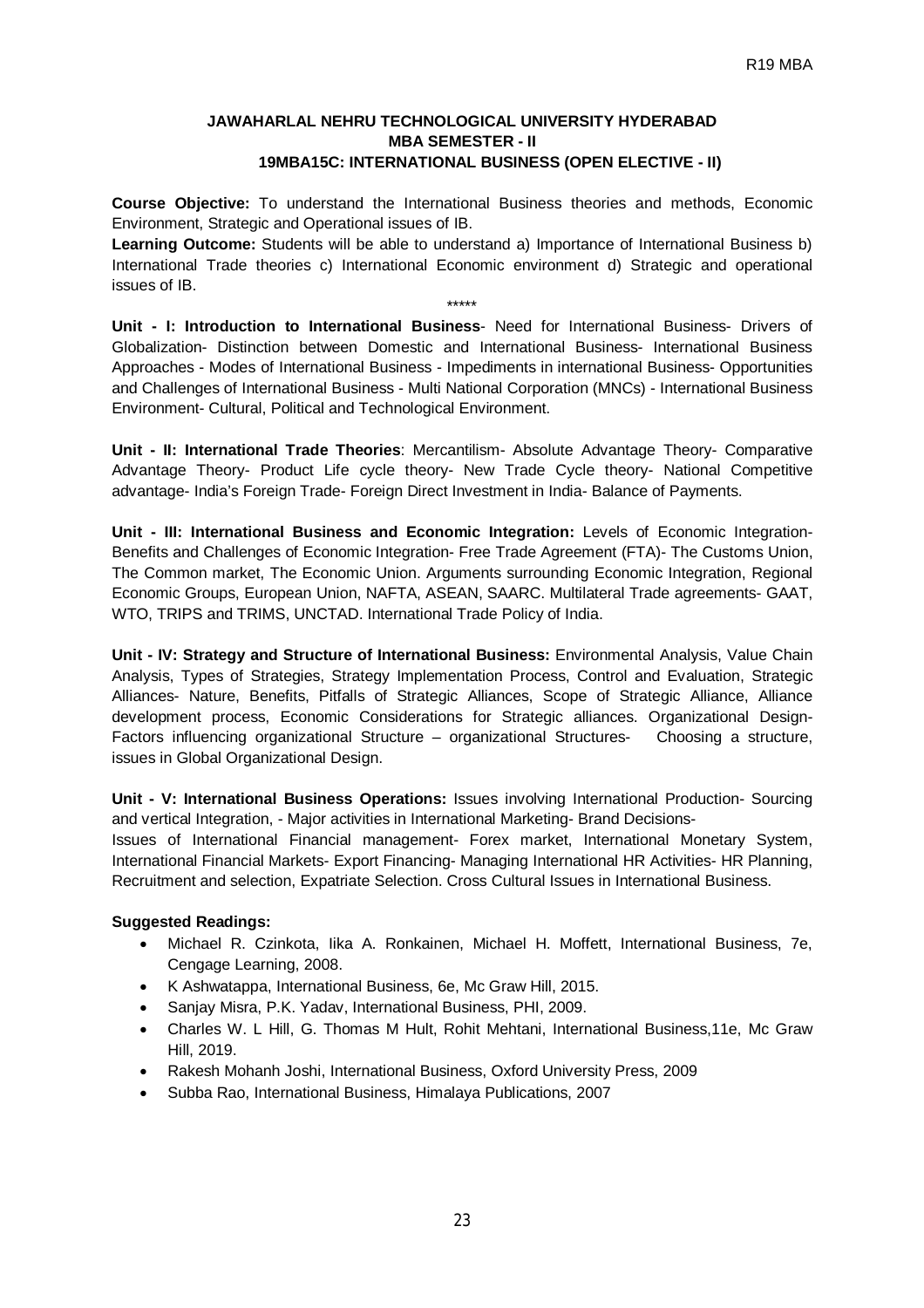# **JAWAHARLAL NEHRU TECHNOLOGICAL UNIVERSITY HYDERABAD MBA SEMESTER - II 19MBA015D: RURAL MARKETING (OPEN ELECTIVE – II)**

**Course Objective:** To understand the importance of Rural Marketing, Rural Environment, Problems in Rural Marketing in India and Strategies to be adopted by the corporate.

**Learning Outcome:** Students will be able to understand: (a) Rural Marketing opportunities (b) Rural Economy and Environment c) Social and cultural aspects in rural India d) innovations in rural marketing.

**\*\*\*\*\* Unit – I: Introduction:** Meaning - Evolution – Nature and Characteristics of Rural Market – Understanding the Indian Rural Economy –Rural Marketing Models – Rural Marketing Vs Urban Marketing – Parameters differentiating Urban & Rural Market - Differences in consumer behavior in Rural and Urban market.

**Unit – II: Rural Market Research:** Sources of Information- Factors influencing rural consumers during purchase of products – Rural consumer Life style –Approaches and Tools of Marketing Research - Rural Business Research- Evolution of Rural Marketing Research – Sources and methods of data collection , data collection approaches in rural areas, data collection tools for rural market. Limitation and challenges in rural marketing research, role of rural marketing consulting agencies.

**Unit – III: Rural Marketing Mix:** Rural Marketing Mix – Additional Ps in Rural Marketing – 4As of Rural Marketing Mix – New Product Development for Rural Market – Rural Market Product Life Cycle – Objectives behind new product launch – New Product development process.

**Unit – IV: Rural Market Brand & Channel Management:** Brand Loyalty in Rural Market – Regional Brands Vs National Brands – Channel Management – Indian Rural Retail Market – Rural Retail Channel Management – Strategies of Rural Retail Channel Management.

**Unit – V: Applications and Innovations**: Marketing of Consumer products, services, social marketing, agricultural marketing, rural industry products- Innovation for Rural Market – Marketing Strategies – e-Rural Marketing – Agricultural Co – operative Marketing – Rural Market Mapping – Corporate Social Responsibility – Organized Rural Marketing – IT for Rural Development – e-Governance for Rural India.

- C. S. G. Krishnamacharyulu, Lalitha Ramakrishnan, Rural Marketing: Text and Cases, Pearson Education, 2009.
- Pradeep Kashyap, Rural Marketing, 3e Perason Education, 2016.
- Balram Dogra & Karminder Ghuman, Rural Marketing, TMH, 2009.
- Sanal Kumar Velayudhan, Rural Marketing, 2e Sage publications, 2012.
- T P Gopalaswamy, Rural Marketing, Environment, problems and strategies, 3e Vikas Publications, 2016.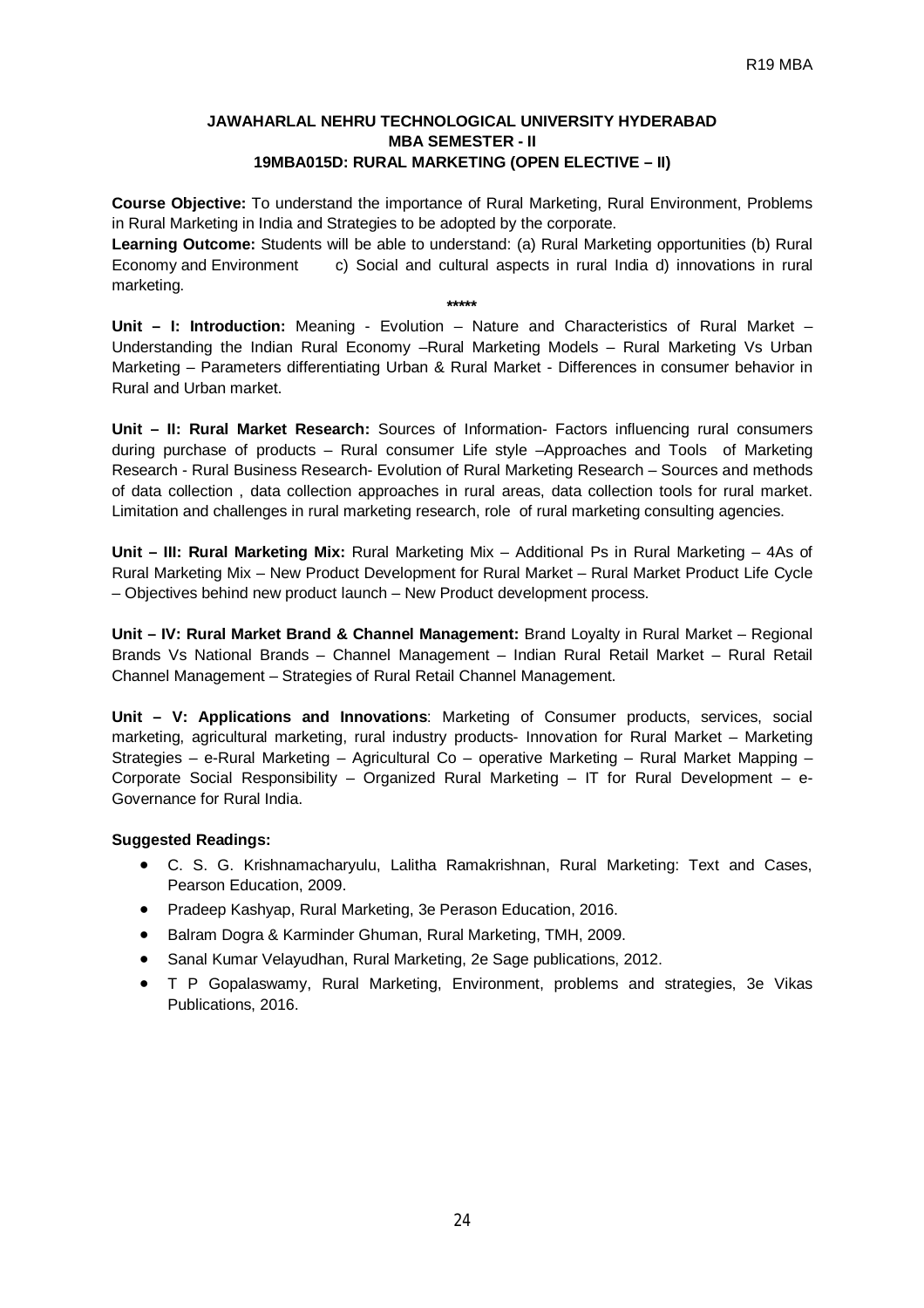# **JAWAHARLAL NEHRU TECHNOLOGICAL UNIVERSITY HYDERABAD MBA SEMESTER - II SUMMER INTERNSHIP**

**Course Objective:** To acquire practical knowledge by working in any organization. Students should learn application of conceptual learning to practical business problems and also develop interpersonal relations, working in teams and understanding dynamics in an organisation.

**Learning Outcome:** Students will be able to understand a) Management functions and Organizational structure b) organizational dynamics in terms of organizational behaviour, culture, climate c) Functional domain knowledge d) Processes and systems d) External and Internal environment impact on the organization.

\*\*\*\*\*

# **Approach to Summer Internship:**

Students should take covering letter/s from the college, addressed to the organization/professional institutions during the beginning of the second semester coursework. The students in consultation with Supervisor / Mentor and head of the department should choose any area / topic of Business Management as per the Syllabus prescribed by the University.

The students can approach any Business organizations / Corporate of Public and Private sectors, Government Departments, Research organizations, J-Hub, T-Hub etc. for the summer internship. The students should do the internship during the summer break.

Summer internship report has to be submitted to the department after approval by the concerned Supervisor/Mentor and the Head of the department for the Power point (PPT) presentation for evaluation.

Summer internship report is evaluated for 25 marks internal Exam and 75 marks External Exam.

The report has to be evaluated by the Head, Supervisor/ mentor and the senior faculty of the department.

The External Exam should be evaluated by the External Examiner.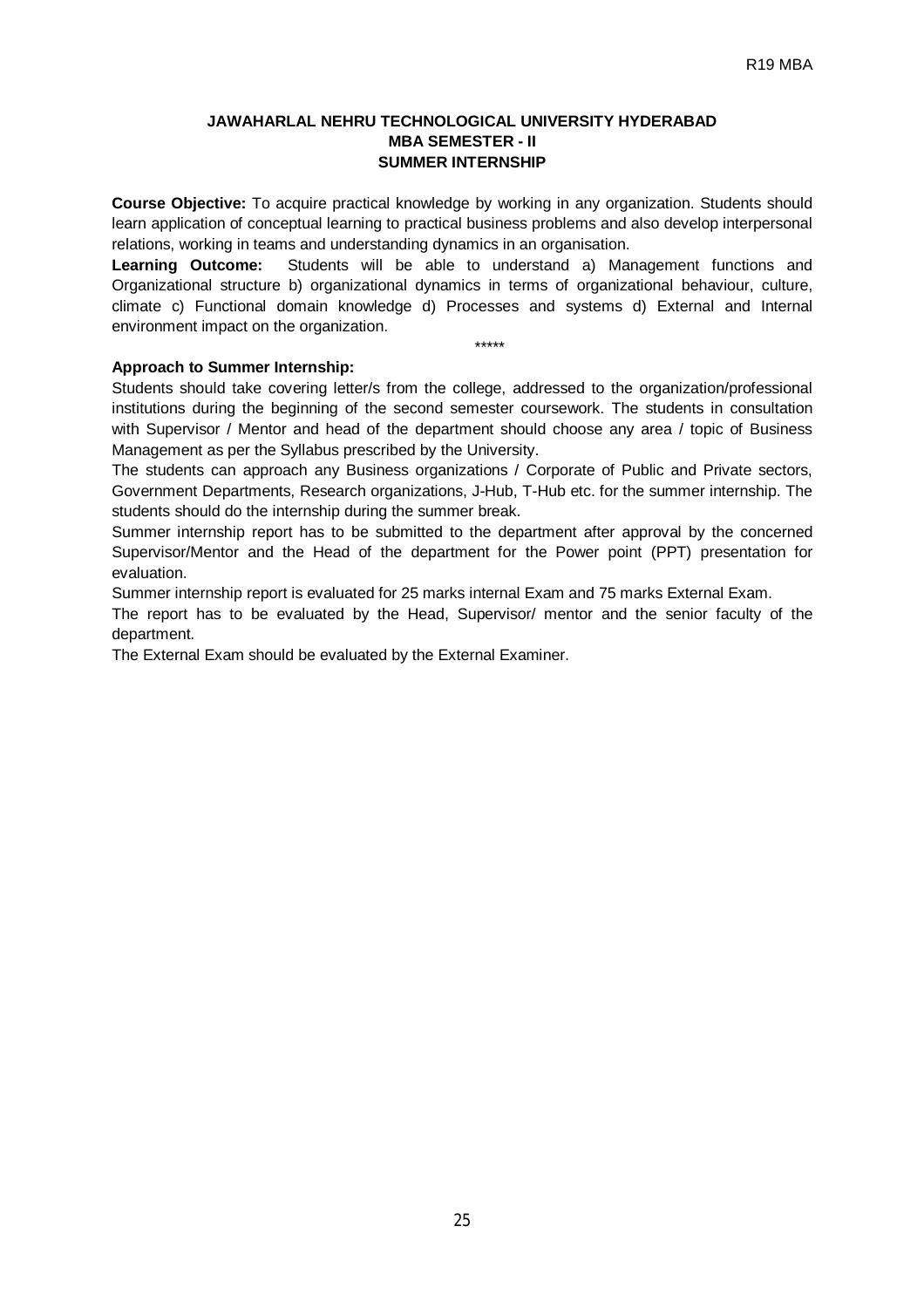# **JAWAHARLAL NEHRU TECHNOLOGICAL UNIVERSITY HYDERABAD MBA SEMESTER - III 19MBA16: PRODUCTION AND OPERATIONS MANAGEMENT**

**Course Objective:** To understand the concepts of production and operations management in an organization and analytical methods.

**Learning Outcome:** Students will be able to understand a) Concepts of Operations management, b) Product & process design, analysis, c) Plant location and layout, d) Scheduling and Material Management.

\*\*\*\*\*

**Unit - I: Introduction to Operations Management**: Functional Subsystems of Organization, Definition, Systems Concept of Production, Types of Production Systems – Flow, Job Shop, Batch Manufacturing and Project, Strategic Operations Management – Corporate Strategic, Generic competitive Strategies, Functional Strategies, Productivity, World Class Manufacturing.

**Unit - II: Product Design and Analysis: N**ew product development -its concepts, Steps of Product Design, Process Planning and Design- Selection of Process, Responsibilities of Process Planning Engineer, Steps in Process Planning. Process Design - Process Research, Pilot Plant Development, Capacity Planning, Enhanced Capacity using Optimization. Value Analysis/Value Engineering –Value Analysis application, Value Engineering Procedure, Advantages and Application Areas. Ergonomic considerations in Product Design. Standardization: Standardization Procedure, Advantages of Standardization, Application of Standardization.

**UNIT - III: Plant Location and Plant Layout:** Factors Influencing Plant Location, Break-even Analysis. Single Facility Location Problem, Multi facility Location Problems – Model for Multi facility Location Problem, Model to Determine X- Coordinates of New Facilities, Model to Determine Y-**Coordinate** 

**Plant Layout -** Plant layout introduction, classification of Layout, Advantages and limitations of Product Layout, Advantages and limitations of Group Technology Layout, Layout Design Procedures.

**Unit - IV: Scheduling:** Introduction, Johnson's Algorithm, Extension of Johnson's rule. Job Shop Scheduling: Introduction, Types of Schedules, Schedule Generation, heuristic Procedures, Priority Dispatching Rules. Two Jobs and m Machines Scheduling. Quality control concepts

**Unit - V: Materials Management:** Integrated Materials Management, Components of Integrated Materials Management- Materials Planning, Inventory Control, Purchase Management, Stores Management, EOQ, Models of Inventory, Operation of Inventory Systems, Quantity Discount, Implementation of Purchase Inventory Model– Incoming Materials Control, Obsolete Surplus and Scrap Management, ABC Analysis, XYZ Analysis, VED Analysis, FSN Analysis, SDE Analysis.

- Panneerselvam, Production and Operations Management, PHI, 2012.
- K. Ashwathappa, Sridhar Bhatt, Production and Operations Management, Himalaya Publishing House, 2012
- S N Chary, Productions and Operations Management, Mc Graw Hill, 2019.
- Jay Heizer, Barry Render, Operations Management, 11e, 2016.
- K. Boyer, Rohit Verma, Operations Management: Cengage Learning, 2011
- Ajay K. Garg, Production and Operations Management, TMH, 2012.
- B. Mahadevan, Operations Management: Theory and Practice, Second Edition, Pearson, 2010.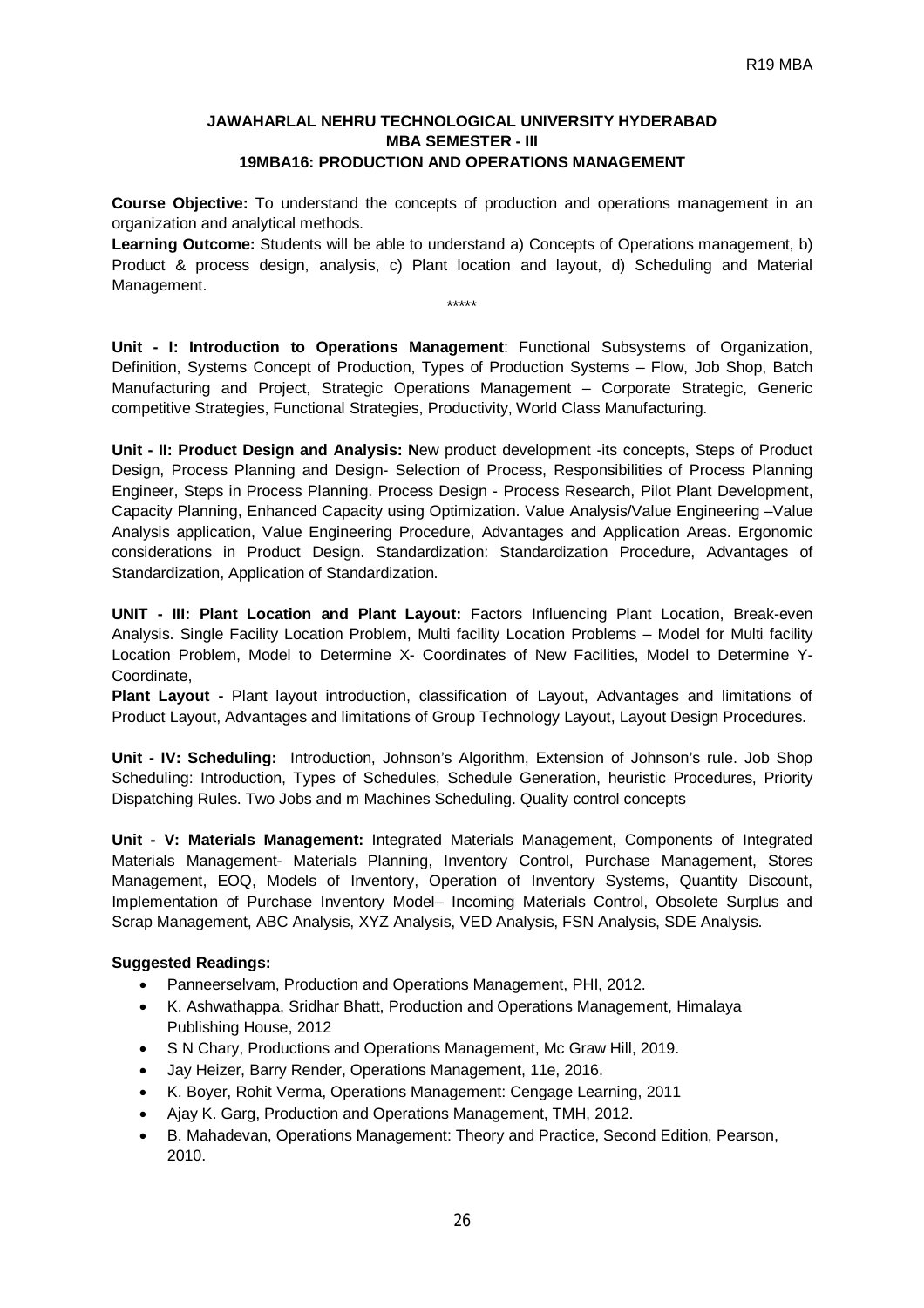### **JAWAHARLAL NEHRU TECHNOLOGICAL UNIVERSITY HYDERABAD MBA SEMESTER - III 19MBA17: MANAGEMENT INFORMATION SYSTEM**

**Course Objective:** To understand the importance of information systems in organization for decision making.

**Learning Outcome: Students will be able to understand a)** Concepts & applications of Management Information Systems b) Information Systems Planning & Implementations c) Cyber crime and information security.

\*\*\*\*\* **Unit - I: Introduction:** Information systems in Business, Types of information systems, Managerial challenges of IT, components of information system resources and activities. System for collaboration and social business, ethical and social issues in Information system, Information system for strategic advantages.

**Unit - II: Business Applications of Information Systems:** e - business systems, functional business systems, Customer Relationship Management, ERP Systems, Supply Chain, e-commerce, DSS, Business analytics, Business Intelligence and Knowledge Management System.

**Unit - III: Management of Information Systems:** Information system planning, system acquisition, systems implementation, system development models: Water fall model, system development life cycle, v-model, computer- assisted and software engineering tools, prototype iterative model, evaluation & maintenance.

**Unit - IV: Management of Information Systems:** System Development and organizational change, Business process redesign, Systems Analysis, system Design- System development process, methodology for modeling and designing system, alternative methods for building information system, new approaches for system building in the digital firm era.

**Unit - V: Introduction to Cyber Crime:** Cyber space; cyber law; e-business; e - consumers; spam; phishing. Cyber crime and information security, cyber criminals, inter networks security defenses, other security measures, system control and audit, Block chain.

- Management Information Systems Managing the Digital Firm, Laudon & Laudon, Pearson, 15 e 2017.
- Management Information Systems, Ramesh Behl, James A.O' Brien, George M. Marcus, Mc Graw Hill, 11e, 2019
- Management Information Systems–Managerial Perspective, D P Goyal, MacMillan, 3e Edition, 2010.
- Management Information Systems, Sahil Raj, Pearson, 2e,2018
- Management Information Systems Text and Cases, Jawadekar, Tata Mc Graw Hill, 2012.
- Management Information Systems, Kelkar, Prentice Hall India, 2012.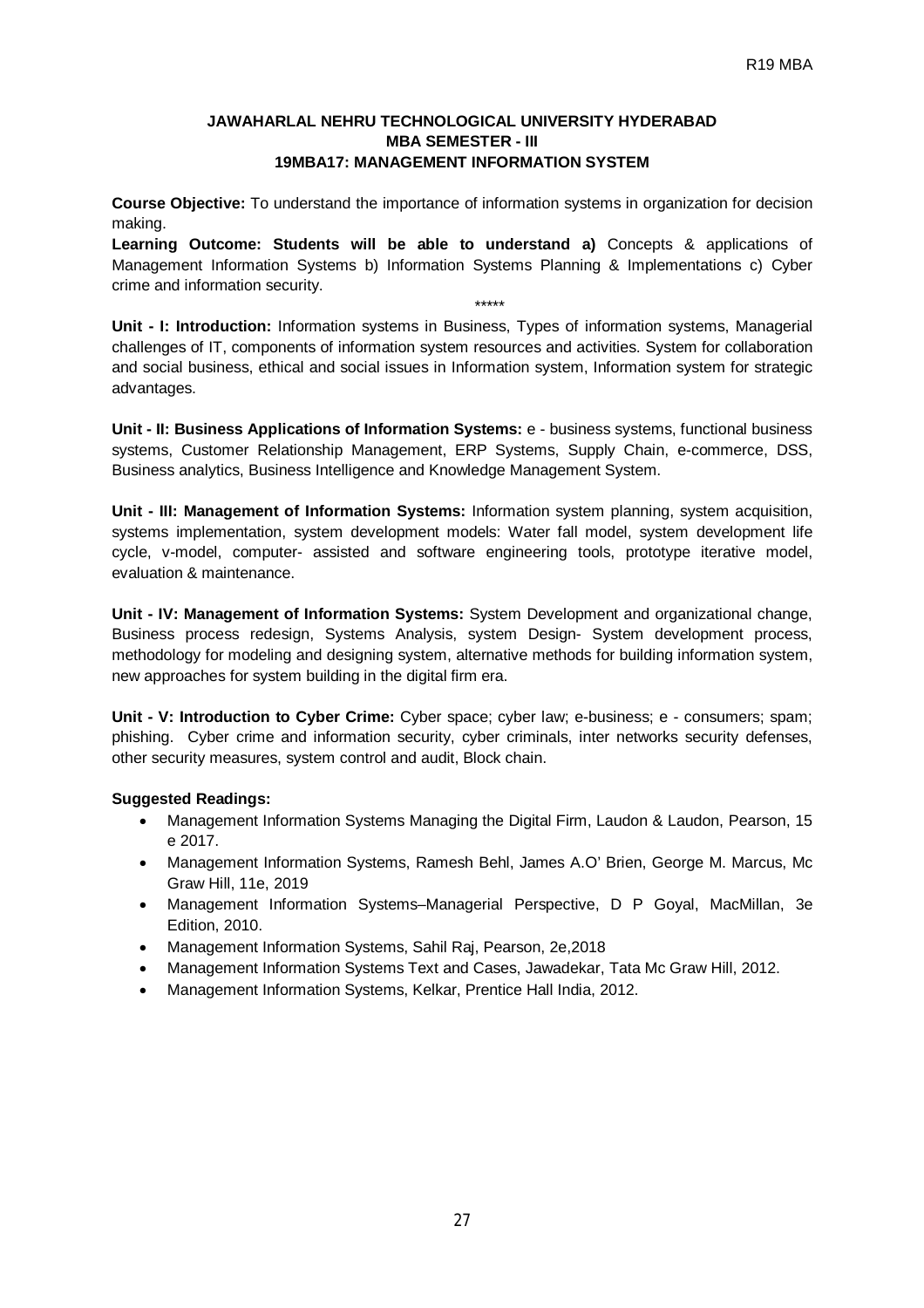# **JAWAHARLAL NEHRU TECHNOLOGICAL UNIVERSITY HYDERABAD MBA SEMESTER - III 19MBA18: DATA ANALYTICS**

**Course Objective:** To understand the importance of ever-increasing volume, variety and velocity of data in organization and application of data analytical tools for decision making.

**Learning Outcome:** Students will be able to understand a) Importance of Analytics b) Understanding the analytical tools c) Application of Analytical tools to solve business problems.

\*\*\*\*\*

**UNIT - I: Introduction to Data Analytics:** Introduction to Data- Importance of Analytics- Data for Business Analytics –Big Data - Business Analytics in Practice. Data Visualization – Data Visualization tools, Data queries, Statistical methods for Summarizing data, Exploring data using pivot tables.

**Unit - II: Descriptive Statistical Measures** – Population and samples, Measures of location, Measures of Dispersion, Measures of variability, measures of Association. Probability distribution and Data Modeling – Discrete Probability distribution, Continuous Probability distribution, Random sampling from Probability Distribution, Data Modeling and Distribution fitting.

**Unit - III: Predictive Analytics:** Karl Pearson Correlation Techniques - Multiple Correlation-Spearman's Rank correlation -Simple and Multiple regression -Regression by the method of least squares – Building good regression models – Regression with categorical independent variables - - Linear Discriminant Analysis - One way and Two-Way ANOVA

**Unit - IV: Data Mining:** Scope of Data Mining, Data Exploration and Reduction, Unsupervised learning – cluster analysis, Association rules, Supervised learning- Partition Data, Classification Accuracy, prediction Accuracy, k-nearest neighbors, Classification and regression trees, Logistics Regression.

**Unit - V: Simulation:** Random Number Generation, Monte Carlo Simulation, What if Analysis, Verification and Validation, Advantages and Disadvantages of Simulation, Risk Analysis, Decision Tree Analysis.

- James Evans, Business Analytics, 2e, Pearson, 2017.
- Camm, Cochran, Fry, Ohlmann, Anderson, Sweeney, Williams Essential of Business Analytics, Cengage Learning.
- Thomas Eri, Wajid Khattack& Paul Buhler: Big Data Fundamentals, Concepts, drivers and Techniques by Prentice Hall of India, New Delhi, 2015
- Wilfgang Jank, Buisness Analytics for Managers, Springer, 1e, 2014.
- Akil Maheswari, Big Data, Upskill ahead by Tata McGraw Hill, New Delhi, 2016
- Foster Provost and Tom Fawcett, Data Science for Business, Shroff Publisher, 2018.
- Seema Acharya & Subhashini Chellappan: Big Data and Analytics, Wiley Publications, New Delhi, 2015.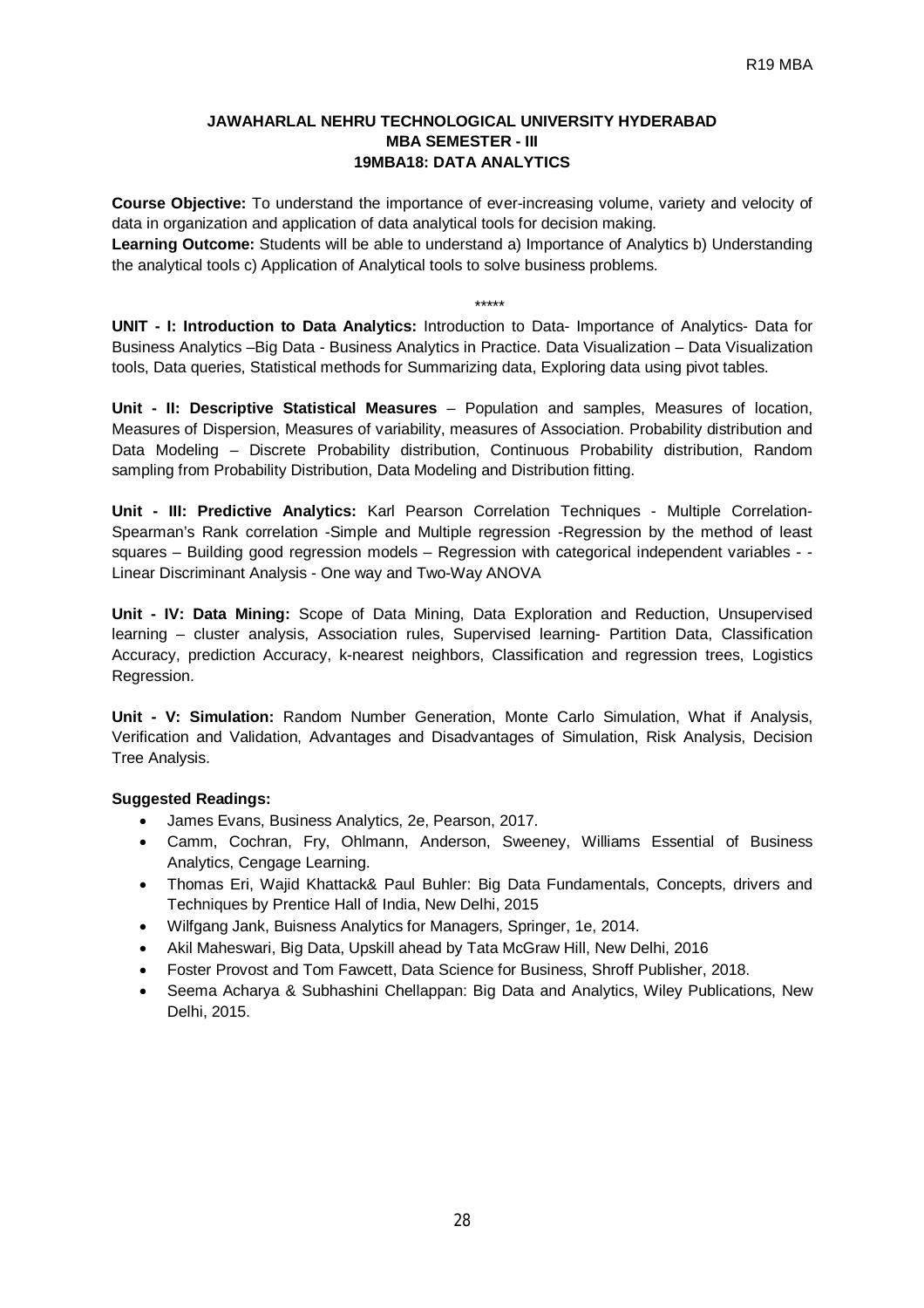## **JAWAHARLAL NEHRU TECHNOLOGICAL UNIVERSITY HYDERABAD MBA SEMESTER - IV 19MBA23: STRATEGIC MANAGEMENT**

**Course Objective:** To provide a Strategic orientation in conduct of the business. **Learning Outcome:** Students will be able to understand a) Strategic management concepts b) Tools and Techniques for Strategic analysis c) Strategies for competing in globalised markets d) Strategy Evaluation and Control. \*\*\*\*\*

**Unit – I: Introduction** - Concepts in Strategic Management, Strategic Management Process, developing a strategic vision, Mission, Objectives, Policies – Factors that shape a company's strategy, Environmental Scanning: Industry and Competitive Analysis – Methods. Evaluating company resources and competitive capabilities – SWOT Analysis – Value Chain Analysis and Competitive advantage.

**Unit – II: Tools and Techniques for Strategic Analysis** - Porter's Five Force Model, BCG Matrix, GE Model, TOWS Matrix, IE Matrix, The Grand Strategy Matrix. Market Life Cycle Model - and Organizational Learning, Impact Matrix and the Experience Curve, Generic Strategies- Strategy Formulation - Types of Strategies – offensive strategy, defensive strategy, Exit and entry barriers - Tailoring strategy to fit specific industry and company situations.

**Unit – III: Strategy Implementation**: Strategy and Structure, Strategy and Leadership, Strategy and culture connection - Operationalizing and institutionalizing strategy - Strategies for competing in Global markets and internet economy - Organizational Values and their impact on Strategy – Resource Allocation as a vital part of strategy – Planning systems for implementation.

**Unit – IV: Turnaround and Diversification Strategies**: Turnaround strategy - Management of Strategic Change, strategies for Mergers, Acquisitions, Takeovers and Joint Ventures, Alliances and cooperative - Diversification Strategy: firms diversify, different types of diversification strategies, the concept of core competence, strategies and competitive advantage in diversified companies and its evaluation. International Strategies.

**Unit – V: Strategy Evaluation and control** – Establishing strategic controls for Measuring performance – appropriate measures- Role of the strategist – using qualitative and quantitative benchmarking to evaluate performance - strategic information systems – problems in measuring performance – Guidelines for proper control- Strategic surveillance -strategic audit - Strategy and Corporate Evaluation and feedback in the Indian and international context.

- Hitt & Ireland el al., Strategic Management: A South Asian Perspective, Cengage Learning, 9e, 2013.
- Gregory Dess and G.T. Lumpkin: Strategic Management Creating Competitive Advantage, TMH, 2009.
- Mason A.Carpenter, Wm Gerard Sanders, Prashant Salwan: Strategic Management A Dynamic Perspective, Pearson, 2e, 2017
- V.S.P. Rao, V. Hari Krishna; Strategic Management, 1e, Excel Books, 2012
- Adrian & Alison, Strategic Management: Theory & Applications, Oxford University Press, 2010.
- S K Sarangi, Modern Strategic Management, Everest Publishing, 2012.
- Thompson & Strickland: Strategic Management, Concepts and Cases. TMH, 2009.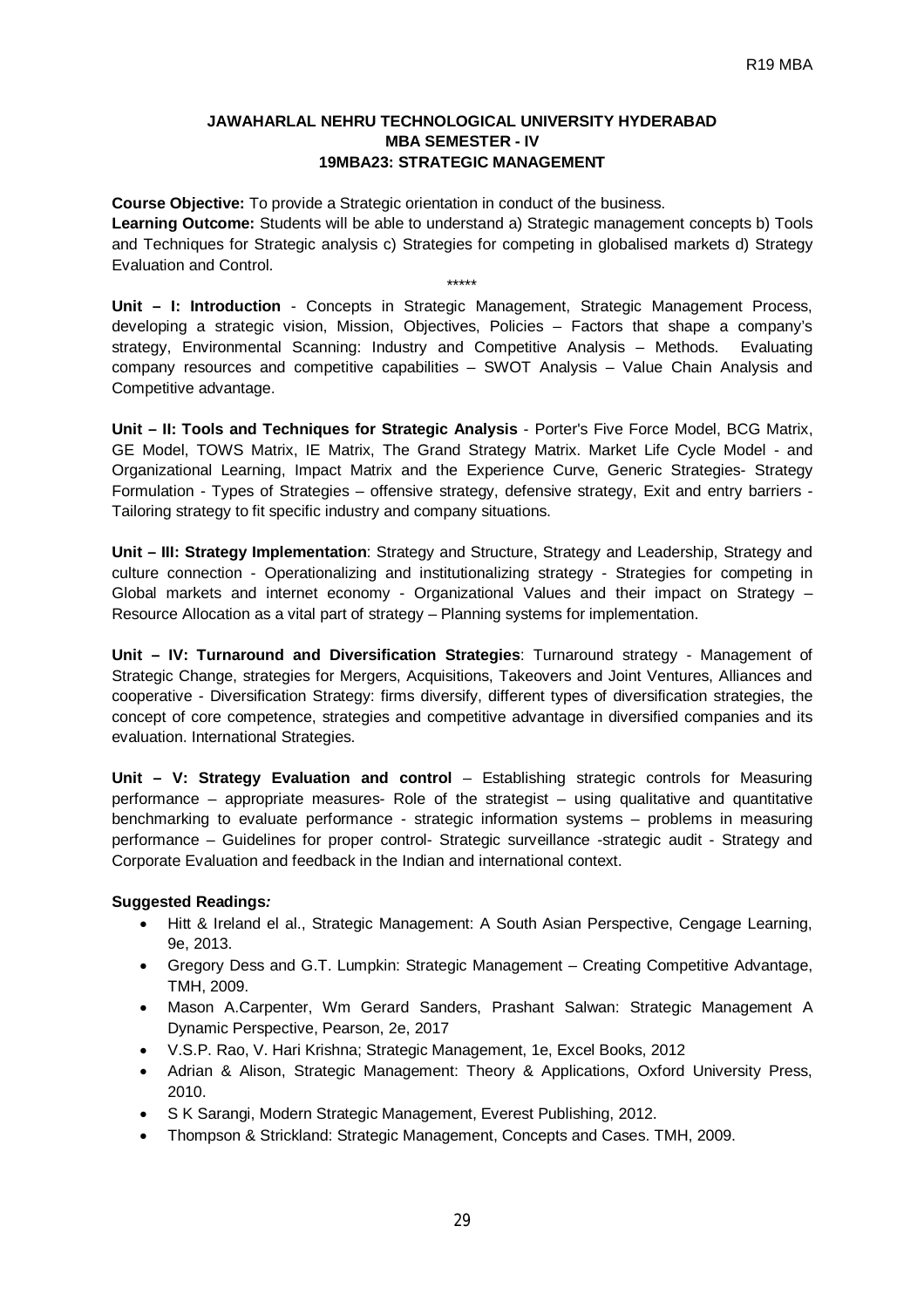R19 MBA

# *Syllabus of Elective Subjects*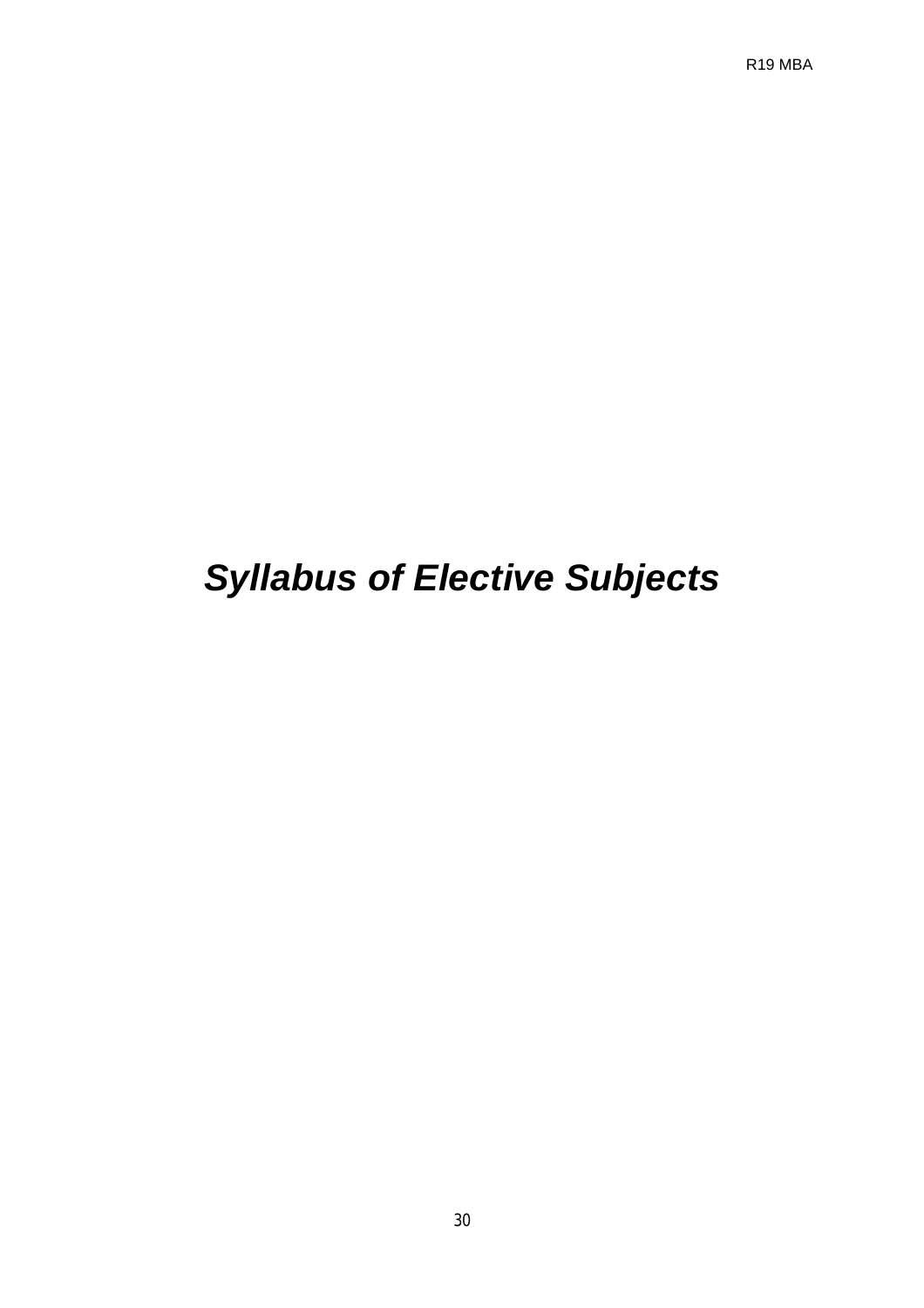#### **JAWAHARLAL NEHRU TECHNOLOGICAL UNIVERSITY HYDERABAD MBA MARKETING ELECTIVE 19MBA19M1: DIGITAL MARKETING**

**Course Objective:** The objective of this course is to understand the importance of digital marketing and its applications.

**Learning Outcome:** Students will be understanding a) the applications of digital marketing in the globalized market b) Channels of Digital Marketing c) digital marketing plan d) Search engine marketing e) Online Advertising

**Unit - I: Understanding Digital Marketing:** Concept, Components of Digital Marketing, Need and Scope of Digital Marketing, Benefits of Digital Marketing, Digital Marketing Platforms and Strategies, Comparison of Marketing and Digital Marketing, Digital Marketing Trends.

**\*\*\*\*\***

**Unit - II: Channels of Digital Marketing:** Digital Marketing, Website Marketing, Search Engine Marketing, Online Advertising, Email Marketing, Blog Marketing, Social Media Marketing, Audio, Video and Interactive Marketing, Online Public Relations, Mobile Marketing, Migrating from Traditional Channels to Digital Channels.

**Unit - II: Marketing in the Digital Era:** Segmentation – Importance of Audience Segmentation, How different segments use Digital Media – Organisational Characteristics, Purchasing Characteristics, Using Digital Media to Reach, Acquisition and Retention of new customers, Digital Media for Customer Loyalty.

**Unit - III: Digital Marketing Plan:** Need of a Digital Marketing Plan, Elements of a Digital Marketing Plan – Marketing Plan, Executive Summary, Mission, Situational Analysis, Opportunities and Issues, Goals and Objectives, Marketing Strategy, Action Plan, Budget, Writing the Marketing Plan and Implementing the Plan.

**Unit - IV: Search Engine Marketing and Online Advertising:** Importance of SEM, understanding Web Search – keywords, HTML tags, Inbound Links, Online Advertising vs. Traditional Advertising, Payment Methods of Online Advertising – CPM (Cost-per-Thousand) and CPC (Cost-per-click), Display Ads - choosing a Display Ad Format, Landing Page and its importance.

**Unit - V: Social Media Marketing:** Understanding Social Media, Social Networking with Facebook, LinkedIn, Blogging as a social medium, Microblogging with Twitter, Social Sharing with YouTube, Social Media for Customer Reach, Acquisition and Retention.

Measurement of Digital Media: Analyzing Digital Media Performance, Analyzing Website Performance, Analyzing Advertising Performance.

# **Suggested Readings:**

.

- Michael Miller, B2B Digital Marketing, 1e, Pearson, 2014.
- Vandana Ahuja, Digital marketing, Oxford University Press 2015
- Michael R Solomon, Tracy Tuten, Social Media Marketing, Pearson, 1e, 2015.
- Judy Strauss & Raymond Frost, E-Marketing, Pearson, 2016
- Richard Gay, Alan Charles worth and Rita Esen, Online marketing A customer led approach Oxford University Press 2007.
- Chuck Hemann& Ken Burbary, Digital Marketing Analytics, Pearson, 2019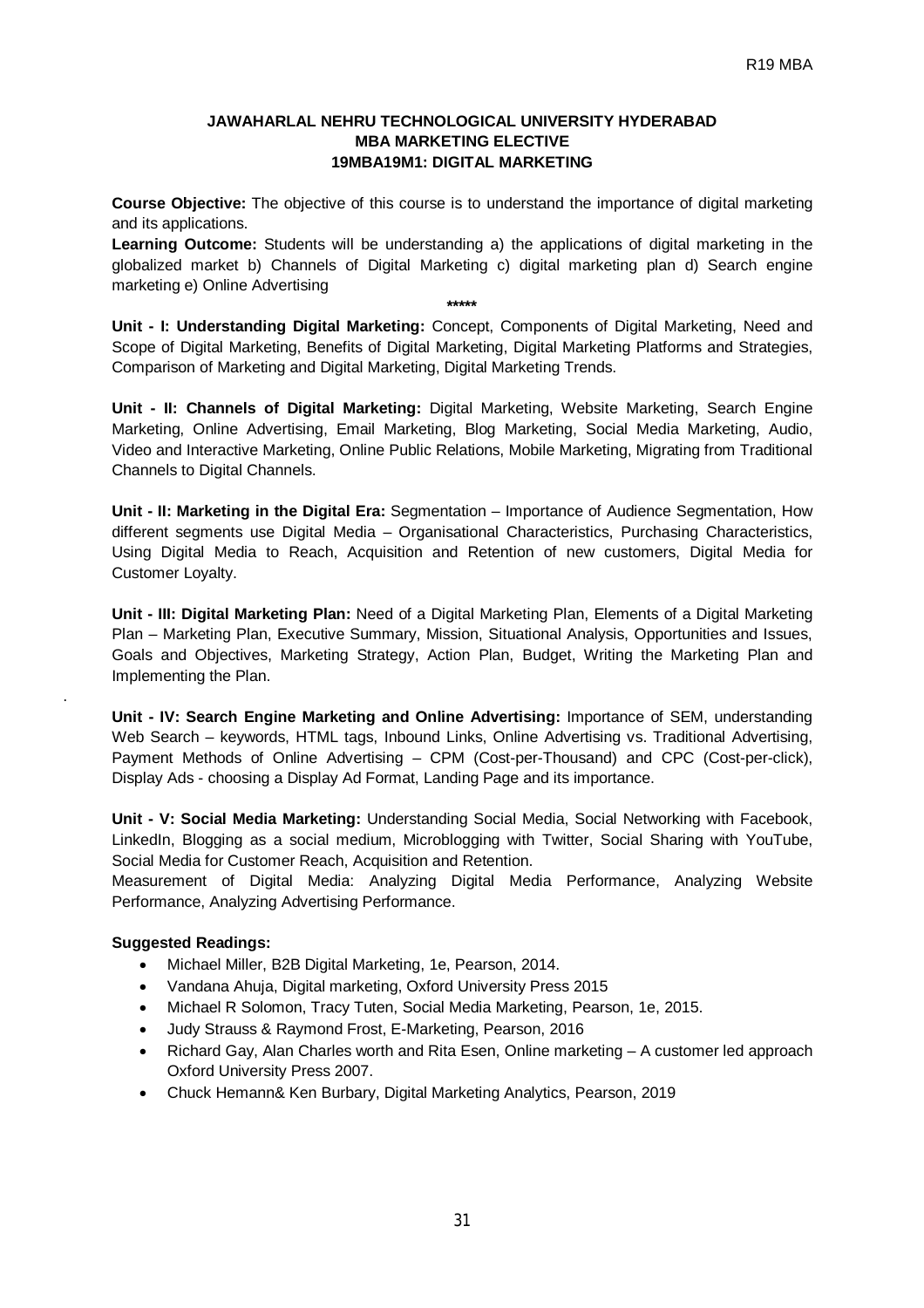# **JAWAHARLAL NEHRU TECHNOLOGICAL UNIVERSITY HYDERABAD MBA MARKETING ELECTIVE 19MBA20M2: ADVERTISING AND SALES MANAGEMENT**

**Course Objective:** To understand Advertising, Sales Management and Sales Personnel, the role of Distribution Channels and enabling them to manage Channel Institutions.

**Learning outcome: S**tudent will be able to understand the importance of Sales Management, Sales Planning and Budgeting and need for distribution channels and managing them.

\*\*\*\*\* **Unit – I: Advertising**: Concept, Evolution, Promotion Mix, Importance and Functions of Advertising, Role of Advertising, AIDA model, Types of Advertising, Advertising Plan, DAGMAR Approach, Visualization of Advertising Layout – Functions, Principles, Elements of a layout.

**Unit – II: Advertising Media**: Types of Media – Print, Electronic, Other Media – Merits and Demerits of each media, Media Planning – frequency, reach and outcome, Appeals, Setting Advertising Objectives, Advertising Message, Advertising Budget, Evaluation of Advertising Effectiveness – Methods, and Regulation of Advertising in India – Misleading and deceptive advertising.

**Unit – III**: **Sales Management**: Importance, types of Selling, difference between Selling and Marketing, Sales Activities, Selling Skills, Selling Strategies, Selling Process, Sales Planning Process, Sales Forecasting Methods, Sales Budgeting Process. Sales Force Management - Recruitment and selection, training, sales force motivation, compensation, sales force control and evaluation.

**Unit – IV: Sales Promotion**: Concepts, need, objectives, Personal Selling vs. Advertising, Types of Sales Promotion, Sales Promotion Strategies - Sales Promotion and Product Life Cycle, Cross Promotion, Surrogate Selling, Bait and Switch advertising, Ethical and legal aspects of sales promotion.

**Unit – V: Sales Distribution**: Distribution Channels, Need for Channels, Channel Intermediaries and Functions, Channel Structure, Channel for consumer products, business and industrial products, alternative channel, Channels for Rural Markets, channel Strategy Decisions. Designing, Motivating and Evaluating Channel Members, Managing Retailers, Wholesalers, Franchisers, Managing Conflict - reasons for Channel Conflicts, Managing International Channel of Distribution, Ethical issues in Sales and Distribution Management

- Terence A. Shimp, J. Craig Andrews, Advertising, Promotion, and other aspects of Integrated Marketing Communications, 9e, Cengage, 2016
- Jaishri Jethwaney, Shruti Jain, Advertising Management, Oxford, 2015
- Richard R Still, Edward W Cundiff, Norman A P Govoni, Sales and Distribution Management, 5e, Pearson, 2011
- Ramendra Singh, Sales and Distribution Management: A Practice-Based Approach, 1e, Vikas, 2016
- K. Sridhara Bhat, Sales and Distribution Management, 1e, HPH, 2011.
- S.A. Chunawalla, Sales and Distribution Management, 3e, HPH. 2012
- George E.Belch, Michel E.Belch, Keyoor Purani, Advertising and Promotion: An integrated marketing communication Perspective, Mc Graw Hill, 9e, 2017.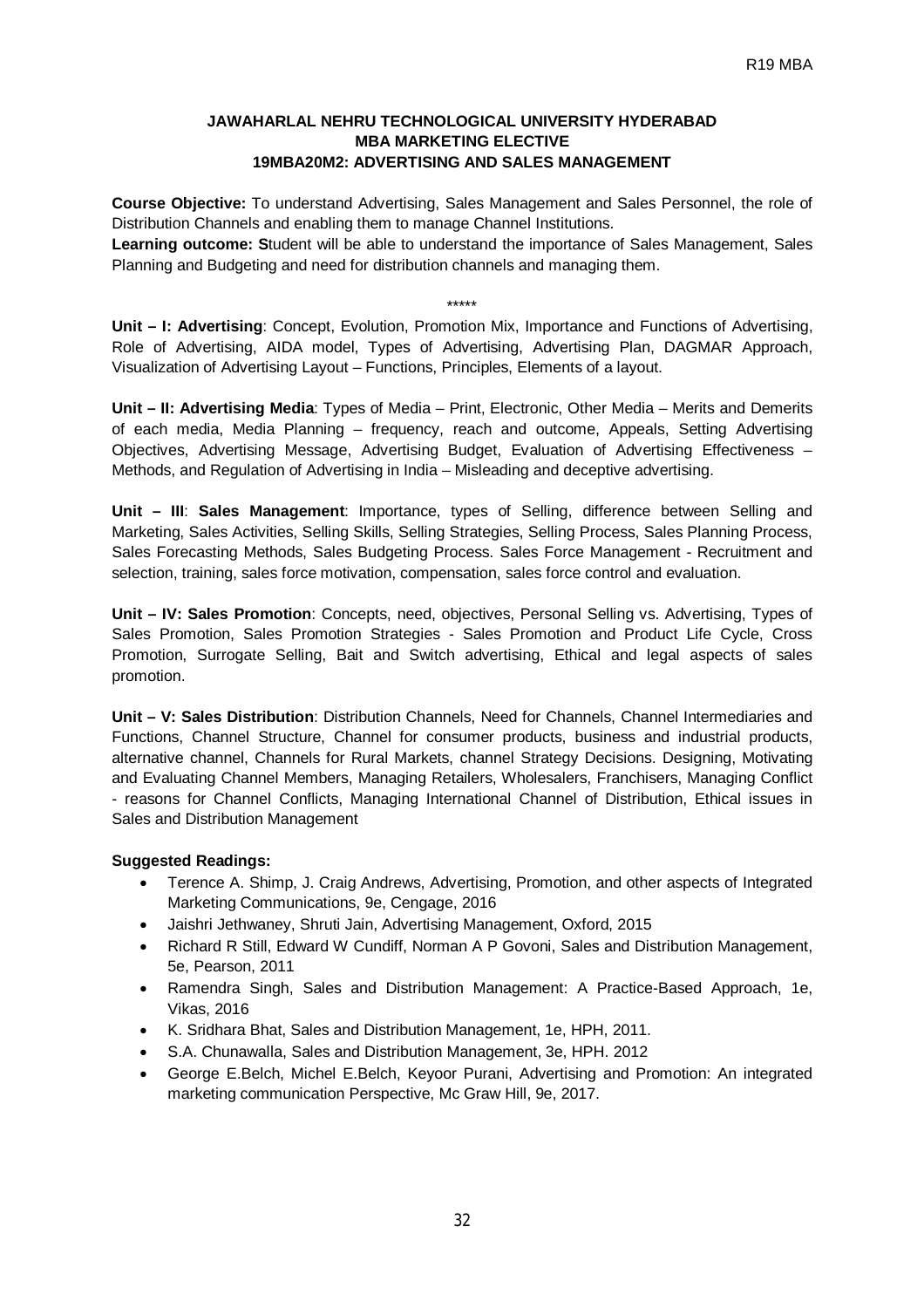## **JAWAHARLAL NEHRU TECHNOLOGICAL UNIVERSITY HYDERABAD MBA MARKETING ELECTIVE 19MBA21M3: CONSUMER BEHAVIOR**

**Course Objective:** To understand marketing decisions keeping in mind the consumer behaviour. **Learning outcome:** Student should be able to a) understand consumer behaviour b) environmental influences on consumer behaviour, c) perception and attitude of consumers, d) consumer decision making e) marketing ethics towards consumers.

\*\*\*\*\*

**Unit - I: Understanding Consumer Behaviour:** Defining consumer behaviour, need for Consumer Behaviour, Understanding Consumer through research process, Consumer behaviour in a world of economic instability, Rural Consumer Behaviour, Consumer Segmentation, Targeting and Positioning, Segmentation & Branding, Rural Markets.

**Unit - II: Environmental Influences on Consumer behaviour:** Influence of Culture, Sub Culture, Social Class, Social Group, Family and Personality, Cross-Cultural Consumer Behaviour.

**Unit - III: Consumer as an Individual:** Personality and Self-concept, Consumer Motivation, Consumer Perception, Consumer Attitudes and Changing Attitudes, Consumer Learning and Information Processing.

**Unit - IV: Consumer Decision Making Processes:** Problem Recognition, Search and Evaluation, Purchasing processes, Post purchase behaviour, Models of Consumer decision making, Consumers and the diffusion of Innovations.

**Unit - V: Consumerism and Ethics:** Roots of Consumerism, Consumer Safety, Consumer Information, Consumer Responsibilities, Marketer responses to consumer issues, Marketing Ethics towards Consumers.

- David I. Loudon and Albert J. Della Bitta, 4e, Mc Graw Hill, 2011.
- Leon G. Schiffman, Leslie lazer Kanuk, S. Ramesh Kumar, 10e, Pearson, 2011.
- Satish Batra, SHH kazmi, Consumer Behaviour-Text and Cases, 2e, Excel Books, 2011.
- Kardes, Cline, Cronley, Consumer Behaviour-Science and Practice, Cengage Learning, 2012.
- S. Ramesh kumar, Consumer Behaviour and Branding, Pearson, 2013.
- Dheeraj Sharma, Jagadish Deth, Banwari Mittal, Consumer Behaviour A managerial Perspective, Cengage Learning, 2015.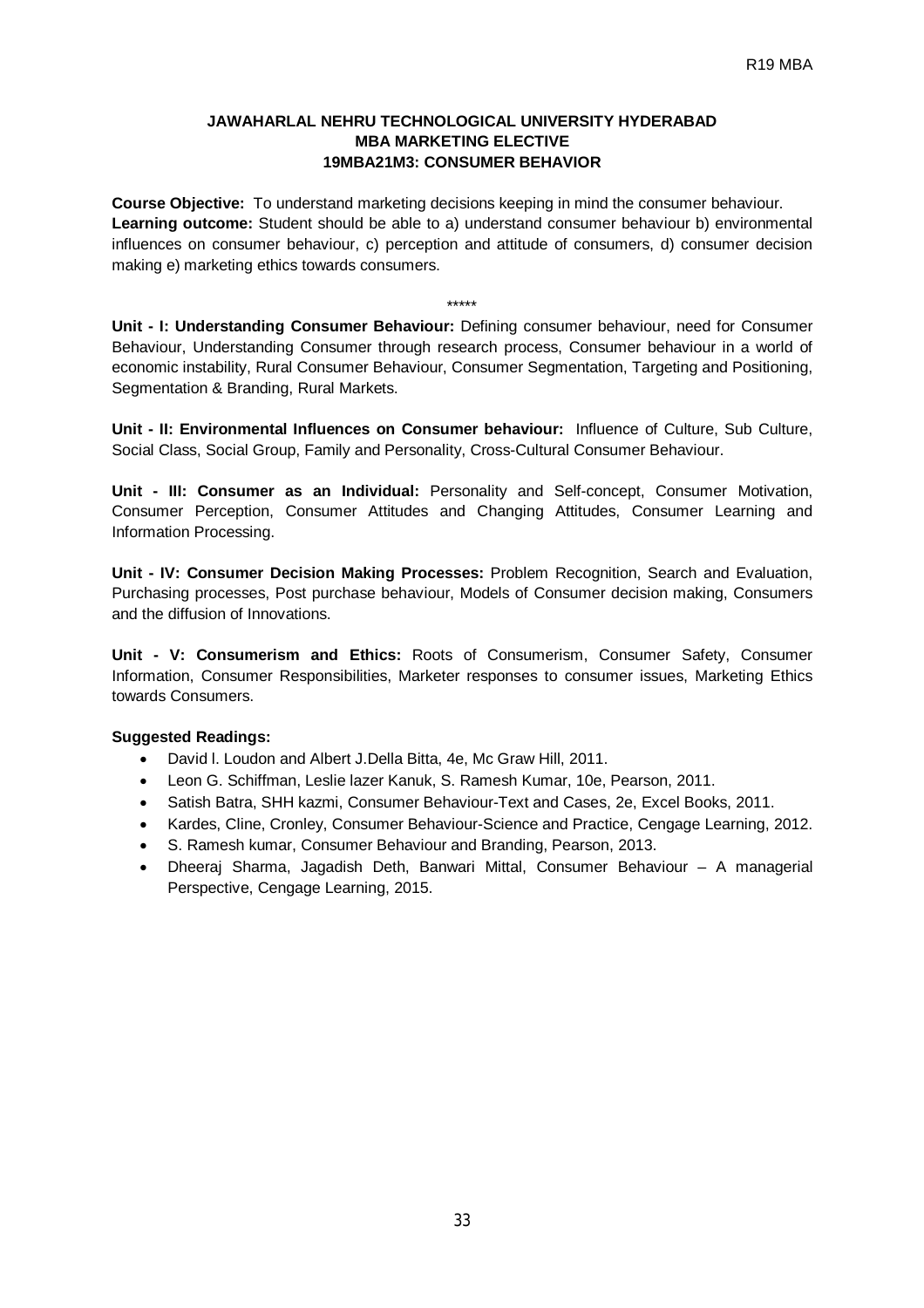# **JAWAHARLAL NEHRU TECHNOLOGICAL UNIVERSITY HYDERABAD MBA MARKETING ELECTIVE 19MBA24M4: CUSTOMER RELATIONSHIP MANAGEMENT**

**Course Objective:** To understand the importance of Customer Relationship Management in Business.

**Learning Outcome:** Students will be able to understand a) need of CRM b) building customer relations c) CRM process d) CRM structures e) Planning and Implementation of CRM.

# **\*\*\*\*\***

**Unit - I – Introduction to CRM:** Concepts, Evolution, Need, understanding goals and objectives of CRM, Components of CRM, Benefits, CRM as a strategic marketing tool, CRM significance to the stakeholders, CRM Applications in Consumer and Business Markets, CRM Issues & Problems

**Unit - II – Building Customer Relations:** Customer information Database – Customer Profile Analysis - Customer perception, Expectations analysis – Customer behaviour in relationship perspectives; individual and group customer's -Customer life time value – Selection of Profitable customer segments - Customer Life Cycle, Business Networks and CRM.

**Unit - III** - **CRM Process:** Introduction and Objectives of a CRM Process; an Insight into CRM and e-CRTA/online CRM, The CRM cycle i.e. Assessment Phase; Planning Phase; The Executive Phase; Modules in CRM, 4C's (Elements) of CRM Process, CRM Process for Marketing Organization, CRM Value Chain, CRM Affiliation in Retailing Sector.

**Unit - IV - CRM Structures:** Elements of CRM – CRM Process – Strategies for Customer acquisition – Customer Retention and Development – Strategies for Customer Retention, Models of CRM – G-SPOT Model, KOEL's Model, WebQual Audit Model, ONYX Model - CRM road map for business applications.

**Unit - V - CRM Planning and Implementation:** Strategic CRM planning process – Implementation issues – CRM Tools- Analytical CRM –Operational CRM – Call centre management – Role of CRM Managers, Trends in CRM**-** e-CRM Solutions –Features and advantages of e CRM, Functional Components of e CRM- Data Warehousing – Data mining for CRM – an introduction to CRM software packages.

- G. Shainesh, Jagdish, N.Sheth, Atul Parvatiyar, Customer Relationship Management: Emerging Concepts, Tools and Applications, Macmillan 2005.
- Francis Buttle, Customer Relation Management: Concepts and Technologies, 2e, Routledge, 2013.
- Ekta Rastogi, Customer Relation Management: Text and Cases, Excel Books, 2011.
- Zikmund, Customer Relationship Management, Wiley 2012.
- Paul Greenberg, CRM at the speed of light, 4e, TMH, 2009.
- Lakshman Jha, Customer Relationship Management: A Strategic Approach, Global India Pvt Ltd, 2008.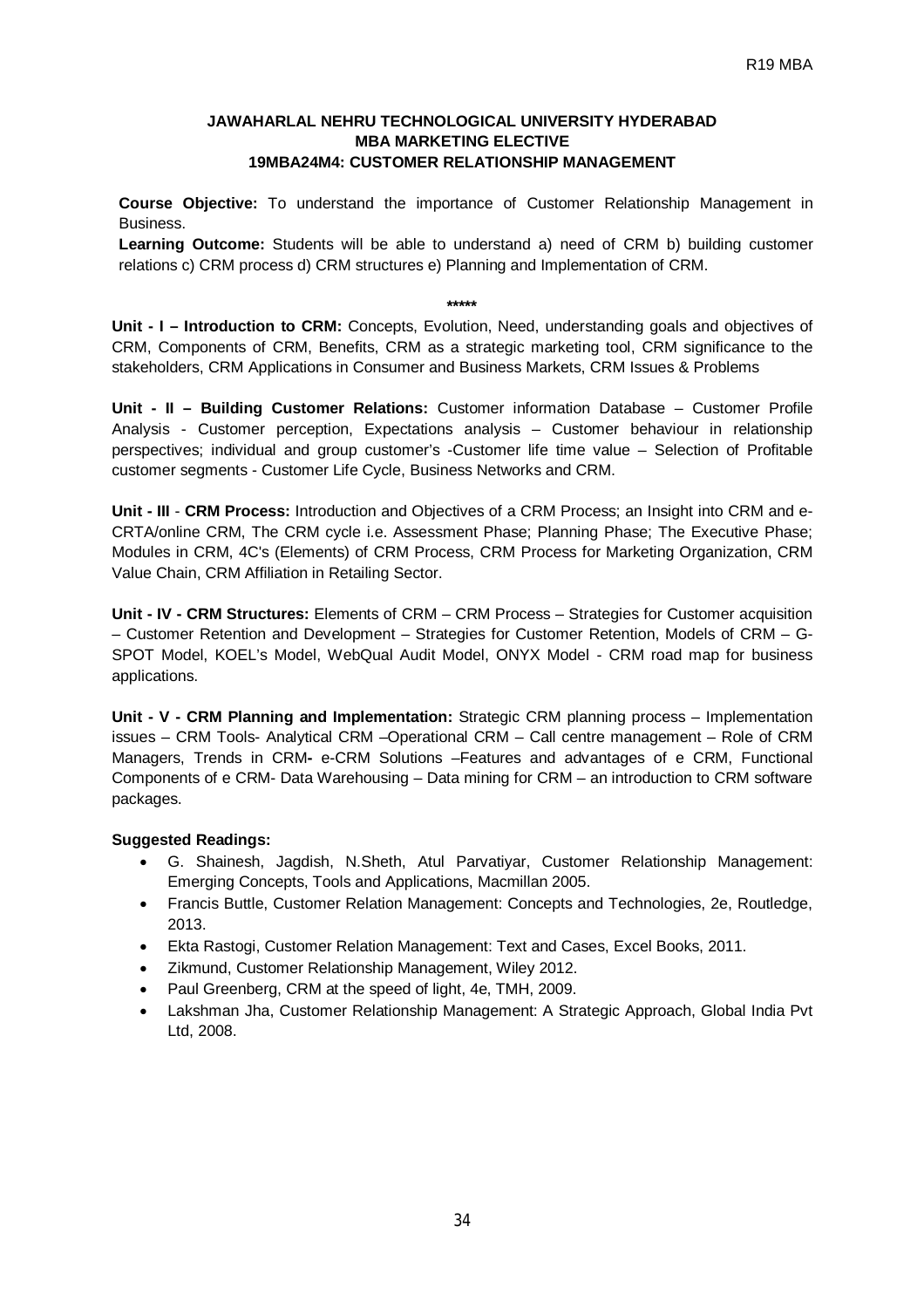# **JAWAHARLAL NEHRU TECHNOLOGICAL UNIVERSITY HYDERABAD MBA MARKETING ELECTIVE 19MBA25M5: INTERNATIONAL MARKETING**

**Course Objective:** To understand the Global Markets, formulation of Global Marketing Strategies and its Implementation.

**Learning Outcome**: Students will be to get deeper insight into a) the Global Marketing Management, b) Environment of global markets, c) Assessing Global Market Opportunities, d) Developing and Implementing Global Marketing Strategies.

#### \*\*\*\*\*

**Unit – I: Introduction to International Marketing:** Environment and Sustainability, Scope, Importance of World Trade, Features, Opportunities and Challenges in International Marketing, Comparison of Domestic with International Marketing, Stages of International Marketing, Motivating Factors of International Marketing, Internationalisation – Reasons and Strategies.

**Unit – II: Global Environmental Drivers:** WTO and Globalization – Issues, Types - Political, Economic, Social, Legal and Technological Environments, EXIM Policy, International Trade and its barriers, trade in Goods & Services, International Trade Agreements.

**Unit – III: Global Customers:** Drivers of Global Consumers, Influences of the Global Consumer - Role of Culture - elements, Social Factors, Situational Factors, Industrial Buyer, Government Buyer, International Marketing Research: Opportunity Analysis, Market Selection, Assessing Market Size and Sales Potential, Government Policies of Target Markets, SWOT Analysis of Target Markets, Global Market Entry Modes – Strategies, Problems and Challenges.

**Unit – IV: Global Marketing:** Globalization Drivers – Market, Cost, Environmental, Competitive Factors, International Marketing Mix, Developing the Global Marketing Program, Segmentation of product &services, Marketing channels and Distribution Promotion Strategies, Pricing strategies – Factors influencing Pricing Decisions, Concept of International Product Life Cycle.

**Unit – V: Implementing Global marketing strategies:** Negotiation with customers and selection method – Cultural and International Negotiations, E-Marketing channels organization &controlling of the global marketing programme, Export Documentation, Export Procedures, Steps in processing an Export Order.

- Michael R. Czinkota, Ilkka A. Ronkainen, International Marketing, 10e, Cengage, 2017
- Justin Paul, Ramneek Kapoor, International Marketing: Text and Cases, 2e, TMH, 2012
- Philip R. Cateora John L Graham Prashant Salwan, International Marketing  $-13<sup>th</sup>$  edition, TMH,2011
- Svend Hollensen, Madhumita Benerjee-Global Marketing-4<sup>th</sup> Edition- Pearson,2010
- Rajagopal --International Marketing-2<sup>nd</sup> Edition -- Vikas, 2011
- P.K. Vasudeva, international Marketing-4<sup>th</sup> edition-Excel Books, 2012
- Kiefer Lee, Steve Carter-Global Marketing Management-3<sup>rd</sup> edition-Oxford, 2011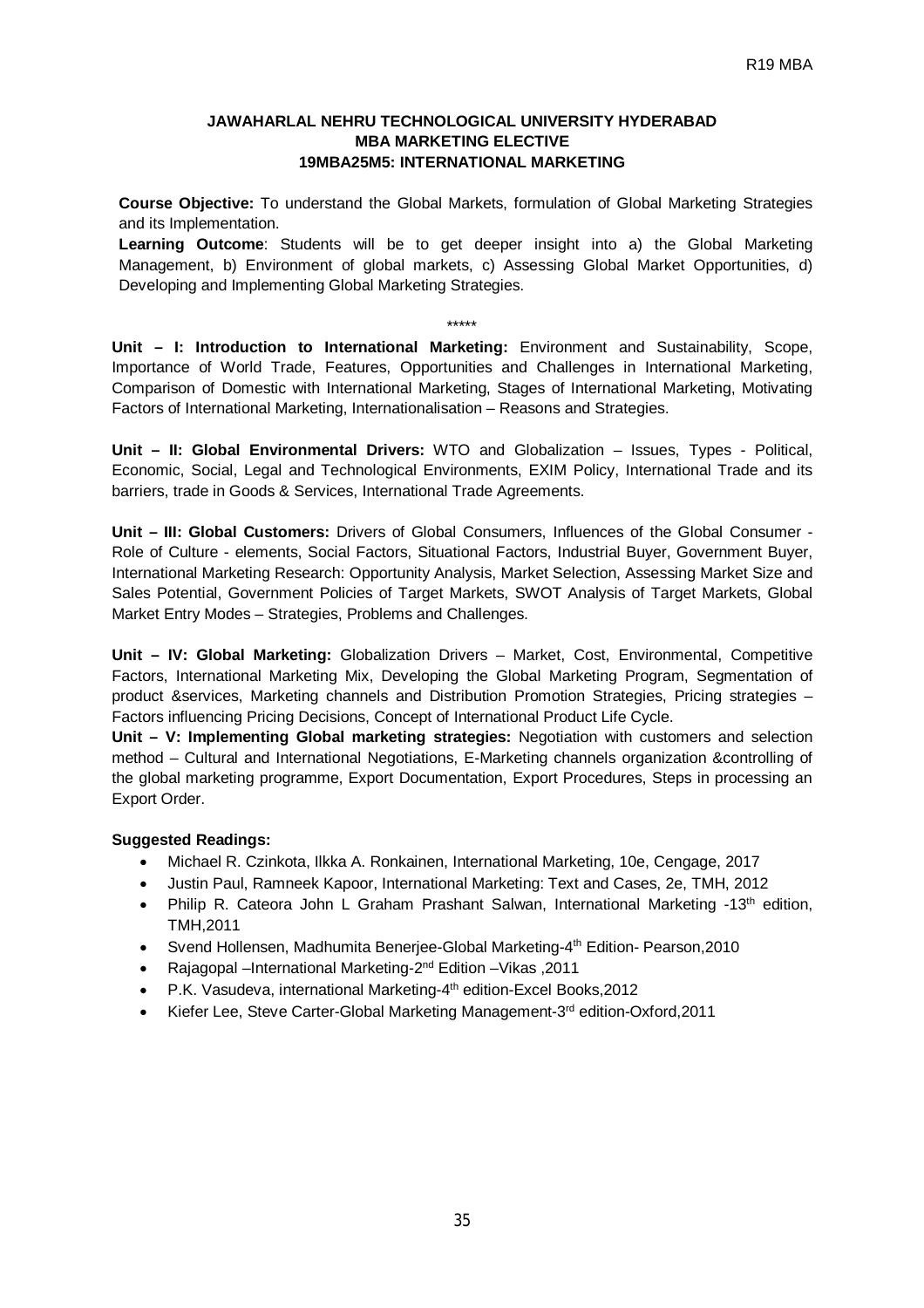#### **JAWAHARLAL NEHRU TECHNOLOGICAL UNIVERSITY HYDERABAD MBA MARKETING ELECTIVE 19MBA26M6: SERVICES MARKETING**

**Course Objective:** To facilitate the students about the concepts of Services Marketing through cases.

**Learning Outcome**: Students will be to understand a) Marketing Management of companies offering Services b) Characteristics of services, c) to understand consumer behaviour in services, d) align service design and standards, e) delivering service, managing services promises.

#### \*\*\*\*\*

**Unit - I: Introduction to Services Marketing:** Services – Concepts, Characteristics, Classification of Services, Goods vs. Services, Services Marketing Mix, Service Marketing Triangle, Factors responsible for Growth of Services sector, Challenges faced by the Services Sector, Service and Technology, Impact of Technology on Service Firms, Emerging Service Sectors in India.

**Unit - II: Focusing on Consumer:** Consumer Behaviour in services, Relevance of Consumer Behaviour, Consumer Expectations in service, Consumer Perceptions of service, Customer Satisfaction, Understanding Consumer Requirements-listening to customers through research, building customer relationships, Customer Feedback, Service Failure and Service Recovery – Recovery Strategies.

**Unit - III: Innovation and Quality:** Service Innovation – Design, Challenges, Mapping Patterns of Service Innovation, Types of Service Innovation, stages in service innovation and development, Service Quality, Gaps model of Service Quality-Customer Gap, Provider Gap and Closing Gap, Service Excellence, Service Standards- factors, types, Physical Evidence – managing Physical Evidence, and the Servicescape – Designing Servicescapes.

**Unit - IV: Managing Service Operations:** Service Process, Service Blueprinting, Managing Demand and Supply, Participants in Services - Employee's roles in Service Delivery, Customer's roles in Service Delivery, Mass Production and Delivery, Service Guarantee, Ethics in Service Firms.

**Unit - V: Managing Service Promises:** Managing Distribution Channels in Service Industry – Strategies for Distribution, Managing People in Service Industry – Challenges, Pricing Strategies for Services – Methods, Promotion Strategies for Services - Need for Coordination in Marketing Communication, five categories of strategies to match service promises with delivery.

- John E.G. Bateson, K.Douglas Hoffman: Services Marketing, Cengage Learning, 4e, 2015.
- Vinnie Jauhari, Kirti Dutta: Services Marketing: Operations and Management, Oxford University Press, 2014.
- Christoper Lovelock, Jochen wirtz, Jayanta Chatterjee, Services Marketing,  $7<sup>th</sup>$  edition Pearson 2015
- Valarie A. Zeithaml & Mary Jo-Bitner: Services Marketing Integrating customer focus across the firm, TMH, 6e, 2013.
- Nimit Chowdhary, Monika Chowdhary, Textbook of Marketing of Services: The Indian Experience, MACMILLAN, 2013.
- Govind Apte: Services Marketing, Oxford Press, 2011.
- K. Rama Mohana Rao, Services Marketing, Pearson, 2e, 2011.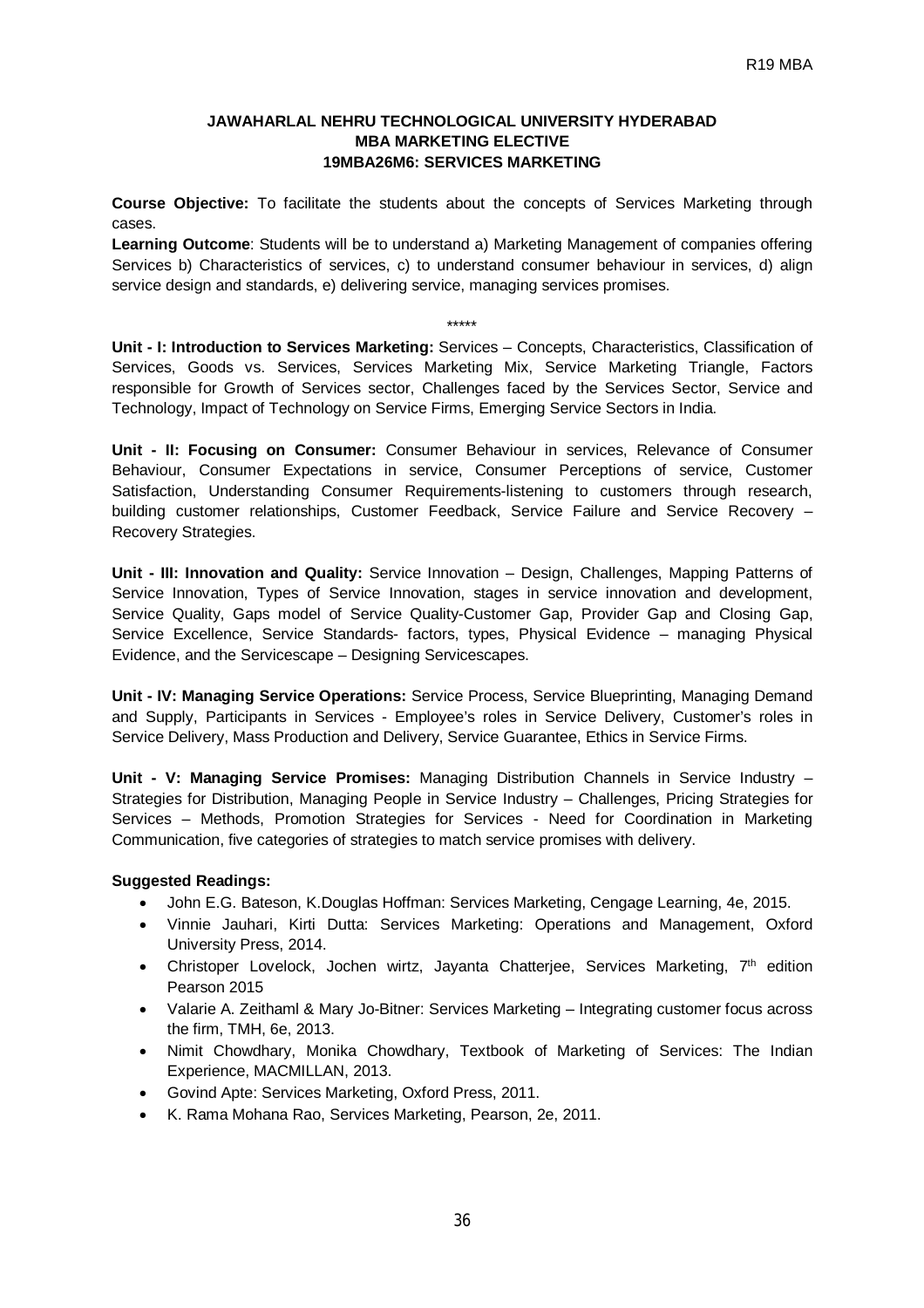# **JAWAHARLAL NEHRU TECHNOLOGICAL UNIVERSITY HYDERABAD MBA FINANCE ELECTIVE 19MBA19F1: SECURITY ANALYSIS PORTFOLIO MANAGEMENT**

**Course Objective:** To understand the investment process, investment alternatives, Valuation of debt and equity.

**Learning Outcome:** Students will be able to understand a) Indian Investment Environment b) Portfolio Analysis c) Bond valuation and management d) Equity valuation of Cash market and derivatives e) Performance evaluation of Portfolios.

#### $\ldots$

**Unit - I: Introduction to Investment** - Investment, Speculation and Gambling, Features of Investment, Investment Avenues, Investment Process. The Investment Environment – Securities Market of India, – Securities Trading and Settlement – Types of Orders - Margin Trading.

**Unit - II: Portfolio Analysis:** Risk and return Analysis - Markowitz Portfolio Theory, Mean- variance approach, portfolio selection - efficient portfolios, Single Index model - Capital Asset pricing model, Arbitrage Pricing Theory.

**Unit - III: Bond Valuation**: Classification of Fixed income securities, Types of bonds, Interest rates, Term Structure of interest rates, measuring bond yields, Yield to Maturity, Yield to Call, Yield to Maturity, Holding Period Return, Bond pricing theorems, bond duration, Active and Passive bond management Strategies, bond immunization, bond volatility, bond convexity.

**Unit - IV: Equity Valuation:** a) Equity Analysis & Valuation, Equity Valuation Models, Relative Valuation techniques – Earnings Multiplier Approach, Valuation using P/E ratio, Price to Book Value, Price/sales ratio, Economic value added approach.

b) Fundamental Analysis, Technical Analysis, Efficient Market Hypothesis.

**Unit - V: a) Derivatives:** Overview of Indian derivatives Markets, Option Markets, Option Strategies and Option Valuation, Forward & Future markets, Mechanics of Trading, Strategies.

**b) Performance Evaluation:** Mutual Funds, Types of Mutual Funds Schemes, Structure, Trends in Indian Mutual Funds, Net Asset Value, Risk and Return, Performance Evaluation Models- Sharpe Model, Treynor Model, Jensen Model, Fama's Decomposition.

- William. F. Sharpe, Gordon J Alexander & Jeffery V Bailey: Fundamentals of Investments, Prentice Hall, 2012.
- ZVI Bodie, Alex Kane, Alan J Marcus, Pitabas Mohanty Investments, Mc Graw Hill, 11 e,2019
- Donald E Fischer, Ronald J Jordan: Security Analysis and Portfolio Management, 6<sup>th</sup> Edition, Pearson.
- Charles P. Jones, Investments Analysis and Management, 9e, Wiley, 2004.
- Shalini Talwar, Security Analysis and Portfolio Management, Cengage Learning, 2016.
- Prasanna Chandra: Investment analysis and Portfolio Management" 4<sup>th</sup> Edition, TMH, 2013.
- Punithavathy Pandian, Security Analysis &Portfolio Management, Vikas, 2014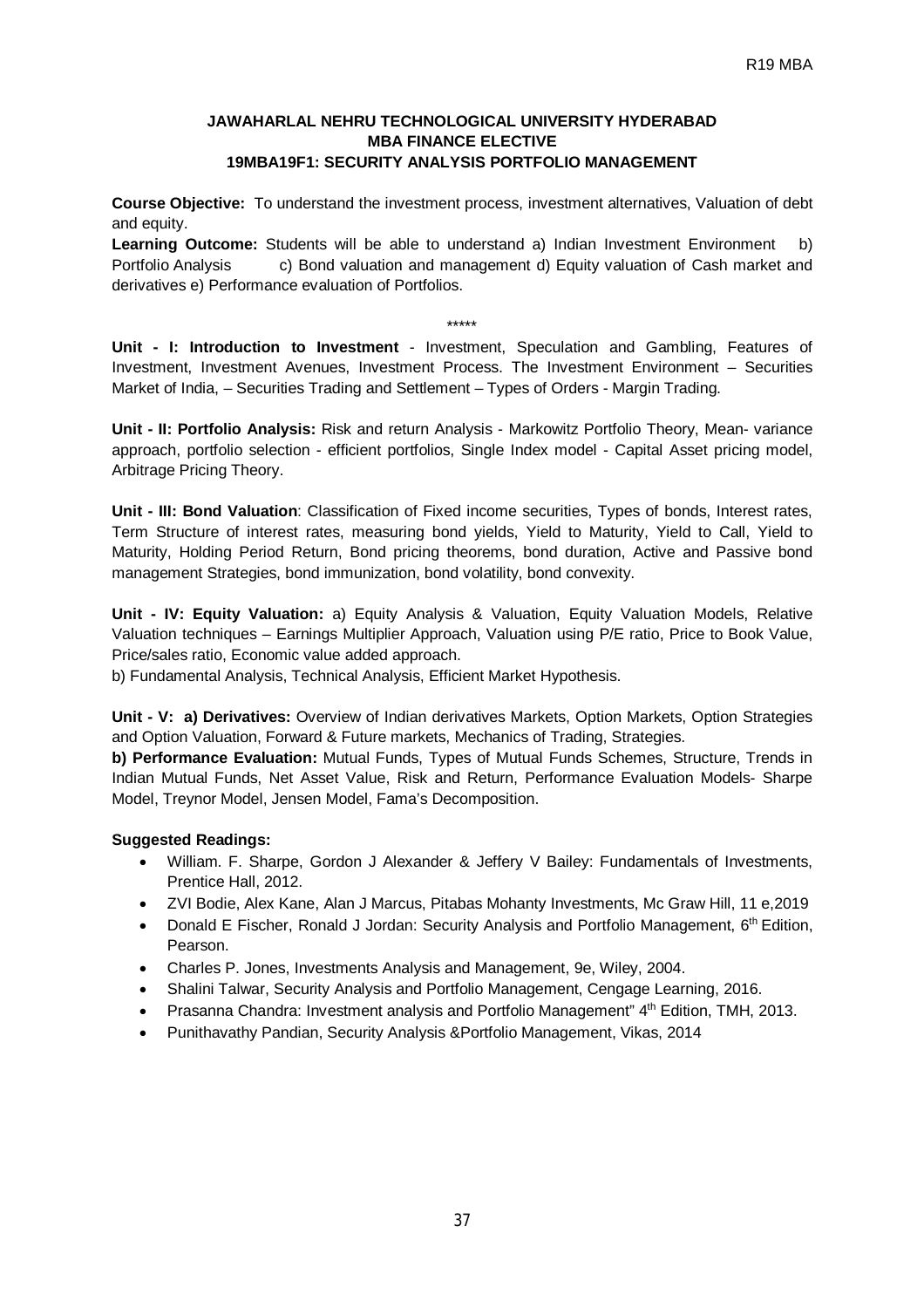# **JAWAHARLAL NEHRU TECHNOLOGICAL UNIVERSITY HYDERABAD MBA SEMESTER-III FINANCE ELECTIVE 19MBA20F2: FINANCIAL INSTITUTIONS, MARKETS AND SERVICES**

**Course Objectives**: To give an understanding about Indian Financial system with respect to Markets, Institutions and Services.

**Learning Outcome:** Students will be able to understand a) Introduction to Indian Financial system b) Banking and Non-Banking Institutions c) Financial and Securities markets d) Fund and Fee based services**.**

\*\*\*\*\*

**Unit – I: Introduction:** The structure of Indian financial system; Equilibrium in financial markets; Indicators of Financial Development, Structure of Financial Institutions, Financial system and economic development; Financial Sector reforms after 1991 –Recent Developments of Indian Financial System.

**Regulatory and Promotional Institutions:** Function and Role of RBI, Monetary Policy and techniques of monetary control of RBI, Major Changes in Monetary Policy. The role and functions of SEBI. An update on the performance on Non-statutory Financial organization like IFCI, IRBI, IDFC, NABARD, SIDBI, and SFCs.

**Unit - II: Banking and Non-Banking Institutions**: Commercial banks – Growth and structure of commercial Banks- competition, interest rates, spreads, and NPAs. Bank capital – adequacy norms and capital market support. Banking Innovations- e-banking- Risk Management in Banking. Cooperative banks- Features, Structure and Growth, Government initiatives to strengthen the cooperative banks.

**Non-banking financial Institutions:** Structure and functioning of Unit Trust of India and Mutual Funds. Growth of Indian Mutual funds and its Regulation. The Role of AMFI. Insurance Companies – Structure and Investment Pattern of Public and Private Sector insurance companies, Competition, innovation, Role of IRDA, Challenges of Insurance Sector in India.

**Unit - III: Financial and Securities Markets**: Structure and functions of Call Money Market, Government Securities Market – T-bills market, Commercial Bills market, Commercial paper and certificate of deposits- Securities markets – Organization and structure, Listing trading and settlement. SEBI and Regulation of Primary and Secondary Markets. Role and functions of Clearing Corporation of India Ltd

**Unit - IV: Asset /Fund Based Financial Services –** Lease Finance- Conceptual and Regulatory Framework, Classification and Financial leasing, Hire Purchase and Consumer Credit, Factoring and Forfeiting, Housing finance, Venture capital financing.

**Unit - V: Fee-based / Advisory services:** Investment Banking – Introduction, Functions and activities of Merchant bankers, Lead Managers, underwriting, bankers to an issue, debenture trustees, portfolio managers. Challenges faced by investment bankers. Stock broking, Custodial Services, Depository system, Credit rating – Role of agencies, Process, regulations. CIBIL

- L.M. Bhole: Financial Institutions and Markets, TMH, 2012.
- M.Y. Khan: Financial Services, TMH, 2012.
- S. Gurusamy: Financial Services and System, Cengage,2012
- Justin Paul and Padmalatha Suresh: Management of Banking and Financial Services, Pearson, 2012.
- Frank. J. Fabozzi & Franco Modigliani: Foundations of Financial Markets and Institutions, Pearson, 2012.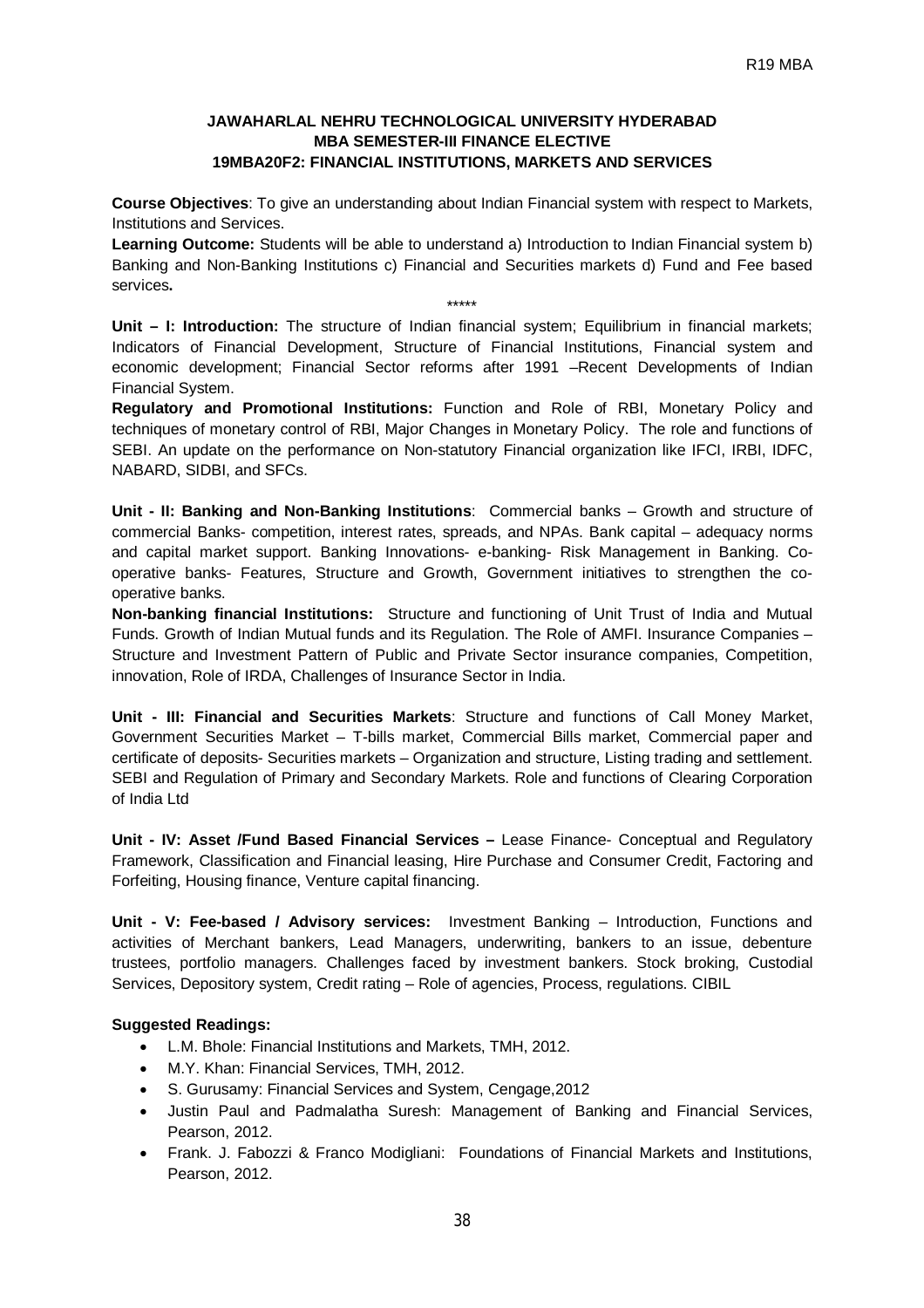# **JAWAHARLAL NEHRU TECHNOLOGICAL UNIVERSITY HYDERABAD MBA FINANCE ELECTIVE 19MBA21F3: STRATEGIC MANAGEMENT ACCOUNTING**

**Course Objective: T**o understand the components of product cost, their calculation methods, and their control.

**Learning Outcomes:** Students will be able to understand a) Fundamentals of Management accounting and Cost accounting b) Cost analysis c) Marginal costing d) Budget and Budgetary controls.

**\*\*\*\*\***

**Unit - I: Introduction to Management Accounting, Cost analysis and Control:** Management accounting Vs. Cost accounting vs. financial accounting, Role of accounting information in planning and control, Cost concepts and Managerial use of classification of costs. Cost analysis and control: Direct and Indirect expenses, allocation and apportionment of overheads, calculation of machine hour rate. Activity based costing.

**UNIT- II: Costing for Specific Industries:** Unit costing, Job Costing, Cost Sheet and tender and process costing and their variants, treatment of normal losses and abnormal losses, inter-process profits, costing for by-products and equivalent production.

**UNIT - III: Marginal Costing I:** Introduction, Application of Marginal costing in terms of cost control, profit planning, closing down a plant, dropping a product line, charging general and specific fixed costs, fixation of selling price. Make or buy decisions, key or limiting factor.

**Marginal Costing - II**: Selection of suitable product mix, desired level of profits, diversification of products, closing down or suspending activities, level of activity planning. Break-even analysis: application of BEP for various business problems. Inter-firm comparison: need for inter-firm comparison, types of comparisons, advantages.

**UNIT - IV: Budgetary Control:** Budget, budgetary control, steps in budgetary control, Flexible budget, different types of budgets: sales budget, Cash budget, Production budget, Performance budgets, Zero Based Budgeting; An introduction to cost audit and management audit.

**UNIT - V:** Standard Costing**:** Standard Cost and Standard Costing, Standard costing Vs Budgetary control, Standard costing Vs estimated cost, Standard costing and Marginal costing, analysis of variance, Material variance, Labor variance and Sales variance.

- Hansen Mowen, Cost and Management Accounting& Control, Thompson Publications 2012
- S.P. Jain and K.L. Narang, Cost and Management Accounting, Kalyani Publishers, New Delhi, 2006.
- M.Y. Khan, P.K. Jain, Management Accounting: Theory and Problems, TMH, New Delhi, 4/e, 2007.
- James Jiambalvo, Managerial Accounting, John Wiley & Sons, Inc.New Delhi,2007.
- Atkinson, Banker, Kaplan and Young, Management Accounting, PHI, 2006.
- Manash Gupta, Cost Accounting Principles and Practice, Pearson Education,2006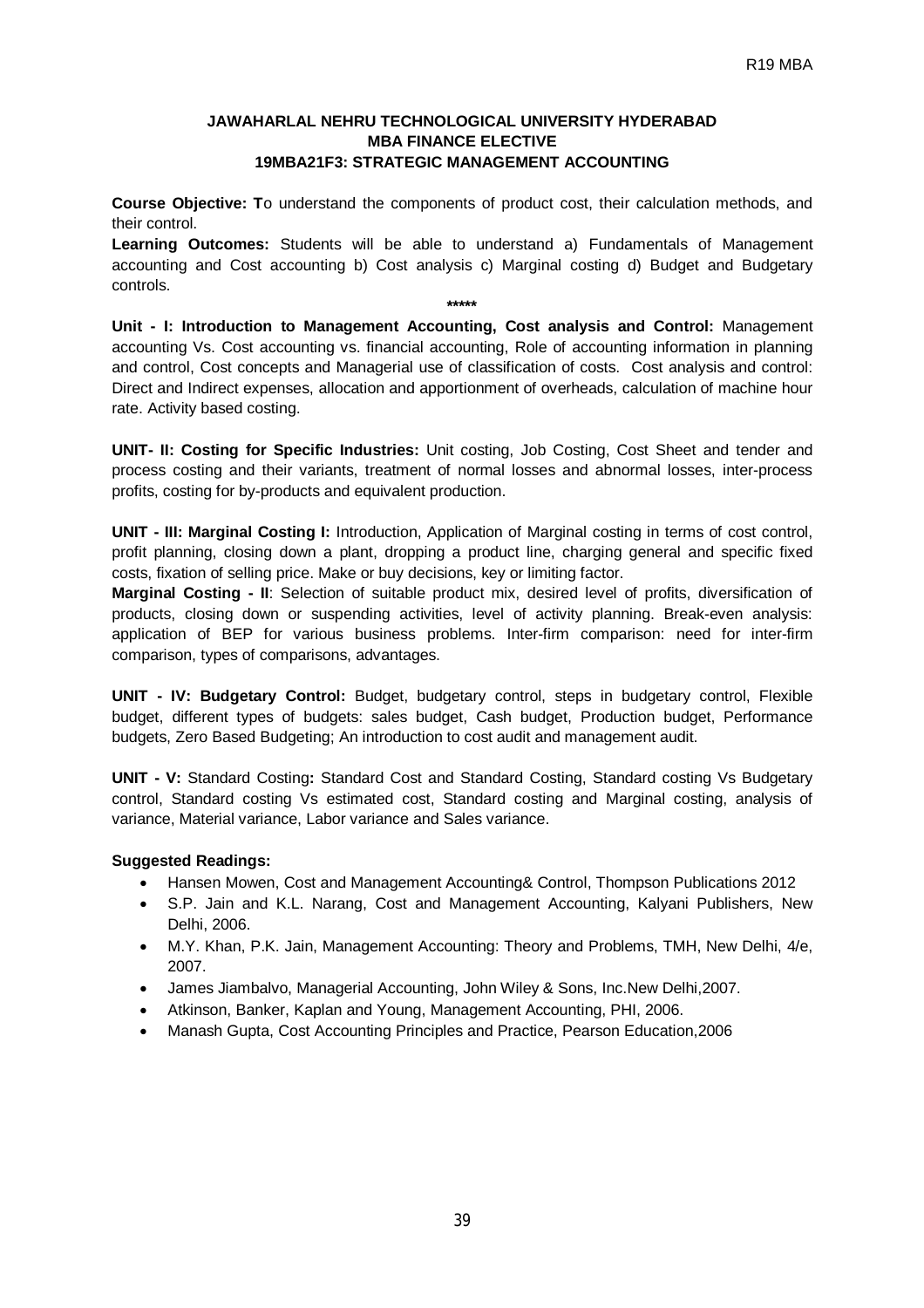## **JAWAHARLAL NEHRU TECHNOLOGICAL UNIVERSITY HYDERABAD MBA FINANCE ELECTIVE 19MBA24F4: INTERNATIONAL FINANCIAL MANAGEMENT**

**Course Objective:** To give an understanding about MNC Financial Management, Balance of Payments and Forex markets.

**Learning Outcomes:** Students will be able to understand a) International Financial Management b) Balance of Payments c) Foreign Exchange Markets d) Asset and liability Management.

**\*\*\*\*\***

**Unit - I: Introduction:** An overview, Importance, nature and scope of International Financial Management, Domestic FM Vs. IFM, International Business Methods, Recent changes and challenges in International Financial Management.

**Unit - II: International Flow of Funds:** Balance of Payments (BOP), Fundamentals of BOP, Accounting components of BOP, Factors affecting International Trade flows, Agencies that facilitate International flows. Indian BOP Trends.

**International Monetary System:** Evolution, Gold Standard, Bretton Woods's system, the flexible exchange rate regime, evaluation of floating rates, the current exchange rate arrangements, the Economic and Monetary Union (EMU).

**Unit - III: Foreign Exchange Market:** Function and Structure of the Forex markets, major participants, types of transactions and settlements dates, Foreign exchange quotations. Process of arbitrage, speculation in the forward market. Currency Futures and Options Markets, Overview of the other markets – Euro currency market, Euro credit market, Euro bond market, International Stock market.

**Unit - IV: (a) Exchange Rates:** Measuring exchange rate movements, Factors influencing exchange rates. Government influence on exchange rates – exchange rate systems. Managing Foreign exchange Risk. International arbitrage and interest rate parity.

(b) Relationship between inflation, interest rates and exchange rates – Purchasing Power Parity – International Fisher Effect – Fisher Effect- Interest Rate parity, Expectations theory

**Unit - V: Asset–liability Management:** Foreign Direct Investment, International Capital Budgeting, International Capital structure and cost of capital. International Portfolio Management.

International Financing: Equity, Bond financing, parallel loans - International Cash management, accounts receivable management, inventory management. Payment methods of international trade, trade finance methods, Export – Import bank of India, recent amendments in EXIM policy, regulations and guidelines.

- Jeff Madura, International Corporate Management, Cengage, 2012**.**
- Alan C. Shapiro, Multinational Financial Management, John Wiley, 2012
- S. Eun Choel and Risnick Bruce: International Financial Management, TMH, 2012
- Sharan.V, International Financial Management 5e, PHI, 2012
- P.G. Apte, International Financial Management, TMH 2012.
- Madhu Vij: International Financial Management, Excel, 2012.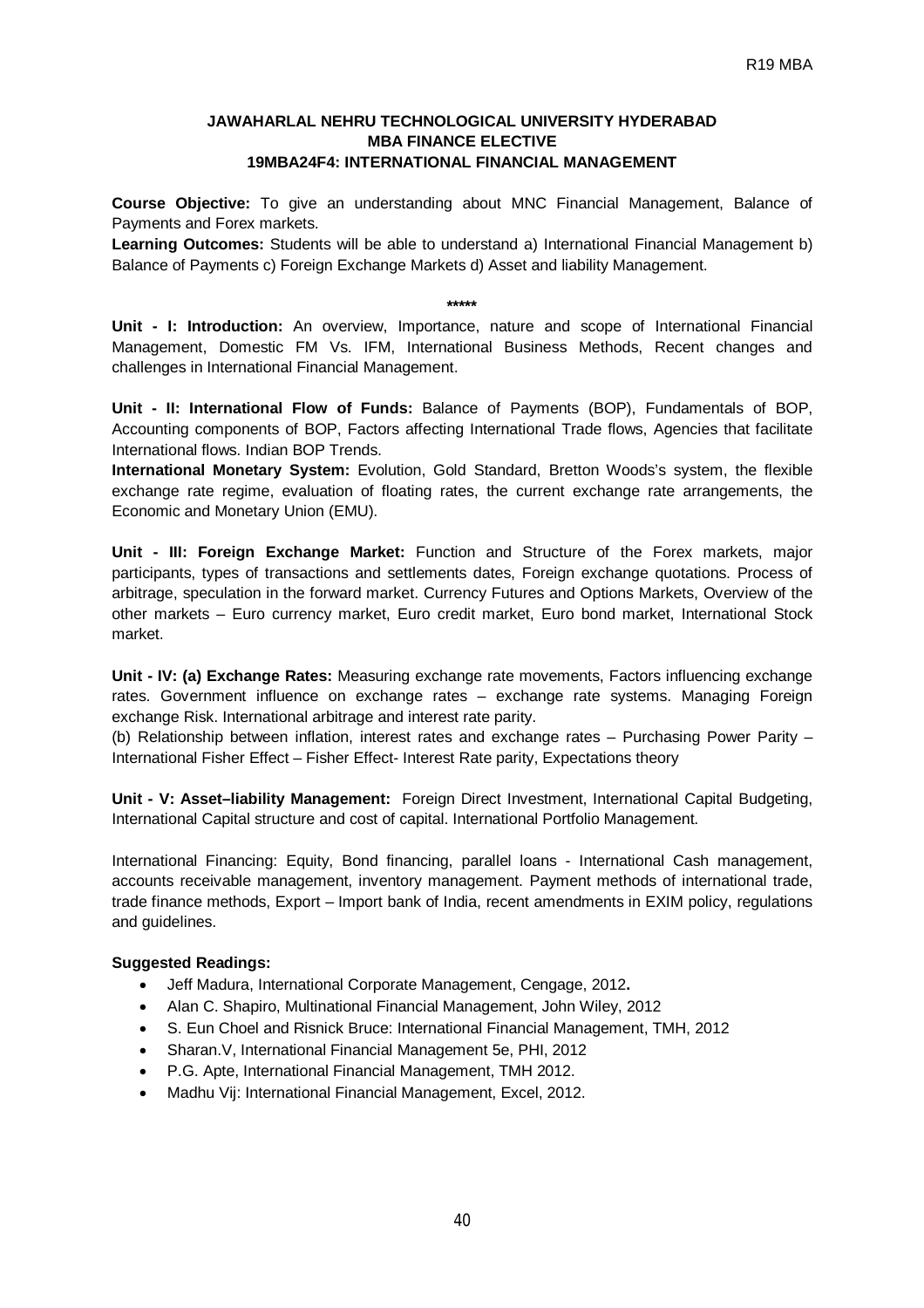# **JAWAHARLAL NEHRU TECHNOLOGICAL UNIVERSITY HYDERABAD MBA FINANCE ELECTIVE 19MBA25F5: STRATEGIC INVESTMENT AND FINANCING DECISIONS**

**Course Objective:** To develop an understanding of the role of financial strategy, in the investing, financing and resource allocation decisions within an organization.

**Learning Outcomes:** Students will be able to understand a) Investment Decisions in Risk and uncertainty b) Strategic investment decisions c) Investment Appraisal Techniques d) Financing **Decisions** 

\*\*\*\*\*

**Unit - I: Investment decisions under conditions of Risk and uncertainty:** Concepts of risk and uncertainty. Risk Analysis in Investment Decisions. Risk adjusted rate of return, certainty equivalents, Probability distribution of cash flows, decision trees, sensitivity analysis and Monte Carlo Approach to Simulation. Investment Decisions under capital constraints: Capital Rationing vs. Portfolio. Portfolio Risk and diversified projects.

**Unit - II: Types of Investments and disinvestments**: Project abandonment decisions, Evidence of IRR. Multiple IRR, Modified IRR, Pure, simple and mixed investments. Lorie Savage Paradox. Adjusted NPV and impact of inflation on capital budgeting decisions.

**Unit - III: Critical analysis of appraisal techniques:** Discounted pay back, post pay back, surplus life and surplus pay back, Bail-out pay back, Return on Investment, Equivalent Annual Cost, Terminal Value, single period constraints, multi-period capital constraint and an unresolved problem, NPV mean variance analysis, Hertz Simulation and Hillier approaches. Significance of information and data bank in project selections.

**Unit - IV: Strategic Analysis of selected investment decisions:** Lease Financing, Operating Risk, borrowing vs. procuring. Hire purchase and Installment decisions. Lease Risk Management, Leasing as a Financing Decision, Advantages of Leasing, and Leasing Decision in practice.

**Unit - V: Financing Decisions:** Mergers and Acquisitions - need, Strategy, Diversification and Mergers and Acquisitions, Theories of Mergers, Types of Mergers, Cost of Mergers, Government guidelines for Takeover, Problems on Mergers & Acquisitions and cases

- Ravi M Kishore "Strategic Financial Management, Taxman 2012.
- Prasanna Chandra: Financial Management, 8/e, TMH, 2012
- Prasanna Chandra: Projects: Planning, Analysis, Financing Implementation and Review, 6/e, TMH, 2012
- I.M. Pandey: Financial Management, Vikas 2012.
- Brigham & Ehrhardt: Financial Management, Text and Cases, Cengage, 2012.
- MY Khan and PK Jain: Financial Management: Text, Problems & Cases, TMH, 2012.
- A.N. Sridhar, Strategic Financial Management, Shroff Publishers, 3e, 2018.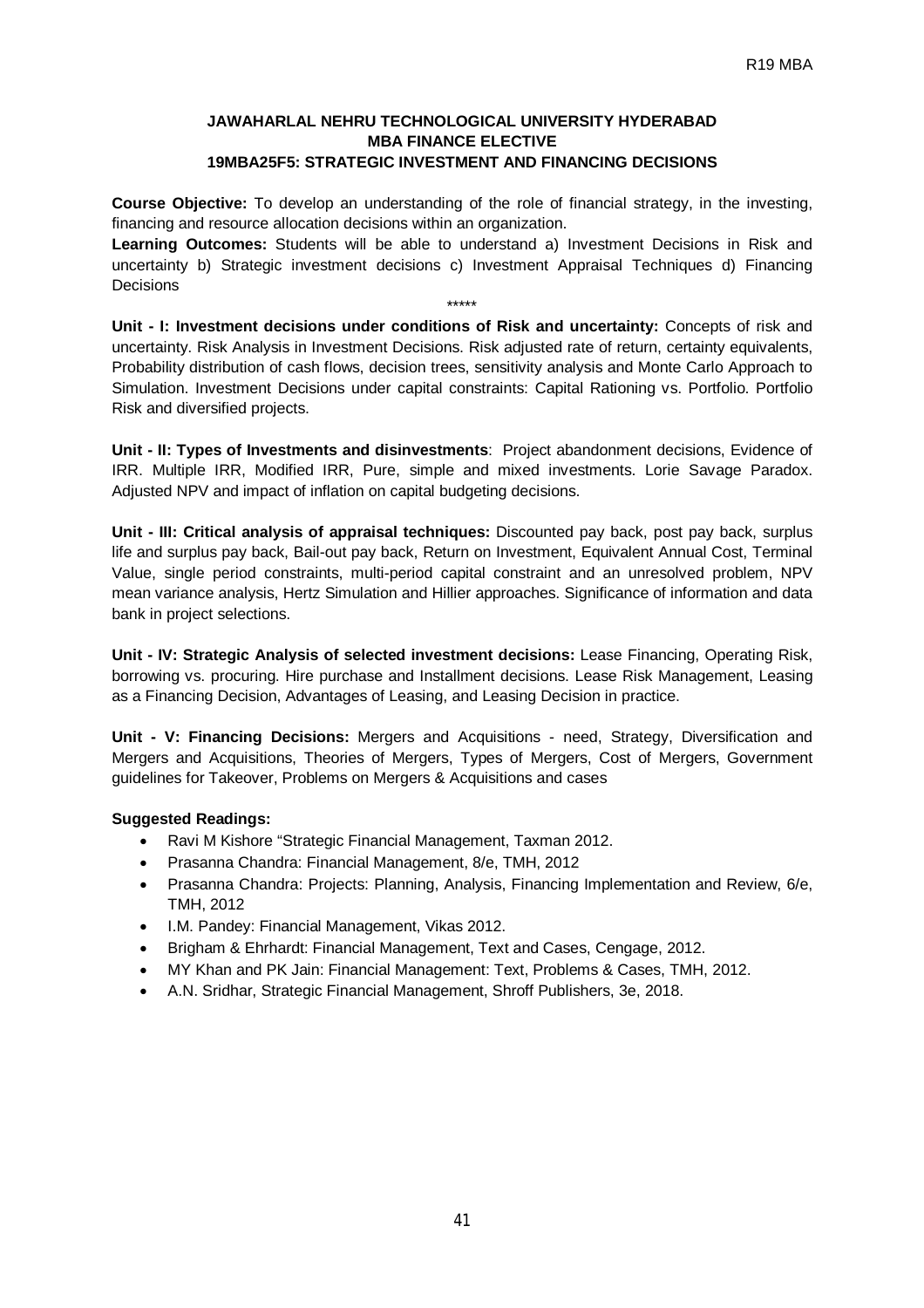# **JAWAHARLAL NEHRU TECHNOLOGICAL UNIVERSITY HYDERABAD MBA FINANCE ELECTIVE 19MBA26F6: RISK MANAGEMENT & FINANCIAL DERIVATIVES**

**Course Objective:** To understand the concepts of Risk Management, measurements and risk management strategies using derivatives.

**Learning Outcomes:** Students will be able to understand a) Concepts of Risk Management b) Risk Management Measurement c) Risk Management using Forward and Futures d) Risk Management using Options and Swaps.

**Unit - I: Introduction to Risk Management:** Risk Management Overview - Types of Risks -Impact of risk on organizations- scope of risk management- Risk Management Levels, Risk management process - risk models- Risk identification and measurement.

\*\*\*\*\*

**Unit - II: Risk Management and Measurement:** Risk Management Tools, Regulatory Framework - Capital Adequacy requirements - interest rate risk, liquidity risk, Market risk, credit risk, exchange rate risk, Value at Risk (VaR), Cash Flow at Risk (CaR).

**Unit - III: Risk Management Techniques - Forward and Future Contracts:** Pricing Forward Contracts, Foreign Currency Forward Contract, Commodity forward contract, Counterparty risk in the forward contract, Future Contracts, Cash Vs Physical Delivery, Pricing Future contracts, The role of expected future spot price, Impact of Financial market imperfections.

**Unit – IV: Risk Management Techniques - Options:** Structure of Option Market, Types of Options, Option Strategies, exercise price and option values, Principles of Call option Pricing and put option pricing, Put - Call parity theorem, Option values and cash payouts, Option pricing, Arbitrage pricing and the Binomial Model, The Black- Scholes and Mertin Model.

**Unit - V: Risk Management Techniques – SWAPS:** SWAP Market and its Evolution, Pricing and valuing - Interest rate swap, Pricing and valuing - Currency Swap, Pricing and valuing - Equity Swap, Pricing and valuing – Commodity Swap, Swapations.

- Don M Chance, Robert Brooks, An Introduction to Derivatives and Risk Management, 9e, 2013.
- R. Madhumathi & M. Ranganatham, Derivatives and Risk Management, Pearson, 2012.
- Greorge E Rejda, Principles of Risk Management and Insurance, Pearson,2005.
- Rene M. Stulz, Risk Management & Derivatives, Cengage Learning, 2003.
- Jayanth Rama Varma, "Derivatives and Risk Management", TMH.
- Hull, Risk Management and Financial Institutions, Wiley, 2015.
- Prakash B.Yaragol, Financial Derivatives, Vikas, 1e, 2018.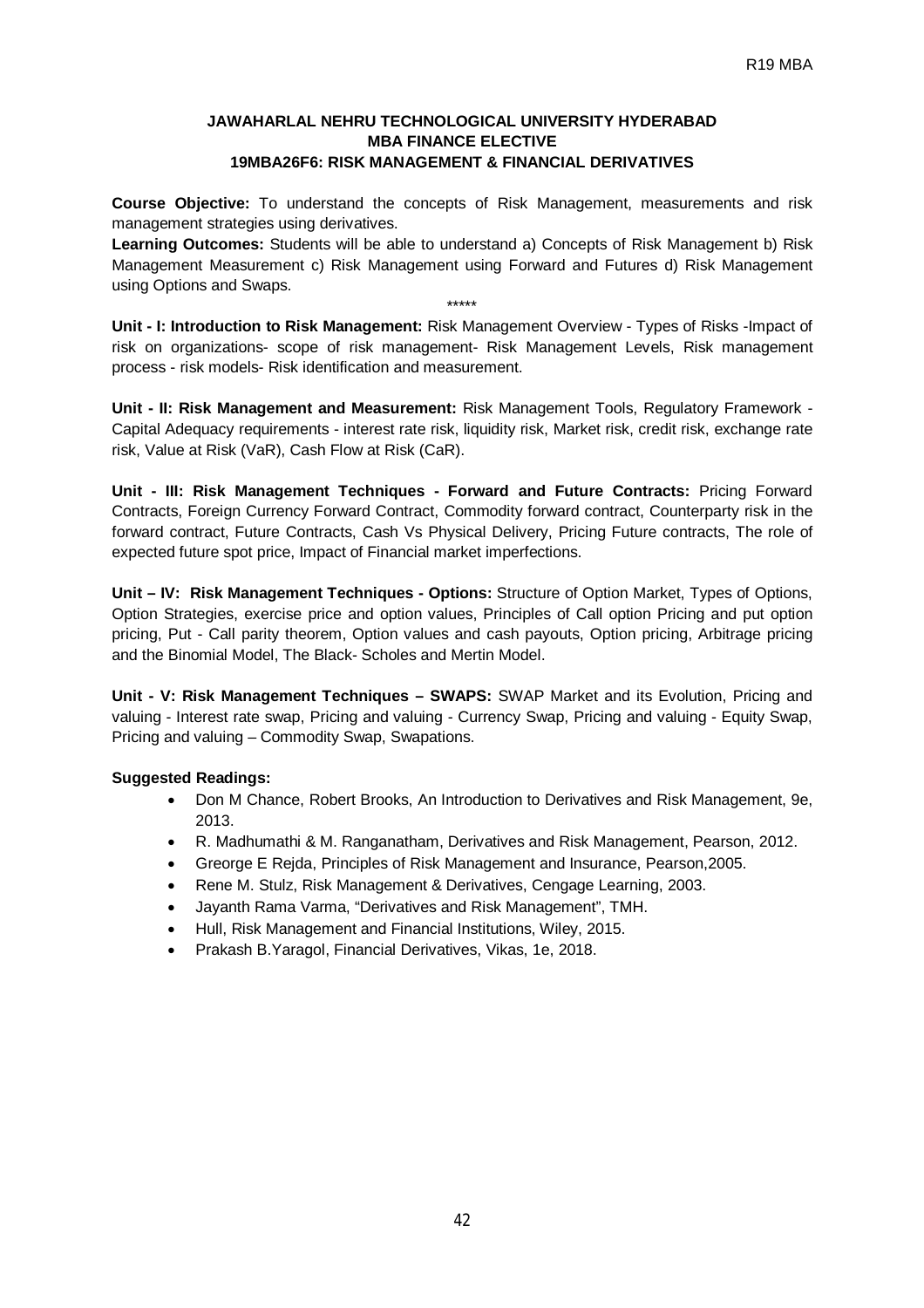# **JAWAHARLAL NEHRU TECHNOLOGICAL UNIVERSITY HYDERABAD MBA HUMAN RESOURCES ELECTIVE 19MBA19H1: PERFORMANCE MANAGEMENT SYSTEMS**

**Course Objective:** To understand about performance management and reward system and communicating to enhance employee performance.

**Learning Outcome:** Students will be able to understand a) Significance of Performance Management b) Communication of Performance Management c) Performance Management and Development of Employees d) Reward System, e) other performance related concepts.

#### **\*\*\*\*\***

**Unit - I: Performance Management:** Scope and Significance - Advantages of Performance Management - Organizational Structure - Impact of Organizational structure and Operational Problems Performance management process - Performance Planning - Performance Appraisal - Performance Mentoring - Performance Management Strategic Planning.

**Unit - II: Communication of Performance Expectations:** Job Description - Defining Performance and Choosing a measurement approach measuring results and Behaviors. Gathering performance Information – Presentation, Information and Taking Corrective action – Metrics- Types of Metrics - Critical Success Factors Indicators– managing Metrics- Ownership and Responsibility.

**Unit - III: Performance Management and Employee Development:** Performance Management Skills, performance Management Framework, Employee Assessment system, Role of HR Professionals in Performance management.

**Unit - IV: Reward Systems and Legal Issues:** Reasons for introducing contingent Pay Plan, Problems associated with contingent pay plans- Selecting a contingent pay plan- Pay Structures- Job Evaluation- Broad Banding- Legal Principles affecting Performance Management.

**Unit - V: Relevant Performance related concepts:** Bench marking, Six Sigma, Competency Mapping, Balance Score card, Coaching and Mentoring Pygmalion effect, Job Analysis, High Performance Work Teams, Steps for Building High Performance Work Teams, Reward Practices in World- Class Organizations.

- Soumendra Narian Bagchi, Performance Management, 2e, Cengage Learning 2013.
- Herman Aguinis, Performance management, 3e, Pearson, 2014.
- A S Kohli, T.Deb, Performance Management, Oxford Higher Education, 2012.
- Prem Chadha, Performance Management, Macmillan, 2012.
- Anjali Ghanekar, Essentials of Performance Management, Everest Publishing House, 2010.
- Arup Varma, Pawan S. Budhwar, Angelo S. DeNisi, Performance Management Systems: A Global Perspective, Routledge, 2008.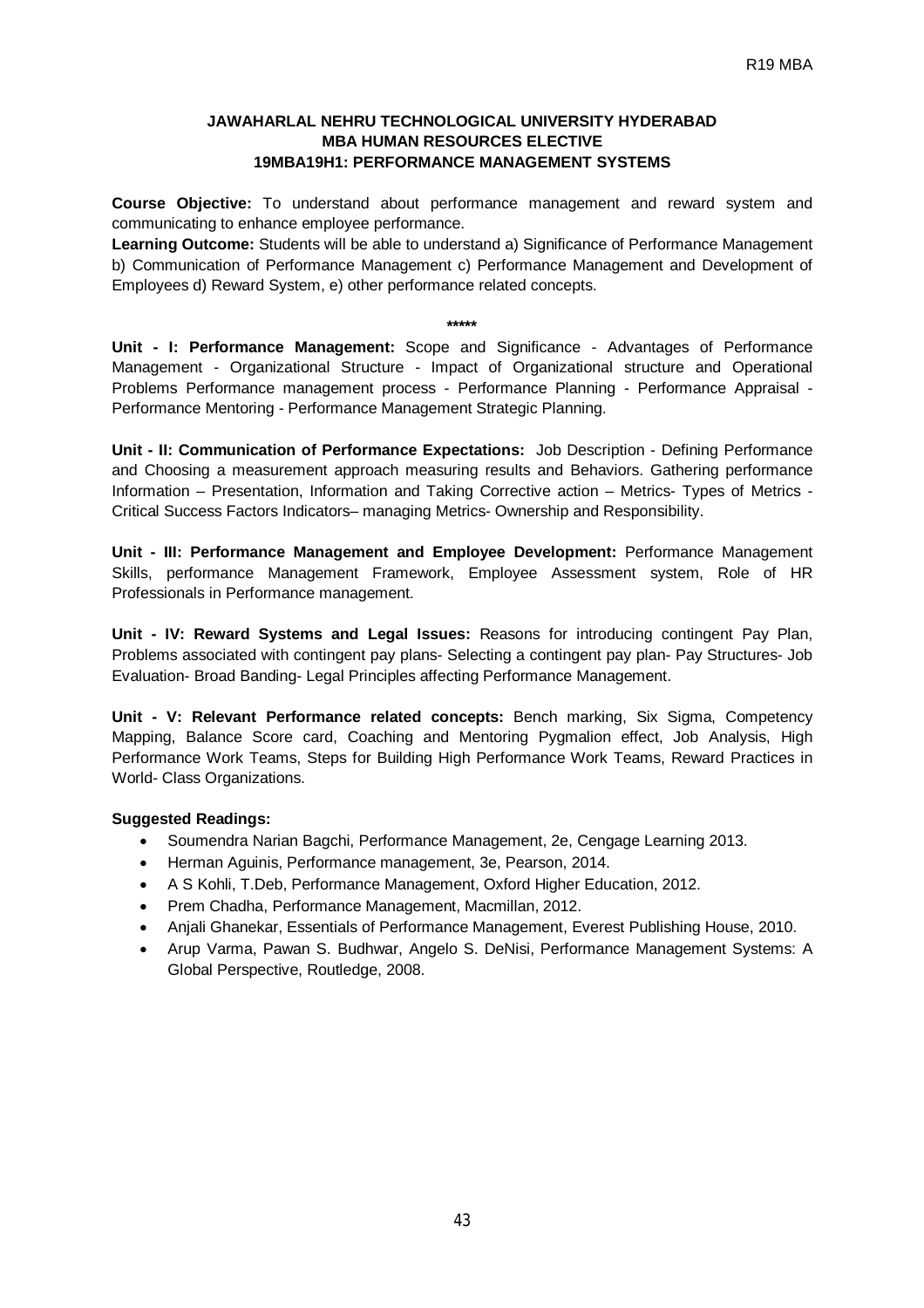# **JAWAHARLAL NEHRU TECHNOLOGICAL UNIVERSITY HYDERABAD MBA HUMAN RESOURCES ELECTIVE 19MBA20H2: LEARNING AND DEVELOPMENT**

**Course Objective:** To understand the concept of Learning with emphasis on training and Development and its role in organizational Development.

**Learning Outcome: S**tudents will be able to understand a) the importance of Learning performance b) Training and Development c) Training Need Analysis d) Training Methods

**Unit - I: Introduction to Learning:** Concepts of Learning, Phases in Learning, Learning theories - Reinforcement theory, Social learning Theory, Goal theories, need theories, expectancy theory, Adult Learning theory Information Processing Theory, The Learning Process, The Learning Cycle, Instructional emphasis for learning outcomes.

**Unit – II: Training Strategy and Designing Training:** The evolution of Training's Role, Strategic Training and development Process, Training needs in different strategies, Models of Training Department. Training needs Assessment, Reasons for planned training. Designing the training program, developing the group and the climate, Trainers and training styles, Evaluating training and Follow-on support.

**Unit - III: Training methods** - Traditional methods- Presentation methods, Hands-on methods, Group Building Methods, e-learning and use of technology in training- Technology influence on training and learning, Technology and multimedia, computer- based training, developing effective online learning, blended learning, mobile technology and training methods, technologies for training Administration.

**Unit – IV: Development:** Employee development, Essential ingredients of Management Development, Strategy and Development, Approaches to Employee Development – Formal education, Assessment, Job experiences, Interpersonal Relationships, the development Planning Process, company's strategies for providing development, e-learning and employee development. Electronic MDPs.

**Unit - V: Contemporary issues in Training and Development:** Orientation training, diversity training, sexual harassment training, team-training, cross functional teams, cross cultural training, training for talent management and competency mapping. Career Management, career management systems, Career paths, Career Plateauing, Coping with career breaks, Training for virtual work arrangements.

- Raymond A Noe, Amitabh Deo Kodwani, Employee Training and Development, McGraw Hill, 7e, 2019.
- Rolf Lynton, Uday Pareek, Training for Development, Sage, 2012.
- P. Nick Blanchard, James W. Thacker, A. Anand Ram, Effective Training, 4e, Pearson, 2012.
- Jean Barbazette Training Needs Assessment: Methods, Tools, and Techniques-Wiley,2014
- G. Pandu Naik, Training and Development, Excel Books,2011.
- Steve W.J. Kozlowski, Eduardo Salas, Learning, Training, and Development in Organizations, Routledge, 2010.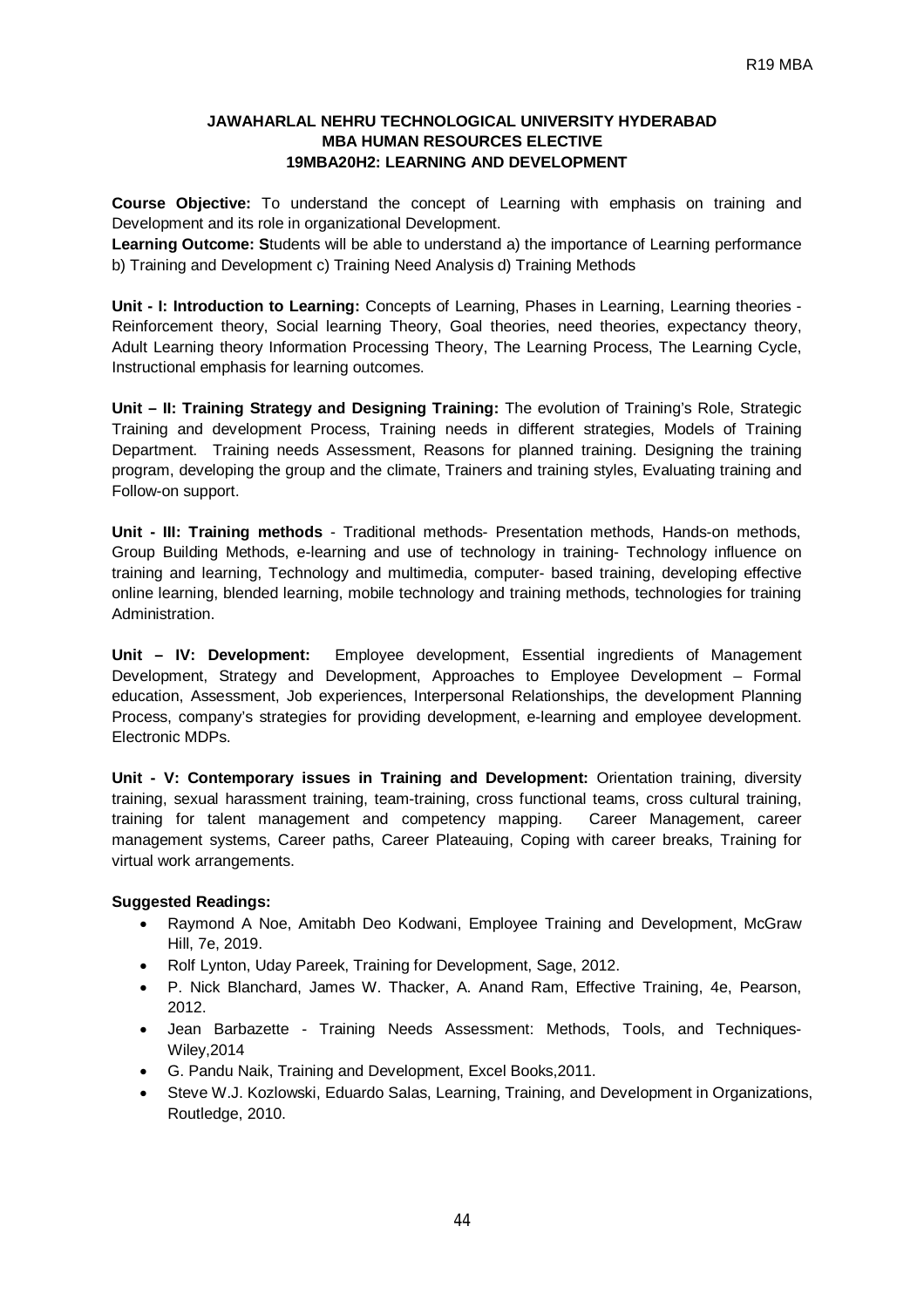# **JAWAHARLAL NEHRU TECHNOLOGICAL UNIVERSITY HYDERABAD MBA HUMAN RESOURCES ELECTIVE 19MBA21H3: MANAGEMENT OF INDUSTRIAL RELATIONS**

**Course objective**: To understand of dynamics of Industrial Relations against the backdrop of monitoring and regulatory environment in India.

**Learning Outcome**: Students will be able to understand a) importance of Industrial Relations b) Collective Bargaining Mechanism c) Parties and role in Industrial Relations d) Labour Legislation aspects.

\*\*\*\*\*

**Unit - I: Industrial Relations**: Economy and the Labour Force in India – Approaches to Industrial Relations – Industrial Relations in Comparative Frame work- Management and Employer organizations – Introduction – origin and growth. Trade Unions- introduction-Definition and objectivesgrowth and structure of Trade Unions in India-Trade Unions Act, 1926 and Legal framework-Union recognition-Union Problems- Non-Union firms –Management of Trade Unions in India.

**Unit – II: Collective Bargaining:** Nature and legal framework of collective bargaining – Levels of Bargaining and Agreements- Change in the Labour - management relations in the post-liberalised India- Changes in the legal frame work of collective bargaining, negotiated flexibility, productivity bargaining, improved work relations, public sector bargaining and social security – Negotiating techniques and skills –drafting of an agreement.

**Unit - III: Tripartism and Social Dialogue:** Types and levels of Tripartism – social dialogue and the Reform Process – Strengthening tripartite social dialogue – Role of government in industrial relations.

**Unit - IV: Labour Legislation-I** –Factories Act, 1948, Workmen's Compensation Act, 1923, ESI Act, 1948- The Payment of Wages Act, 1936, Minimum Wages Act, 1948, The Payment of Bonus Act, 1965, National wage policy – Contemporary issues in Wage systems.

**Unit - V: Labour Legislation - II:** Industrial Disputes Act, 1948 - Grievance Handling Employee Grievances – Causes of Grievances –Conciliation, Arbitration and Adjudication procedural aspects for Settlement of Grievances –Standing Orders- Code Discipline. Industrial Disputes: Meaning, nature and scope of industrial disputes - Cases and Consequences of Industrial Disputes –Prevention and Settlement of industrial disputes in India- Employee Participation - Quality of Work Life- Managing good industrial relations.

- C S Venkataratnam: Management of Industrial Relations, Oxford University Press, 2009.
- Memoria and Gauskar: Dynamics of Industrial Relations, Himalaya, 2009
- Arun Monappa: Industrial Relations, TMH, 2009
- Tapamoy Deb: Managing Human Resources & Industrial Relations, Excel,2009
- B D Singh: Industrial Relations & Labour Laws, Excel, 2009.
- Sinha: Industrial Relations, Trade Unions and Labour Legislation, Pearson, 2009.
- P.K. Padhi: Labour and Industrial Laws, PHI, 2009.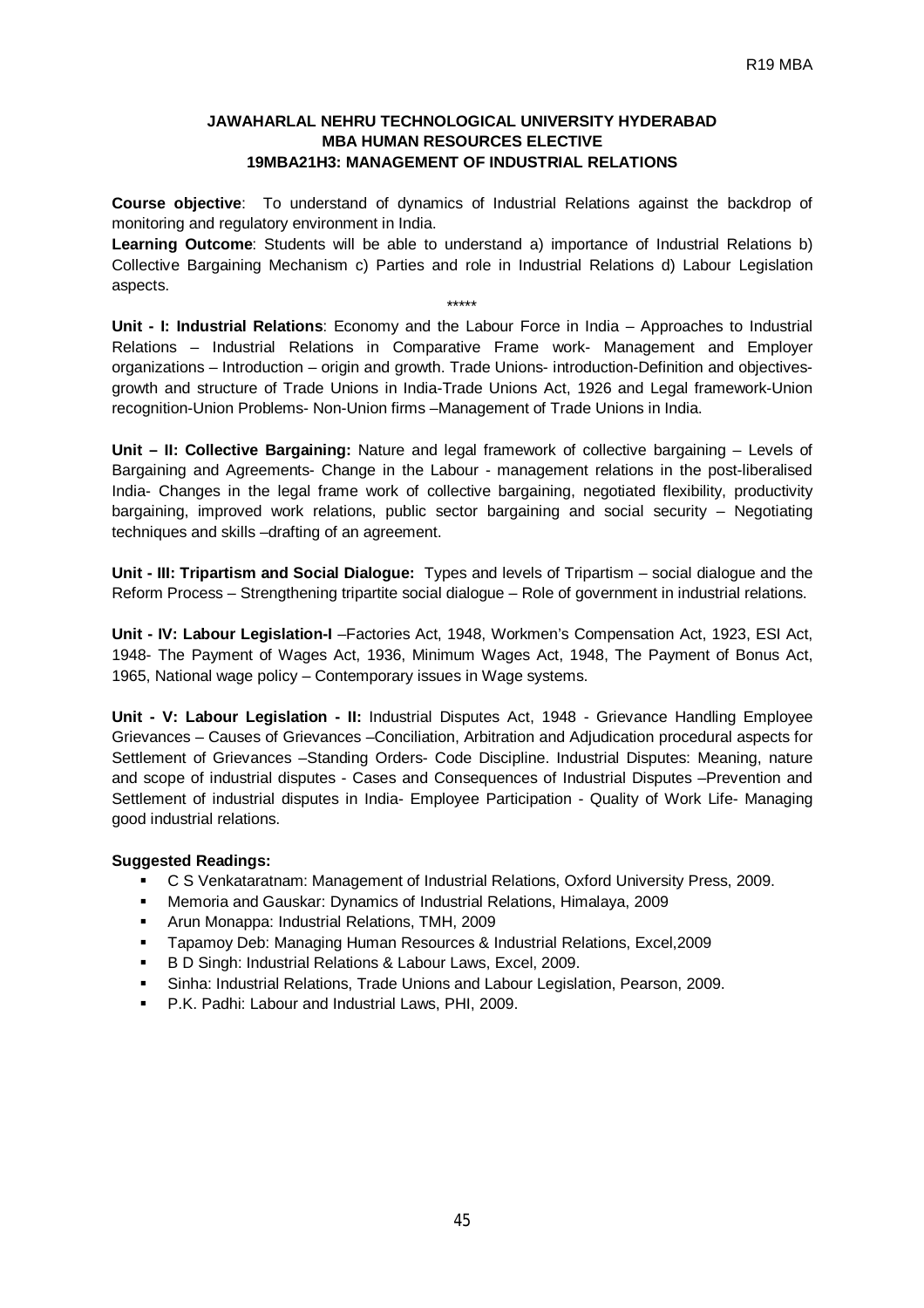# **JAWAHARLAL NEHRU TECHNOLOGICAL UNIVERSITY HYDERABAD MBA HUMAN RESOURCE ELECTIVE 19MBA24H4: INTERNATIONAL HUMAN RESOURCE MANAGEMENT**

**Course Objective:** To understand the growing significance of international Human Relations management in the context of Global workforce.

**Learning Outcome:** Students will be to understand a) Cultural aspects of IHRM b) Role of IHRM in Successful MNC c) Global human Resource Planning d) Training and development of Global employees e) Performance Management of Global employees.

#### \*\*\*\*\*

**Unit - 1: Introduction and Overview**- Global Market Context-Key Perspective in Global Workforce Management - **Cultural Foundations of International Human resource Management**-Understanding culture-Major models of National Culture- final Caveats on Culture and Global Workforce Management- **Changes and challenges in the Global Labor Market**- Globalization-Technological Advancement- change in labour force Demographics and Migration-Emerging on the contingent workforce- Offshore sourcing- global workforce Management challenges.

**Unit - II:** T**he key role on International HRM in Successful MNC Strategy-**Knowledge Transfer-Global Leadership training and Development-Strategic Control Needs-Competitive strategy of Multinational corporations-Structuring for Optimal global Performances- Linking Human Resource management practices to Competitive Strategy and Organization Structure-Paradigm Shift of international Human Resource Management form contingency model to Process Development.

**Unit - III: Global Human Resource Planning** – From strategy to Decision about work Demand and labour supply External Environment Scanning- Job Design for Meeting global Strategy work demand HR planning for the Long term-**Global Staffing**: General Actors Affecting Global Staffing-Global Recruitment of Human Resources-Global selection of Human Resources.

**Unit - IV: Global Workforce Training and Development**: Strategic role of Training and Development in the global Market Place- Fundamental concepts and principles for Guiding global Training and Development- Training imperative for the global workforce- **Managing International Assignments-**Expatriate Preparation, Foreign Assignment an Repatriation-International Assignments considerations for Special Expatriates-New and Flexible International Assignments.

**Unit - V: Global workforce performance Management:** Performing Management Process-Important consideration for Global Performance Management-Planning and Implementing Global Performance Appraisal- **Compensation for a Global workforce-** Managing Compensation on a global Scale: Fundamental Practices-Key compensation for Expatriates, HCN's and TNC's – **Global Employee Relations**- current ER issues-Influence of MNC's and Union on Global ER.

- Charles M Vance and Yongsunpaik, Managing Global Work force, PHI, 2009.
- Mark E. Mendenhall, Gary R. Oddou, Gunter K.Stahl, Reading and Cases in International Human Resource Management, Routledge, Fourth Edition, 2007.
- Tony Edwards and Chris Rees: International Human Resource Management, Pearson, 2009.
- S.C. Gupta, International Human Resource Management, Trinity, 2e, 2017.
- Nilanjan Sengupta, Mousumi S. Bhattacharya, Excel Books, 2007.
- Peter Dowling, International Human Resource Management: Managing People in a Multinational Context, 5e, Thomson, 2008.
- S. K. Bhatia, International Human Resource Management, Deep & Deep Publications, 2005.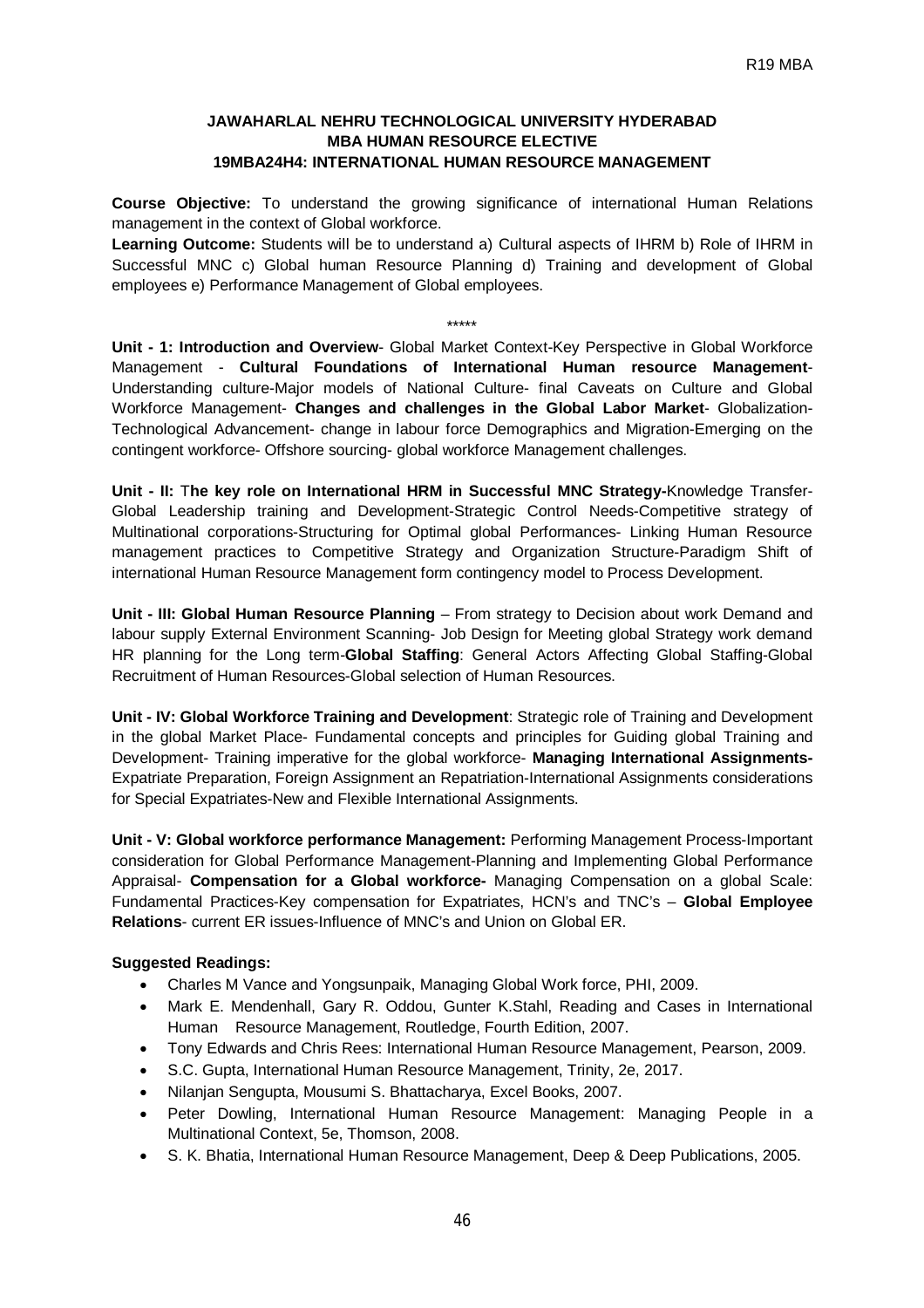# **JAWAHARLAL NEHRU TECHNOLOGICAL UNIVERSITY HYDERABAD MBA HUMAN RESOURCE MANAGEMENT ELECTIVE 19MBA25H5 LEADERSHIP AND CHANGE MANAGEMENT**

**Course Objective:** To understand leadership traits, styles and theories to manage change in the organization

**Learning Outcome:** Students will be able to understand a) Leadership, Role and function of a Leader b) Leadership theories and styles c) Organizational change concepts d) Perspectives of change e) Strategies for Managing change

\*\*\*\*\*

**Unit - I: Introduction to Leadership** – Leadership, role and functions of a Leader, Leadership motives Characteristics of an Effective Leader, Leadership as a process - the complexities of leadership - Effective leadership behaviors and attitudes – Leadership and power, coercion, Management, Trait approach, Leadership Behaviour and styles – Lewin's Leadership styles, Ohio state Leadership study, The University of Michigan Study, Blake and Mouton's Managerial Grid.

**Unit – II: Leadership Theories and styles:** Contingency theories of Leadership- Fiedler's Contingency Model, The path-Goal Theory, The Hersey - Balanchard Situational Leadership Theory, Transformational Leadership, Transactional Leadership Style, Charismatic Leadership. Leadership and Empowerment, Servant leadership, Team leadership, Leadership Ethics.

**Unit - III: Organizational Change** – Change, Nature of organizational change – Sources of change - Environmental triggers of Change, Organizational responses to change, Impact of change on organisations - Resistance to change. Types of change, changing faces of change, Predictable Change, Diagnosing change situation. Perspectives on change - Contingency Perspective - Resource dependence Perspective - Population ecology Perspective - Institutional perspective.

**Unit - IV: Organizations for Change:** Organizational Structure, Models of Structure, Influences on structure, Organizational structure and change. Organizational Culture, dimensions of organizational culture, sources of organizational culture, Organizational culture and change, Organizational politics, The link between politics, power and conflict, Power and conflict in times of change, Management and leadership, Leadership in times of change. Cultural factors influencing leadership practice.

**Unit - V: Strategies for Managing Change:** Systematic approaches to Change, The hard systems model of change, Soft systems models of change – Organizational Development, The OD process, OD-an action –research based model of change, Factors for effective change – Demographic changes, changing lifestyles, occupational changes, Operating Virtually, The multiple paths to change. Developing Leadership Skills.

- Gary Yulk, Nihanth Uppal, Leadership in organizations, Pearson,3e, 2019.
- Ranjana Mittal, Leadership Personal Effectiveness and Team building, Vikas Publictaions,2015
- Peter G. Northhouse, Leadership Theory and Practice, Sage Publications, 2011.
- Barbara Senior, Jocelyne Fleming, Organizational Change, 3e, Pearson publications,2010
- Mark Hughes, Managing Change, Universities Press,2011.
- Nic Beech and Robert Maclntosh, Managing Change, Cambridge University Press, 2012.
- Alfranch Nahavandi, The Art and science of Leadership, Pearson,7e, 2018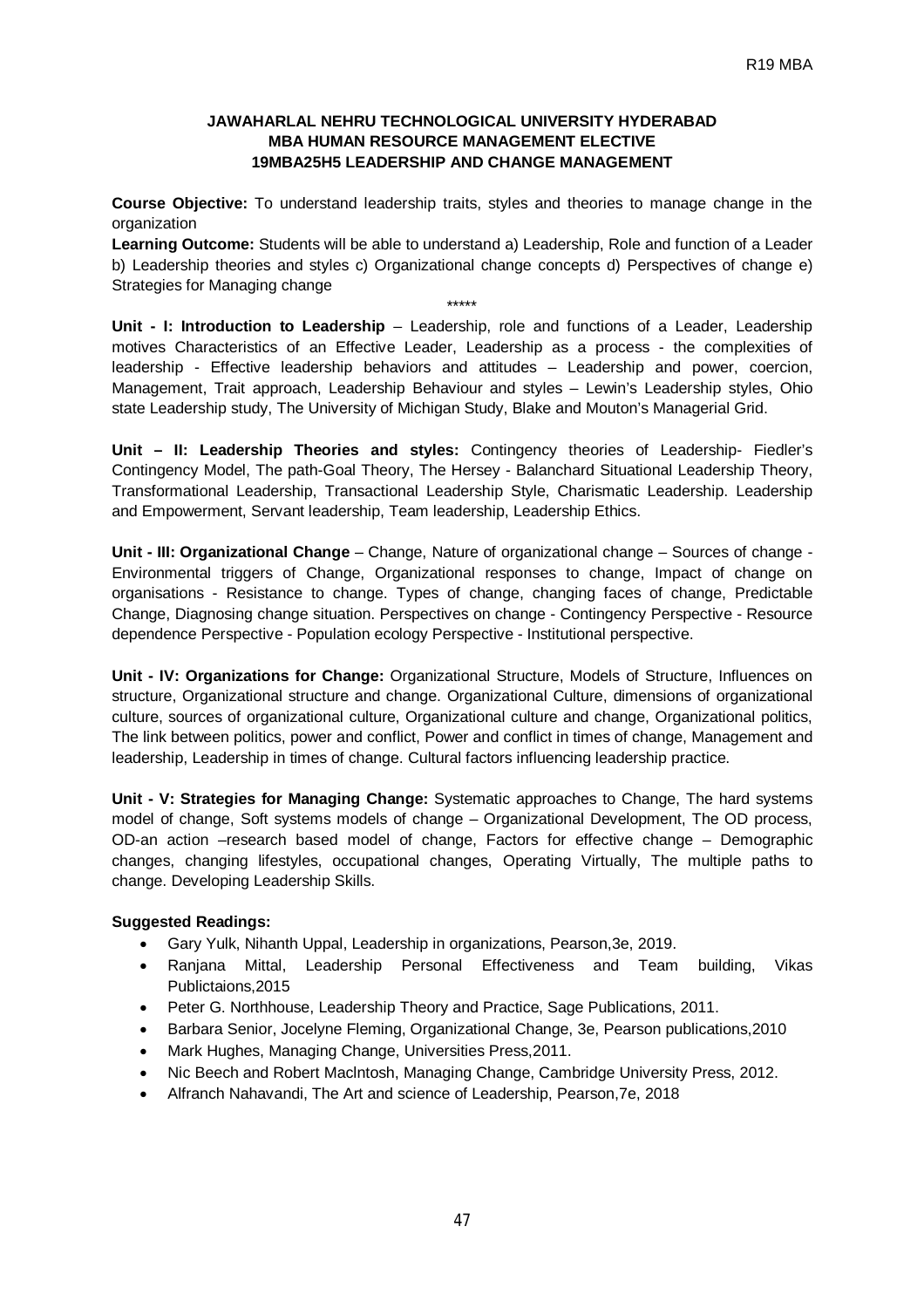# **JAWAHARLAL NEHRU TECHNOLOGICAL UNIVERSITY HYDERABAD MBA HUMAN RESOURCE MANAGEMENT ELECTIVE 19MBA26H6: TALENT AND KNOWLEDGE MANAGEMENT**

**Course Objective:** To understand the importance of nurturing talent and managing knowledge in the organization.

**Learning Outcome:** Students will be able to understand a) Talent Management Process b) Succession and career planning approaches c) Knowledge management aspects d) Knowledge management assessment and solutions

\*\*\*\*\*

**Unit – I: Talent Management:** Meaning, importance, Evolution, Talent Management System, Talent Reservoir – Components, Talent Management Grid, Talent Management Assessment Tools, Process of Talent Management, Competence –Core Competency, Competency Assessment, Competency Modeling – Steps in developing a valid competency model, Potential Forecast.

**Unit – II: Succession and Career Planning:** Succession Planning – Traditional Approaches, Contemporary Approaches, Talent Acquisition - Talent Identification & Business Alignment, Recruiting & Assessment, Talent Development – Training & Coaching – Action-Oriented Coaching, Remedial Coaching, Attitude Based Coaching; Performance Based Coaching, Executive Coaching, Talent Management Strategies.

**Unit – III**: **Knowledge Management:** Concept, Forces Driving Knowledge Management, Knowledge Management Systems, Issues in Knowledge Management, Knowledge Management Strategies, Technologies for Knowledge Management, Factors influencing Knowledge Management.

**Unit – IV: Nature of Knowledge:** Data, Information, Knowledge, Wisdom, Views of Knowledge – Subjective and Objective, Types of Knowledge – Location of Knowledge – Knowledge in People, Knowledge in Artifacts, Knowledge in Organizational Entities, Knowledge Management Assessment – Types of Assessment, Importance of KM Assessment.

**Unit – V: Knowledge Management Solutions:** Knowledge Management Processes – Discovery, Capture, Sharing, Mechanisms, Technologies, Knowledge Management Approaches – Hansen-Earl's Seven Schools of Knowledge Management, Alversson and Karreman's knowledge management, Knowledge Management Infrastructure, Organizational Impacts of Knowledge Management – on People, on Processes, on Products, on Organizational Performance.

- Lance A Berger, Dorothy R Berger, The Talent Management Handbook, 2e, TMH, 2008
- Irma Becerra-Fernandez, Avelino Gonzalez, Rajiv Sabherwal, Knowledge Management: Challenges, Solutions, and Technologies, Pearson, 2009
- Sudhir Warier, Knowledge Management, Vikas, 2004.
- Ravinder Shukla, Talent Management: Process of Developing and Integrating Skilled Workers, Global India Publications, 2009.
- Marshall Goldsmith, Louis Carter, Best Practices in Talent Management: How the World's Leading Corporations, Wiley ,2010.
- Hugh Scullion, David G. Collings, Global Talent Management, Routledge, 2011.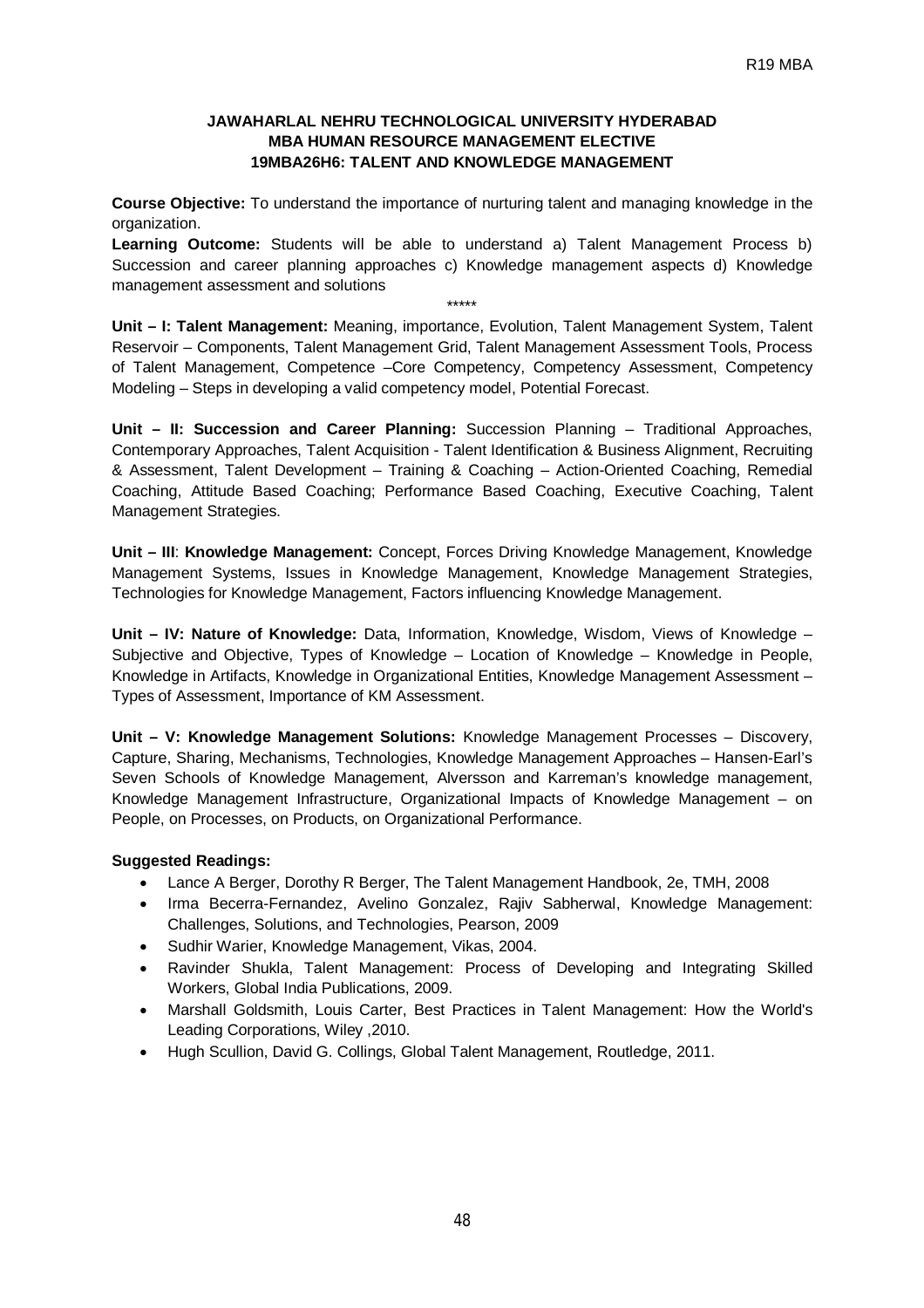#### **JAWAHARLAL NEHRU TECHNOLOGICAL UNIVERSITY HYDERABAD MBA ENTREPRENUERSHIP ELECTIVE 19MBA19E1: STARTUP MANAGEMENT**

**Course Objective:** To understand New venture creation opportunities, its resources and requirements for Enterprise Startup.

**Learning Outcome:** Students will be able to understand a) Startup opportunities b) Legal and other requirements for new ventures c) Financial Issues of startups d) Sustainability and growth of startups e) Exit strategies

\*\*\*\*\*

**Unit - I: Startup opportunities:** The New Industrial Revolution – The Big Idea- Generate Ideas with Brainstorming- Business Startup - Ideation- Venture Choices - The Rise of The startup Economy - The Six Forces of Change - The Startup Equation- The Entrepreneurial Ecosystem –Entrepreneurship in India. Government Initiatives.

**Unit - II: Startup Capital Requirements and Legal Environment:** Identifying Startup capital Resource requirements - estimating Startup cash requirements - Develop financial assumptions-Constructing a Process Map - Positioning the venture in the value chain - Launch strategy to reduce risks- Startup financing metrics - The Legal Environment- Approval for New Ventures- Taxes or duties payable for new ventures.

**Unit - III: Starting up Financial Issues:** Feasibility Analysis - The cost and process of raising capital - Unique funding issues of a high-tech ventures - Funding with Equity – Financing with Debt- Funding startups with bootstrapping- crowd funding- strategic alliances.

**Unit - IV: Startup Survival and Growth:** Stages of growth in a new venture- Growing with the market - Growing within the industry- Venture life patterns- Reasons for new venture failures- Scaling Ventures - preparing for change - Leadership succession. Support for growth and sustainability of the venture.

**Unit - V: Planning for Harvest and Exit:** Dealing with Failure: Bankruptcy, Exit Strategies- Selling the business - Cashing out but staying in-being acquired- Going Public (IPO) – Liquidation.

- Kathleen R Allen, Launching New Ventures, An Entrepreneurial Approach, Cengage Learning, 2016.
- Anian Raichaudhuri, Managing New Ventures Concepts and Cases, Prentice Hall International, 2010.
- S.R. Bhowmik & M. Bhowmik, Entrepreneurship, New Age International, 2007.
- Steven Fisher, Ja-nae' Duane, The Startup Equation -A Visual Guidebook for Building Your Startup, Indian Edition, Mc Graw Hill Education India Pvt. Ltd, 2016.
- Donald F Kuratko, Jeffrey S. Hornsby, New Venture Management: The Entrepreneur's Road Map, 2e, Routledge, 2017.
- Vijay Sathe, Corporate Entrepreneurship, 1e, Cambride, 2009.
- Bruce R. Barringer, R.Duane Ireland, Entrepreneurship successfully, launching new ventures.Pearson,2019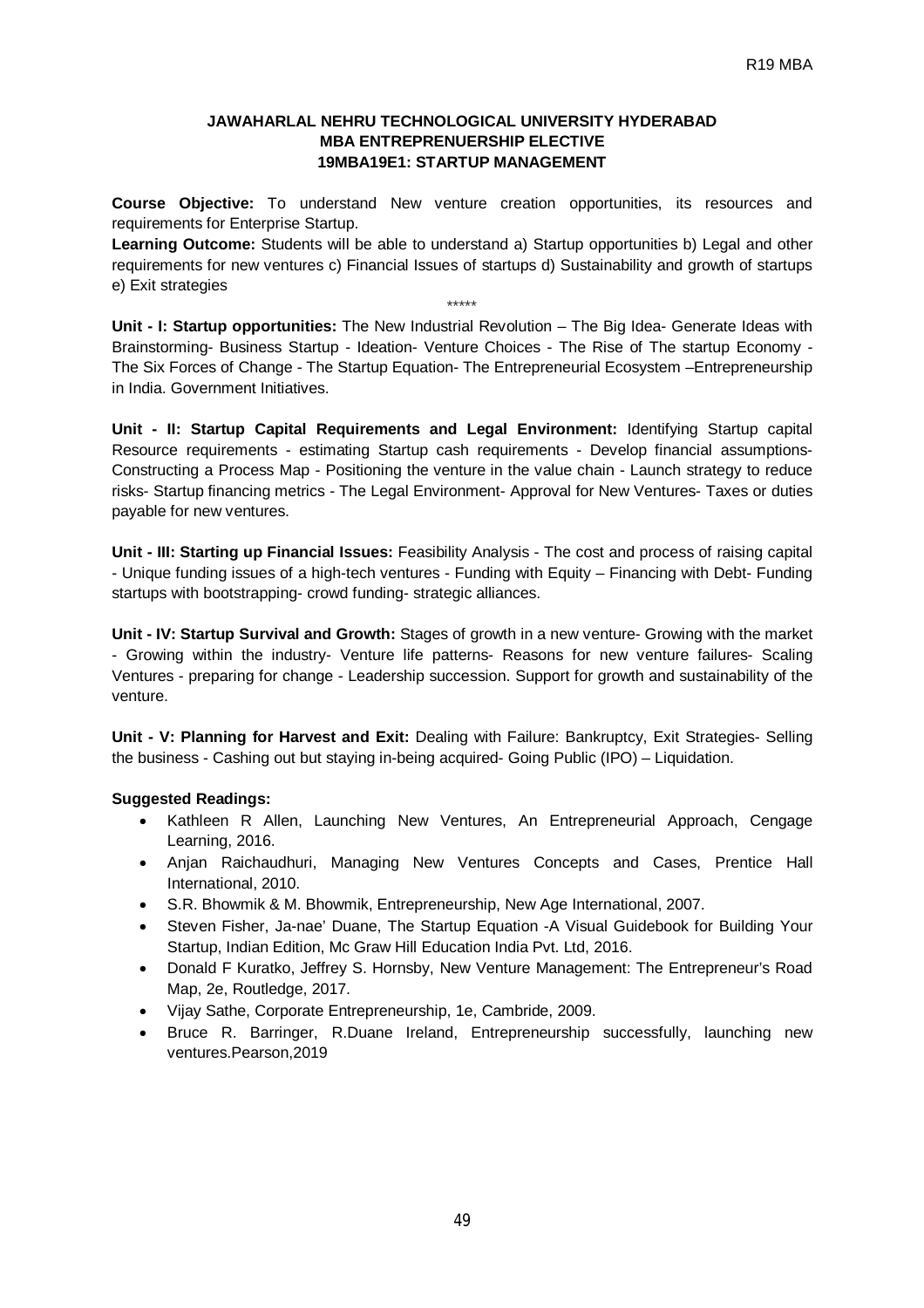#### **JAWAHARLAL NEHRU TECHNOLOGICAL UNIVERSITY HYDERABAD MBA ENTREPRENUERSHIP ELECTIVE 19MBA20E2: MSME MANAGEMENT**

**Course Objective:** To understand the setting up and management of MSMEs and initiatives of Government and other institutions support for growth and development of MSMEs.

**Learning Outcome:** Students will be able to understand a) Issues and Challenges in MSMEs b) Setting up of MSMEs c) Management of MSMEs d) Institution and Government support.

**\*\*\*\*\***

**Unit - I: Introduction for Small and Medium Entrepreneurship (SME):** Concept & Definition, Role of Business in the modern Indian Economy SMEs in India, Employment and export opportunities in MSMEs. Issues and challenges of MSMEs

**Unit - II: Setting of SMEs':** Identifying the Business opportunity, Business opportunities in various sectors, formalities for setting up an enterprise - Location of Enterprise – steps in setting up an enterprise – Environmental aspects in setting up, Incentives and subsidies, Rural entrepreneurship – Women entrepreneurship.

**Unit - III: Institutions supporting MSMEs:** –Forms of Financial support, Long term and Short-term financial support, Sources of Financial support, Development Financial Institutions, Investment Institutions, Central level institutions, State level institutions, Other agencies, Commercial Bank – Appraisal of Bank for loans. Institutional aids for entrepreneurship development – Role of DST, SIDCO, NSIC, IRCI, NIDC, SIDBI, SISI, SIPCOT, Entrepreneurial guidance bureaus.

**Unit - IV: Management of MSME:** Management of Product Line; Communication with clients - Credit Monitoring System - Management of NPAs - Restructuring, Revival and Rehabilitation of MSME, Problems of entrepreneurs – sickness in SMI – Reasons and remedies –– Evaluating entrepreneurial performance

**Unit - V: Role of Government in promoting Entrepreneurship:** MSME policy in India, Agencies for Policy Formulation and Implementation: District Industries Centers (DIC), Small Industries Service Institute (SISI), Entrepreneurship Development Institute of India (EDII), National Institute of Entrepreneurship & Small Business Development (NIESBUD), National Entrepreneurship Development Board (NEDB).

- Poornima M Charanthimath, Entrepreneurship Development Small Business Enterprises, Pearson,3e, 2019.
- Vasant Desai, Small Scale Industries and Entrepreneurship, Himalaya Publishing House, 2003.
- Paul Burns & Jim Dew Hunt, Small Business Entrepreneurship, Palgrave Macmillan publishers, 2010.
- Suman Kalyan Chaudhury, Micro Small and Medium Enterprises in India Hardcover, Raj Publications, 2013.
- Aneet Monika Agarwal, Small and medium enterprises in transitional economies", challenges and opportunities, DEEP and DEEP Publications.
- S.S. Khanka, Entrepreneurial Development, S. Chand, 2017
- Norman H Scarborough, Jeffrey R. Cornwall, Essentials of Entrepreneurship and Small Business Management, Pearson, 2017.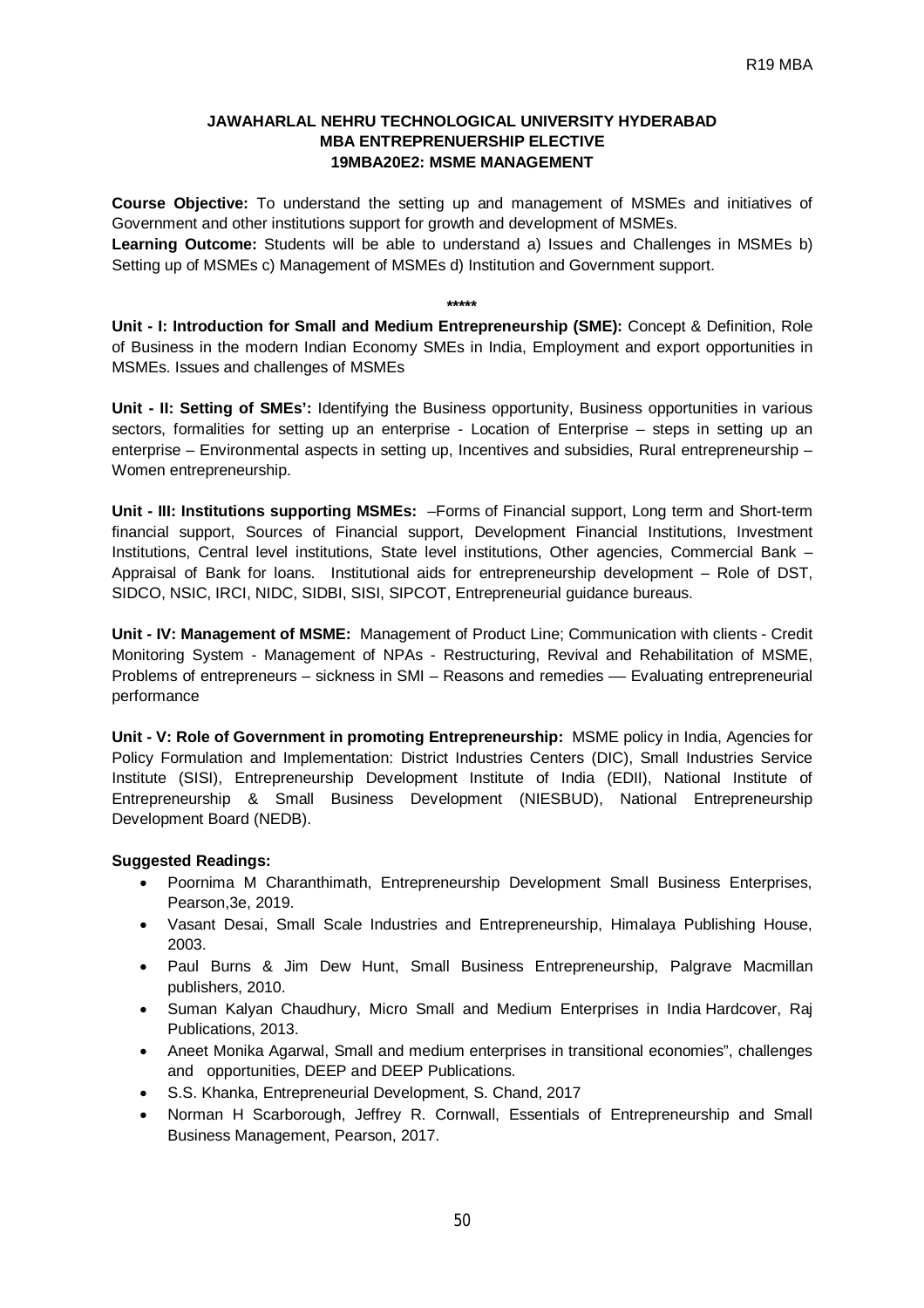# **JAWAHARLAL NEHRU TECHNOLOGICAL UNIVERSITY HYDERABAD MBA ENTREPRENUERSHIP ELECTIVE 19MBA21E3: FAMILY BUSINESS MANAGEMENT**

**Course Objective:** To understand the importance of family-owned businesses for achieving Competitive advantage in the market place.

**Learning Outcome:** Students will be able to understand a) Perspectives in Family Business b) Ownership Challenge and Family Governance c) Successor Development strategies d) Strategic Planning and Transgenerational Entrepreneurship e) New Leaders of the Evolution and Change.

#### \*\*\*\*\*

**Unit - I: Introduction to Family Business:** Family Business as a unique synthesis- Succession and Continuity: The three-generation rule- Building Family business that last- The systems theory model of Family Business - Agency Theory of Family business - The stewardship perspective of family business - Competitive Challenges and Competitive advantages of family businesses- The role of Genograms and family messages to understand the family system. Family emotional intelligence - The ECI-U Model.

**Unit - II: Ownership Challenges and Family Governance:** Shareholder Priorities – Managers vs Owners - Responsibilities of shareholders to the company - Effective Governance of the shareholder firm relationship – Family Governance: Structure, Challenges to family governance, Managing the challenges of succession. Enterprise Sustainability: Twelve elements of strategic -fit and its implications on family firms.

**Unit - III: Successor Development:** Characteristics of next-generation leaders- Next-generation attributes, interests and abilities for responsible leadership- Next-generation personalities-managing interdependence- CEO as an architect of succession and continuity - Types of CEO Spouse and the transfer of power.

**Unit - IV: Strategic Planning and Transgenerational Entrepreneurship:** Life cycle stages influencing family business strategy - Turning core competencies into competitive advantage - The unique vision of family-controlled businesses - Strategic regeneration- The Business Rejuvenation matrix - Intrapreneurship.

**Unit - V: The Future of Family Business:** New Leaders of the Evolution - Three states of evolution-Continuity and culture - changing the culture - The change formula - Organization Development approaches to change - Commitment planning - Organic competencies and business's future - Thriving through competition - Institutionalizing the change.

- Ernesto J. Poza, Mary S. Daughterty, Family Business, 4e, Cengage Learning, 2015.
- Frank Hoy, Pramodita Sharma, Entrepreneurial Family Firms, Prentice Hall, 2010
- Sudipt Dutta, Family Business in India, Sage Publications, 1997.
- Laura Hougaz, Entrepreneurs in Family Business Dynasties: Stories of Italian-Australian Family Businesses over 100 years, Springer, 2015.
- John L. Ward, Keeping the Family Business Healthy: How to Plan for Continuing Growth, Profitability and Family Leadership, Palgrave Macmillan, 2011.
- M. Nordqvist, T. Zellweger, Transgenerational Entrepreneurship: Exploring Growth and Performance in Family Firms Across Generations, Edward and Elgar Publishing Limited, 2010.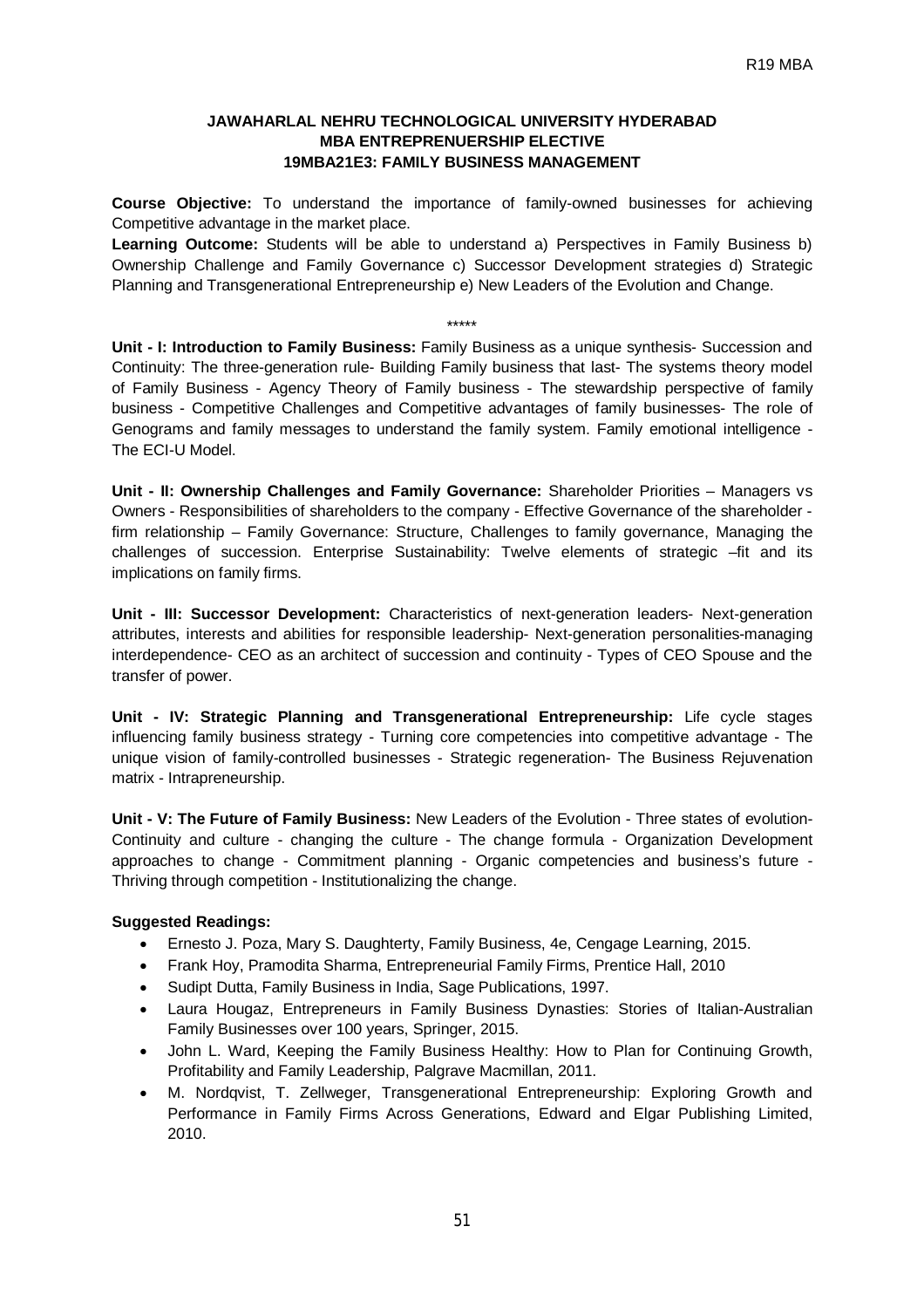# **JAWAHARLAL NEHRU TECHNOLOGICAL UNIVERSITY HYDERABAD MBA ENTREPRENUERSHIP ELECTIVE 19MBA24E4: ENTREPRENEURIAL FINANCE**

**Course Objective:** To understand the role of Entrepreneurial Finance, Planning and valuation of an Enterprise.

**Learning Outcome:** Students will be able to understand a) Financing through venture life cycle b) Organizing and operating the enterprise c) Financial Planning of an enterprise d) Valuation of an enterprise e) Financing for growing enterprises.

#### **\*\*\*\*\***

**Unit - I: Finance for Entrepreneurs:** Principles of Entrepreneurial Finance- Role of Entrepreneurial Finance- The successful venture life cycle- Financing through venture lifecycle- Life Cycle approach for teaching - Entrepreneurial finance. Developing Business Idea, Business Model. Screening venture opportunities: Pricing / Profitability considerations, Financial / harvest Considerations. Financial Plans and Projections.

**Unit - II: Organizing and Operating the Venture:** Financing a New venture, Seed, Startup and First Round Financing Sources- Financial Boot Strapping, Business Angel Funding, First Round Financing Opportunities. Preparing and Using Financial Statements: Obtaining and Recording the resources to start and Build a new venture, Asset and Liabilities and Owners Equity in Business, Sale expenses and profits Internal Operating Schedules, Statement of cash flows, Operating Breakeven Analysis. Evaluating operating and financial performance using ratio analysis.

**Unit - III: Financial Planning:** Financial Planning throughout the Venture's life cycle, Short Term cash planning tools, Projected monthly financial statements. Types and costs of Financial Capital: Implicit and Explicit financial capital costs, Financial Markets, Determining the cost of Debt Capital, Investment Risk, Estimating the cost of Equity Capital, Weighted average cost of capital.

**Unit - IV: Venture Valuation:** Valuing Early stage Ventures, Venture Worth, Basic Mechanics of valuation, developing the projected financial statements for a discounted Cash Flow Valuation, Accounting Vs Equity Valuation Cash Flow. Venture Capital Valuation Methods: Basic Venture Capital Valuation Method, Earnings Multiplier and Discounted Dividends.

**Unit - V: Financing for the Growing Venture:** Professional Venture Capital, Venture Investing Cycle, Determining the fund objectives and policies, Organizing the new fund, Soliciting investments in the new fund, Capital Call, Conducting due diligence and actively investing, arranging harvest or liquidation, Other financing alternatives: Facilitators, Consultants and Intermediaries, Banking and Financial Institutions, Foreign Investors, State and Central Government Financing Programmes. Receivables Lending and Factoring, Mortgage Lending, Venture Leasing.

- Leach/ Melicher, Entrepreneurial Finance, 5e, 2015.
- Steven Rogers, Entrepreneurial Finance: Finance and Business Strategies for the Serious Entrepreneur 3e, Tata Mc Graw Hill, 2014.
- Douglas Cumming, Entrepreneurial Finance, Oxford University Press, 2012.
- M J Alhabeeb, Entrepreneurial Finance: Fundamentals of Financial Planning and Management for Small Business, Wiley, 2015.
- Philip J. Adelman, Alan M. Marks, Entrepreneurial Finance, 5e, Pearson, 2011.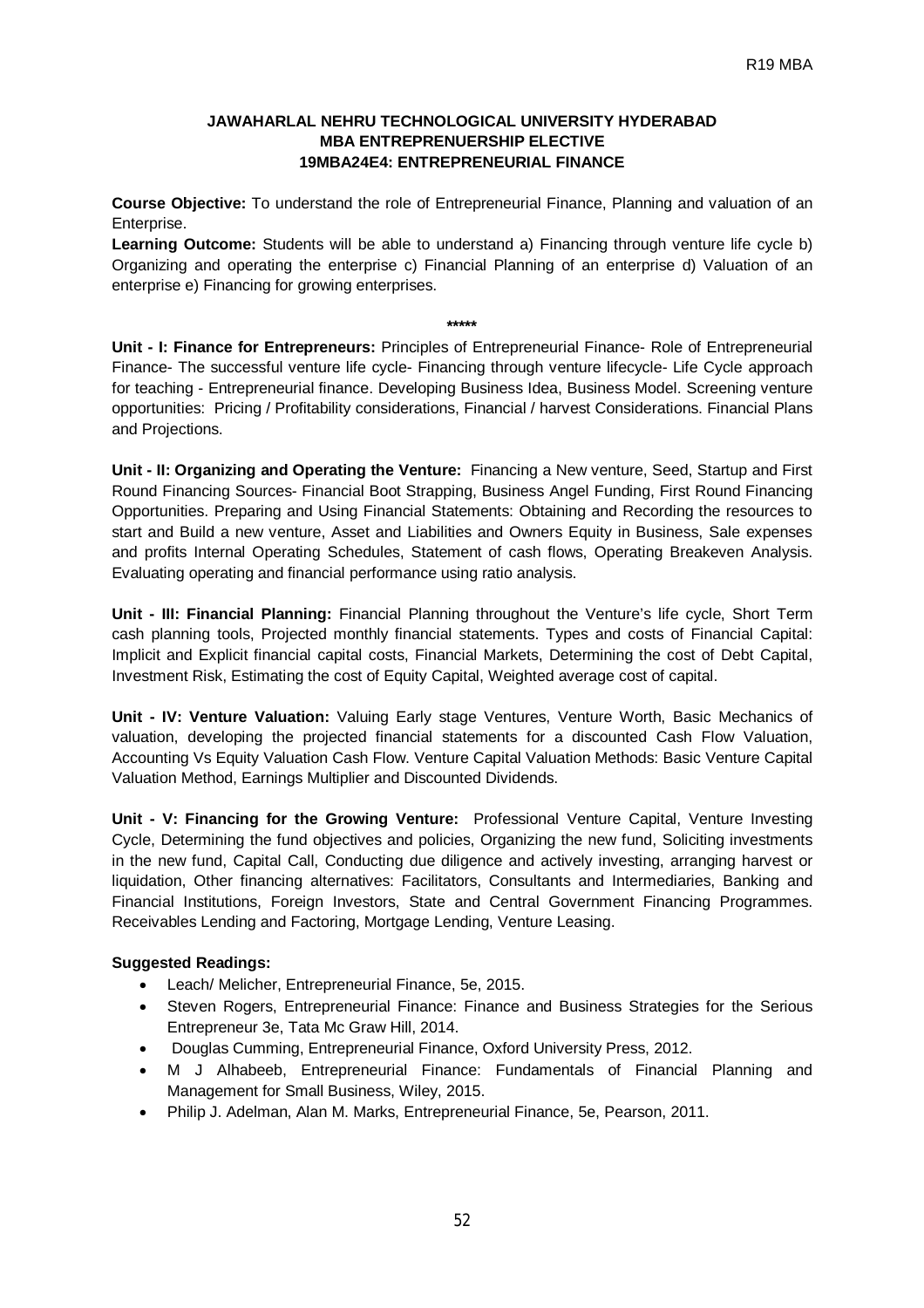## **JAWAHARLAL NEHRU TECHNOLOGICAL UNIVERSITY HYDERABAD MBA ENTREPRENUERSHIP ELECTIVE 19MBA25E5: ENTREPRENEURIAL MARKETING**

**Course Objective:** To understand the marketing challenges and to apply marketing tools and models for entrepreneurial marketing.

**Learning Outcome:** Students will be able to understand a) Marketing mix of an enterprise b) Growth and marketing strategies c) Market Development strategies d) Contemporary issues in Entrepreneurial marketing.

**\*\*\*\*\* Unit – I: Introduction to Entrepreneurial Marketing** – Meaning, Characteristics, Functions, Marketing Challenges, Marketing Mix (6P's). Identifying entrepreneurial marketing opportunities, market research, demand forecasting.

**Unit – II: Enterprise Growth:** Concept of Enterprise Growth, forms, types, structures of organisational growth, Gazelles and Mice, Growth Objectives – operative and strategic targets, Growth Analysis – Portfolio analysis, ERRC Grid, SWOT-analysis, and raising entrepreneurial finance.

**Unit – III: Growth Strategies and Models:** Growth Strategies – concept and forms, Internal, External and Co-operative growth strategies. Growth models - Life-cycle and Phase model, integrated lifecycle model (evolutionary), Greiner's growth model (revolutionary), and Complexity management (process) model.

**Unit – IV: Entrepreneurial Market Development Strategies:** Positioning, Segmentation, targeting, entrepreneurial communication strategy, entrepreneurial pricing strategy, entrepreneurial distribution strategy, building customer relationships, marketing plans.

**Unit – V: Entrepreneurial Marketing Tools:** Concept, Guerrilla Marketing, Ambush / Free ride Marketing., Tools of entrepreneurial marketing – Buzz, Social Media, Viral Marketing.

- Edwin J. Nijssen, Entrepreneurial marketing An Effectual Approach 2e, Routledge, 2017.
- Leonard Lodish, Howard Lee Morgan, Amy Kallianpur, Entrepreneurial Marketing, Wiley Publishers, 2001.
- Zubin Sethna, Paul Harrigan, Rosalind Jones, Entrepreneurial Marketing: Global Perspectives, Emerald Group Publishing, 2013.
- Bruce D. Buskirk, Molly Lavik, Entrepreneurial Marketing: Real Stories and Survival Strategies, Thomson, 2004.
- Ian Chaston, Entrepreneurial Marketing: Sustaining Growth in All Organisations, Palgrave Macmillan, 2016.
- Marc Longman, Entrepreneurial Marketing: A Guide for Startups & Companies With Growth Ambitions, Garant Publishers, 2011.